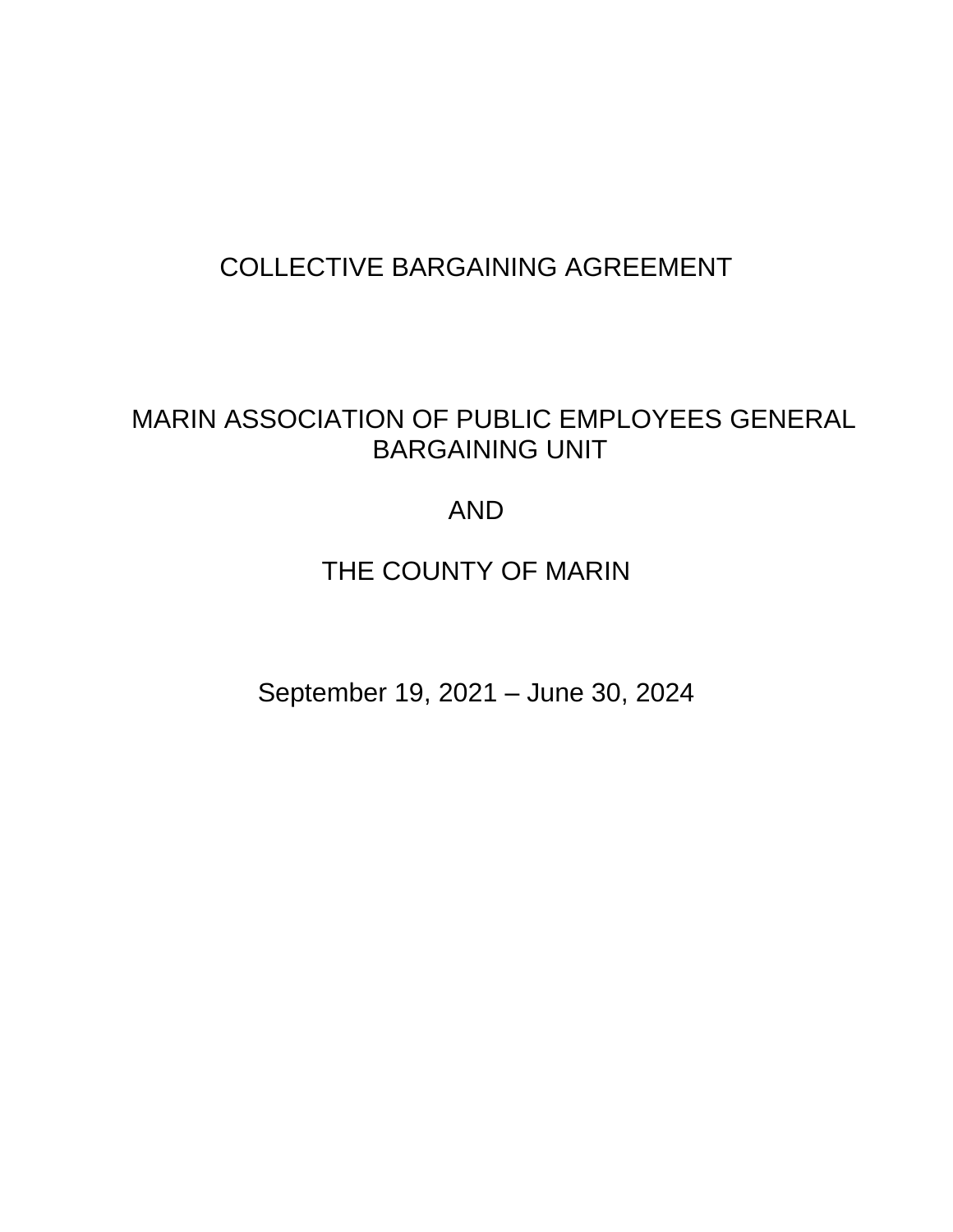| 1.1.1<br>1.1.2<br>1.2.1<br>1.2.2<br>1.2.3<br>1.2.4<br>1.3.1<br>1.3.2<br>1.4.1<br>1.4.2<br>1.5.1<br>1.5.2<br>1.5.3<br>ARTICLE 1.6 DEFINED STANDARD WORKDAY, WORKWEEK, AND OTHER TIME INTERVALS 4<br>1.6.1<br>Standard Workday, Workweek and Biweekly, Six-Month, and Annual Periods  4<br>1.6.2<br>1.7.1<br>2.1.1<br>2.1.2<br>2.1.3<br>2.1.4<br>2.2.1<br>2.2.2<br>2.2.3<br>2.2.4<br>2.2.5<br>2.2.6<br>2.3.1<br>2.3.2<br>2.3.3<br>2.4.1<br>2.4.2<br>2.4.3<br>2.4.4<br>2.4.5<br>2.4.6<br>2.4.7<br>2.4.8 |  |
|------------------------------------------------------------------------------------------------------------------------------------------------------------------------------------------------------------------------------------------------------------------------------------------------------------------------------------------------------------------------------------------------------------------------------------------------------------------------------------------------------|--|
|                                                                                                                                                                                                                                                                                                                                                                                                                                                                                                      |  |
|                                                                                                                                                                                                                                                                                                                                                                                                                                                                                                      |  |
|                                                                                                                                                                                                                                                                                                                                                                                                                                                                                                      |  |
|                                                                                                                                                                                                                                                                                                                                                                                                                                                                                                      |  |
|                                                                                                                                                                                                                                                                                                                                                                                                                                                                                                      |  |
|                                                                                                                                                                                                                                                                                                                                                                                                                                                                                                      |  |
|                                                                                                                                                                                                                                                                                                                                                                                                                                                                                                      |  |
|                                                                                                                                                                                                                                                                                                                                                                                                                                                                                                      |  |
|                                                                                                                                                                                                                                                                                                                                                                                                                                                                                                      |  |
|                                                                                                                                                                                                                                                                                                                                                                                                                                                                                                      |  |
|                                                                                                                                                                                                                                                                                                                                                                                                                                                                                                      |  |
|                                                                                                                                                                                                                                                                                                                                                                                                                                                                                                      |  |
|                                                                                                                                                                                                                                                                                                                                                                                                                                                                                                      |  |
|                                                                                                                                                                                                                                                                                                                                                                                                                                                                                                      |  |
|                                                                                                                                                                                                                                                                                                                                                                                                                                                                                                      |  |
|                                                                                                                                                                                                                                                                                                                                                                                                                                                                                                      |  |
|                                                                                                                                                                                                                                                                                                                                                                                                                                                                                                      |  |
|                                                                                                                                                                                                                                                                                                                                                                                                                                                                                                      |  |
|                                                                                                                                                                                                                                                                                                                                                                                                                                                                                                      |  |
|                                                                                                                                                                                                                                                                                                                                                                                                                                                                                                      |  |
|                                                                                                                                                                                                                                                                                                                                                                                                                                                                                                      |  |
|                                                                                                                                                                                                                                                                                                                                                                                                                                                                                                      |  |
|                                                                                                                                                                                                                                                                                                                                                                                                                                                                                                      |  |
|                                                                                                                                                                                                                                                                                                                                                                                                                                                                                                      |  |
|                                                                                                                                                                                                                                                                                                                                                                                                                                                                                                      |  |
|                                                                                                                                                                                                                                                                                                                                                                                                                                                                                                      |  |
|                                                                                                                                                                                                                                                                                                                                                                                                                                                                                                      |  |
|                                                                                                                                                                                                                                                                                                                                                                                                                                                                                                      |  |
|                                                                                                                                                                                                                                                                                                                                                                                                                                                                                                      |  |
|                                                                                                                                                                                                                                                                                                                                                                                                                                                                                                      |  |
|                                                                                                                                                                                                                                                                                                                                                                                                                                                                                                      |  |
|                                                                                                                                                                                                                                                                                                                                                                                                                                                                                                      |  |
|                                                                                                                                                                                                                                                                                                                                                                                                                                                                                                      |  |
|                                                                                                                                                                                                                                                                                                                                                                                                                                                                                                      |  |
|                                                                                                                                                                                                                                                                                                                                                                                                                                                                                                      |  |
|                                                                                                                                                                                                                                                                                                                                                                                                                                                                                                      |  |
|                                                                                                                                                                                                                                                                                                                                                                                                                                                                                                      |  |
|                                                                                                                                                                                                                                                                                                                                                                                                                                                                                                      |  |
|                                                                                                                                                                                                                                                                                                                                                                                                                                                                                                      |  |
|                                                                                                                                                                                                                                                                                                                                                                                                                                                                                                      |  |
|                                                                                                                                                                                                                                                                                                                                                                                                                                                                                                      |  |
|                                                                                                                                                                                                                                                                                                                                                                                                                                                                                                      |  |
|                                                                                                                                                                                                                                                                                                                                                                                                                                                                                                      |  |
|                                                                                                                                                                                                                                                                                                                                                                                                                                                                                                      |  |
|                                                                                                                                                                                                                                                                                                                                                                                                                                                                                                      |  |
|                                                                                                                                                                                                                                                                                                                                                                                                                                                                                                      |  |
|                                                                                                                                                                                                                                                                                                                                                                                                                                                                                                      |  |
|                                                                                                                                                                                                                                                                                                                                                                                                                                                                                                      |  |
|                                                                                                                                                                                                                                                                                                                                                                                                                                                                                                      |  |
|                                                                                                                                                                                                                                                                                                                                                                                                                                                                                                      |  |
|                                                                                                                                                                                                                                                                                                                                                                                                                                                                                                      |  |
|                                                                                                                                                                                                                                                                                                                                                                                                                                                                                                      |  |

## **TABLE OF CONTENTS**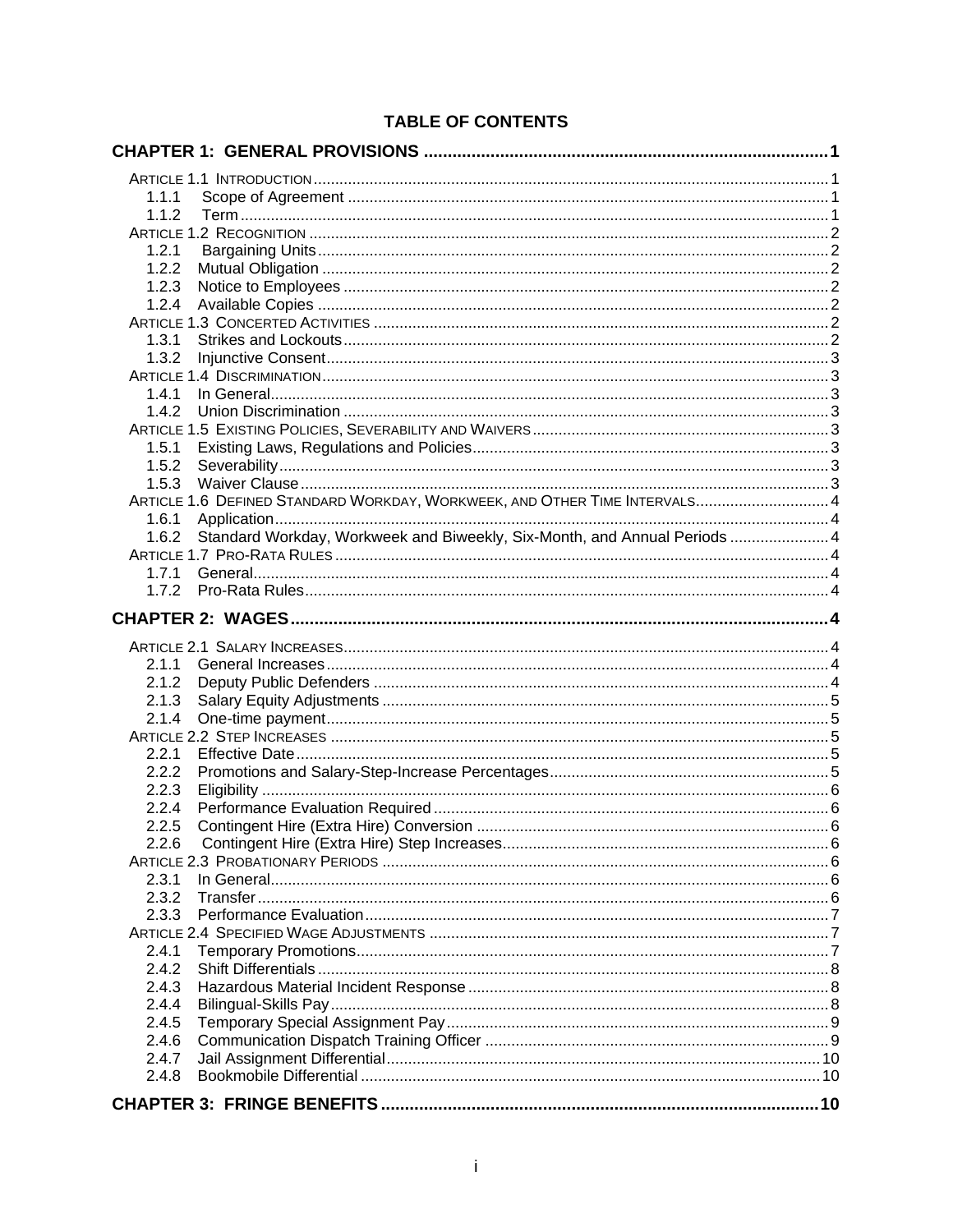| 3.1.1 |                                                                            |  |
|-------|----------------------------------------------------------------------------|--|
| 3.1.2 |                                                                            |  |
| 3.1.3 |                                                                            |  |
| 3.1.4 |                                                                            |  |
| 3.1.5 |                                                                            |  |
| 3.1.6 | Employees Working Less Than Half-Time / Contingent Hires (Extra Hires)  12 |  |
| 3.1.7 |                                                                            |  |
| 3.1.8 |                                                                            |  |
| 3.1.9 |                                                                            |  |
|       |                                                                            |  |
|       |                                                                            |  |
|       |                                                                            |  |
|       |                                                                            |  |
|       |                                                                            |  |
|       |                                                                            |  |
|       |                                                                            |  |
|       |                                                                            |  |
| 3.2.1 |                                                                            |  |
| 3.2.2 |                                                                            |  |
| 3.2.3 |                                                                            |  |
| 3.2.4 |                                                                            |  |
| 3.2.5 |                                                                            |  |
| 3.2.6 |                                                                            |  |
|       |                                                                            |  |
| 3.3.1 |                                                                            |  |
| 3.3.2 |                                                                            |  |
| 3.3.3 |                                                                            |  |
| 3.3.4 |                                                                            |  |
| 3.3.5 |                                                                            |  |
| 3.3.6 |                                                                            |  |
| 3.3.7 |                                                                            |  |
| 3.3.8 |                                                                            |  |
| 3.3.9 |                                                                            |  |
|       |                                                                            |  |
|       |                                                                            |  |
|       |                                                                            |  |
| 3.4.1 |                                                                            |  |
| 3.4.2 |                                                                            |  |
|       |                                                                            |  |
| 3.5.1 |                                                                            |  |
| 3.5.2 |                                                                            |  |
| 3.5.3 |                                                                            |  |
| 3.5.4 |                                                                            |  |
| 3.5.5 |                                                                            |  |
| 3.5.6 |                                                                            |  |
|       |                                                                            |  |
| 3.6.1 |                                                                            |  |
| 3.6.2 |                                                                            |  |
| 3.6.3 |                                                                            |  |
| 3.6.4 |                                                                            |  |
| 3.6.5 |                                                                            |  |
| 3.6.6 |                                                                            |  |
| 3.6.7 |                                                                            |  |
|       |                                                                            |  |
| 3.7.1 |                                                                            |  |
|       |                                                                            |  |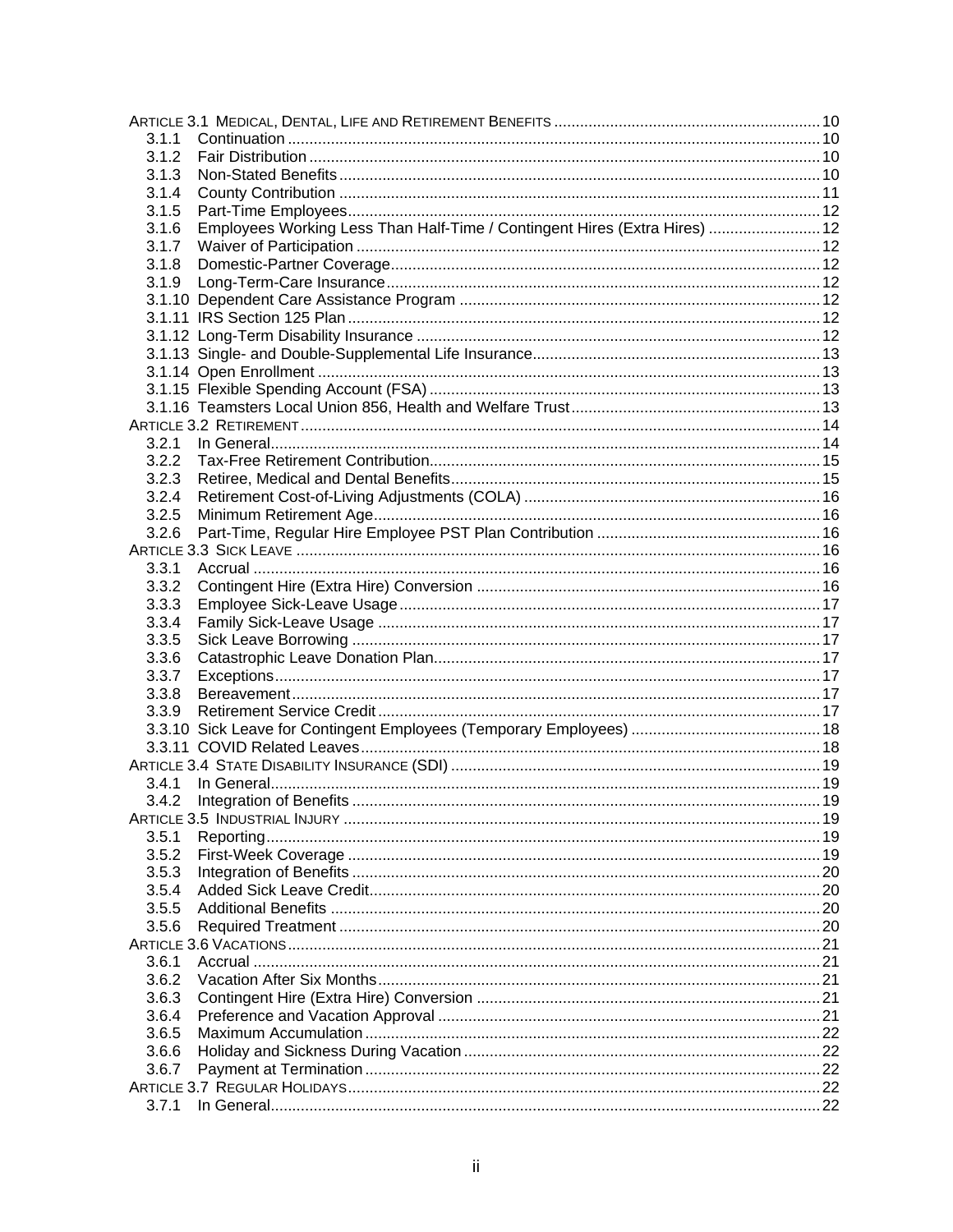| 3.7.2 |                                                                                   |  |
|-------|-----------------------------------------------------------------------------------|--|
| 3.7.3 |                                                                                   |  |
| 3.7.4 |                                                                                   |  |
| 3.7.5 |                                                                                   |  |
| 3.7.6 |                                                                                   |  |
| 3.7.7 |                                                                                   |  |
| 3.7.8 |                                                                                   |  |
|       |                                                                                   |  |
| 3.8.1 |                                                                                   |  |
| 3.8.2 |                                                                                   |  |
| 3.8.3 |                                                                                   |  |
| 3.8.4 |                                                                                   |  |
| 3.8.5 |                                                                                   |  |
|       |                                                                                   |  |
| 3.9.1 |                                                                                   |  |
| 3.9.2 |                                                                                   |  |
| 3.9.3 |                                                                                   |  |
| 3.9.4 |                                                                                   |  |
| 3.9.5 |                                                                                   |  |
| 3.9.6 |                                                                                   |  |
|       |                                                                                   |  |
|       |                                                                                   |  |
|       |                                                                                   |  |
| 4.1.1 |                                                                                   |  |
| 4.1.2 |                                                                                   |  |
| 4.1.3 |                                                                                   |  |
| 4.1.4 |                                                                                   |  |
| 4.1.5 |                                                                                   |  |
| 4.1.6 |                                                                                   |  |
| 4.1.7 |                                                                                   |  |
| 4.1.8 |                                                                                   |  |
| 4.1.9 |                                                                                   |  |
|       | 4.1.10 Hours for Occupational Therapist, Physical Therapist, and Therapy Aide  29 |  |
|       |                                                                                   |  |
|       |                                                                                   |  |
|       |                                                                                   |  |
| 4.2.1 |                                                                                   |  |
| 4.2.2 |                                                                                   |  |
| 4.2.3 |                                                                                   |  |
|       |                                                                                   |  |
| 4.2.4 |                                                                                   |  |
| 4.2.5 |                                                                                   |  |
| 4.2.6 |                                                                                   |  |
| 4.2.7 |                                                                                   |  |
| 4.2.8 |                                                                                   |  |
| 4.2.9 |                                                                                   |  |
|       |                                                                                   |  |
|       |                                                                                   |  |
| 4.3.1 |                                                                                   |  |
| 4.3.2 |                                                                                   |  |
| 4.3.3 |                                                                                   |  |
| 4.3.4 |                                                                                   |  |
| 4.3.5 |                                                                                   |  |
| 4.3.6 |                                                                                   |  |
| 4.3.7 |                                                                                   |  |
| 4.3.8 |                                                                                   |  |
| 4.3.9 |                                                                                   |  |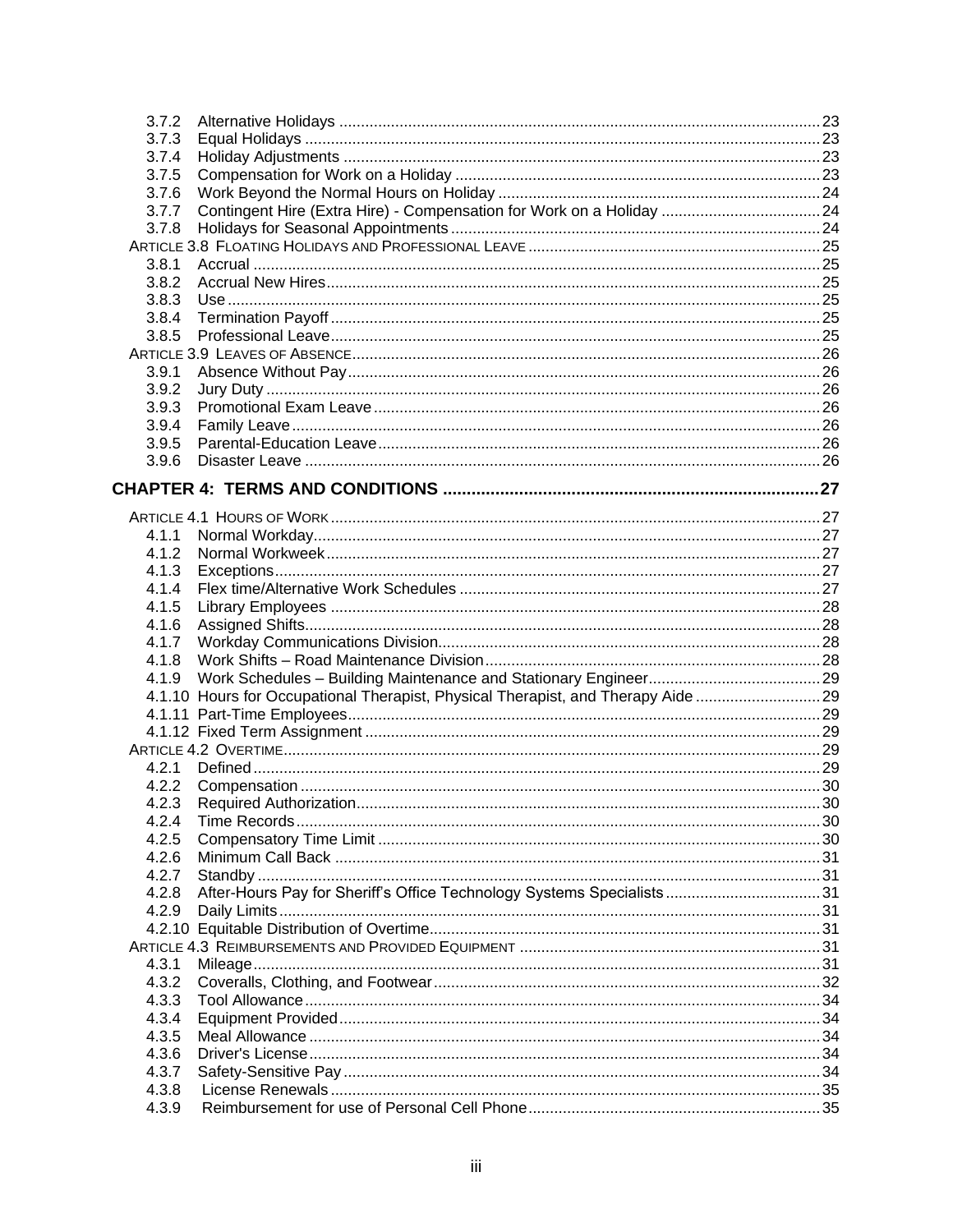| 4.4.1          |  |
|----------------|--|
|                |  |
|                |  |
| 4.5.1          |  |
| 4.5.2          |  |
|                |  |
| 4.6.1          |  |
|                |  |
|                |  |
|                |  |
| 4.8.1          |  |
|                |  |
| 4.9.1          |  |
|                |  |
|                |  |
| 5.1.1          |  |
| 5.1.2          |  |
| 5.1.3          |  |
| 5.1.4          |  |
| 5.1.5          |  |
| 5.1.6          |  |
|                |  |
| 5.2.1          |  |
| 5.2.2          |  |
| 5.2.3          |  |
| 5.2.4          |  |
| 5.2.5          |  |
| 5.2.6          |  |
| 5.2.7          |  |
|                |  |
| 5.3.1          |  |
| 5.3.2          |  |
| 5.3.3          |  |
|                |  |
| 5.3.4          |  |
| 5.3.5<br>5.3.6 |  |
|                |  |
| 5.3.7          |  |
| 5.4.1          |  |
|                |  |
| 5.4.2          |  |
| 5.4.3<br>5.4.4 |  |
|                |  |
| 5.4.5          |  |
| 5.4.6          |  |
|                |  |
|                |  |
| 6.1.1          |  |
| 6.1.2          |  |
|                |  |
| 6.2.1          |  |
| 6.2.2          |  |
| 6.2.3          |  |
|                |  |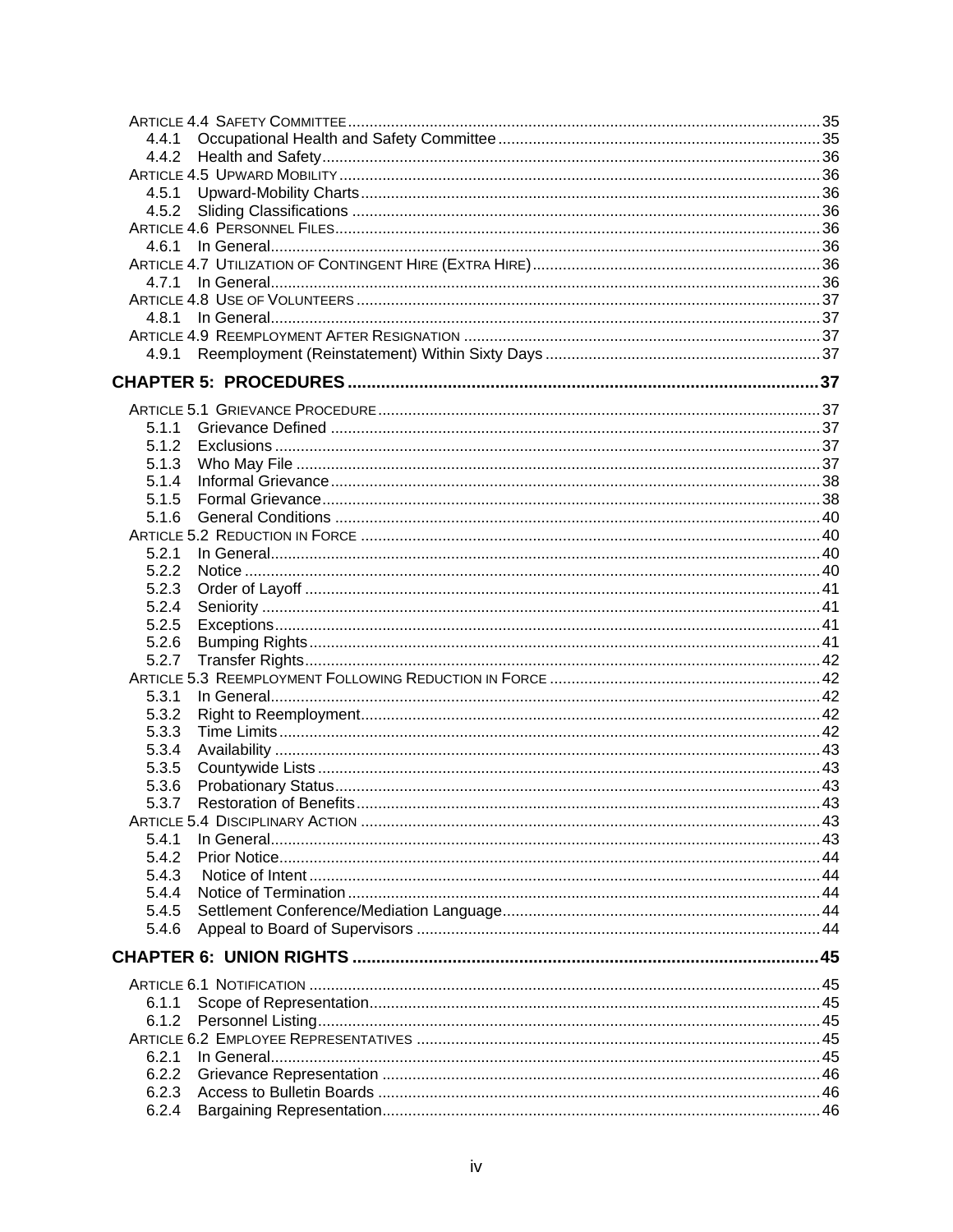| 6.2.5                                                       |  |
|-------------------------------------------------------------|--|
| 6.2.6                                                       |  |
|                                                             |  |
| 6.3.1                                                       |  |
| 6.3.2                                                       |  |
| 6.3.3                                                       |  |
|                                                             |  |
| 6.4.1                                                       |  |
|                                                             |  |
|                                                             |  |
| 711                                                         |  |
| 7.1.2                                                       |  |
|                                                             |  |
| 7.2.1                                                       |  |
|                                                             |  |
|                                                             |  |
|                                                             |  |
| 7.4.1                                                       |  |
| 742                                                         |  |
|                                                             |  |
| 7.5.1                                                       |  |
| ATTACHMENT A - JOB CLASSIFICATIONS INCLUDED IN AGREEMENT 52 |  |
|                                                             |  |
|                                                             |  |
|                                                             |  |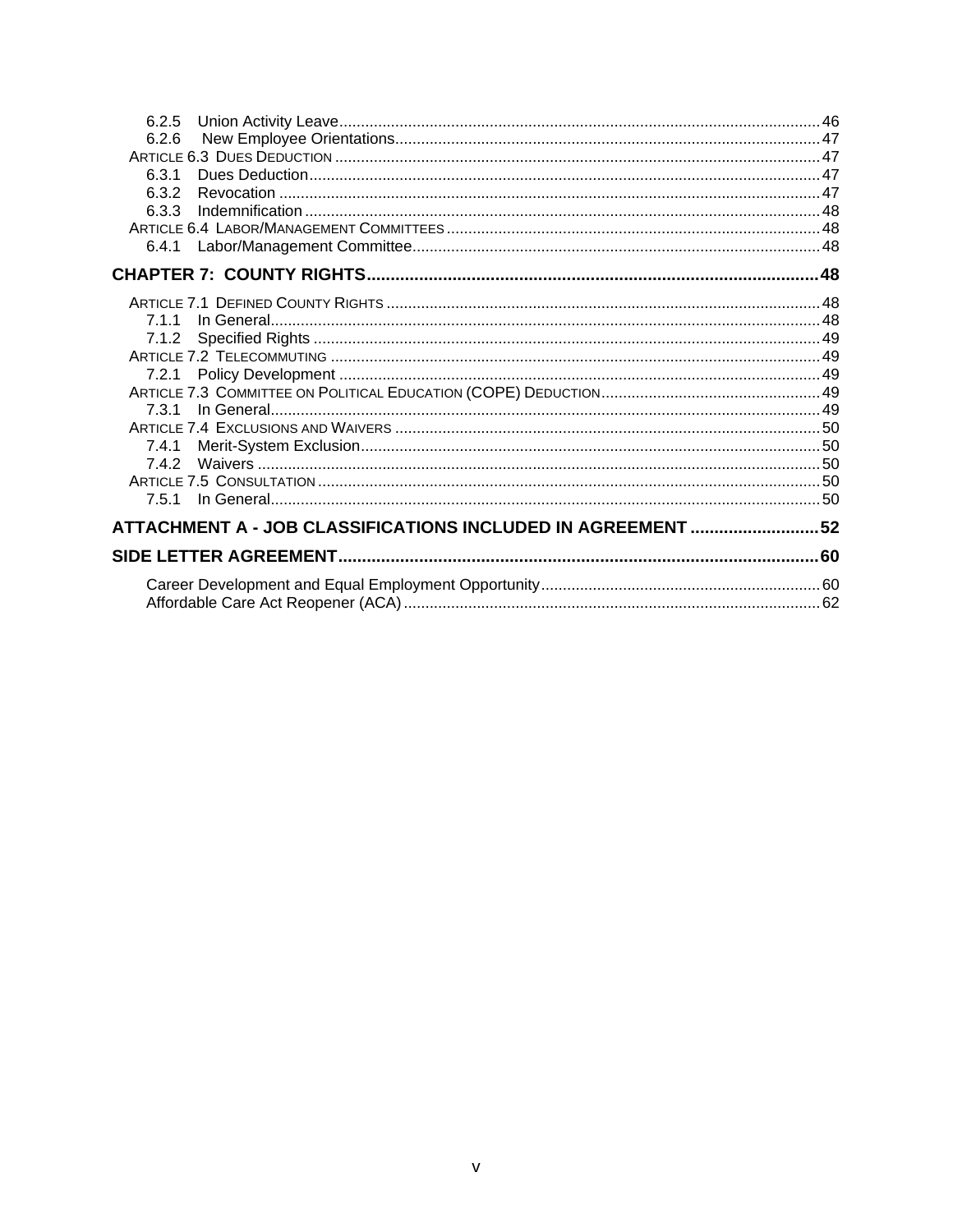#### **COLLECTIVE BARGAINING AGREEMENT**

#### **MARIN ASSOCIATION OF PUBLIC EMPLOYEES GENERAL BARGAINING UNIT & THE COUNTY OF MARIN**

**September 19, 2021 – June 30, 2024**

## **Chapter 1: General Provisions**

#### **Article 1.1 Introduction**

#### <span id="page-6-2"></span><span id="page-6-1"></span><span id="page-6-0"></span>**1.1.1 Scope of Agreement**

The salaries, hours, fringe benefits and working conditions set forth have been mutually agreed upon by the designated bargaining representatives of the County of Marin (hereinafter called "County") and the Marin Association of Public Employees (MAPE), General Bargaining Unit, (hereinafter called "Union") and shall apply to all employees of the County working in the classifications and bargaining units set forth herein and as may be amended.

If a provision of the County's Personnel Management Regulations is in conflict with a provision of this Collective Bargaining Agreement, to the extent of such conflict, the provision of the Collective Bargaining Agreement shall be controlling.

Notwithstanding the above, during the term of this Collective Bargaining Agreement via the process outlined in the PMR Revision Side Letter, MAPE and the County may agree to modify a provision of the PMR in conflict with this Collective Bargaining Agreement and conform relevant sections of this Agreement to the agreed-upon modifications to the PMR.

#### <span id="page-6-3"></span>**1.1.2 Term**

This Agreement shall be in effect from September 19, 2021 through June 30, 2024. It shall continue in effect thereafter from year to year unless either party gives one hundred twenty (120) days' notice prior to June 30, 2024, or any yearly anniversary date thereafter, to terminate or modify this Agreement. Notwithstanding any of the above, continuation of this Agreement after June 30, 2024 may be voided by any operation of Personnel Management Regulation (PMR) 4.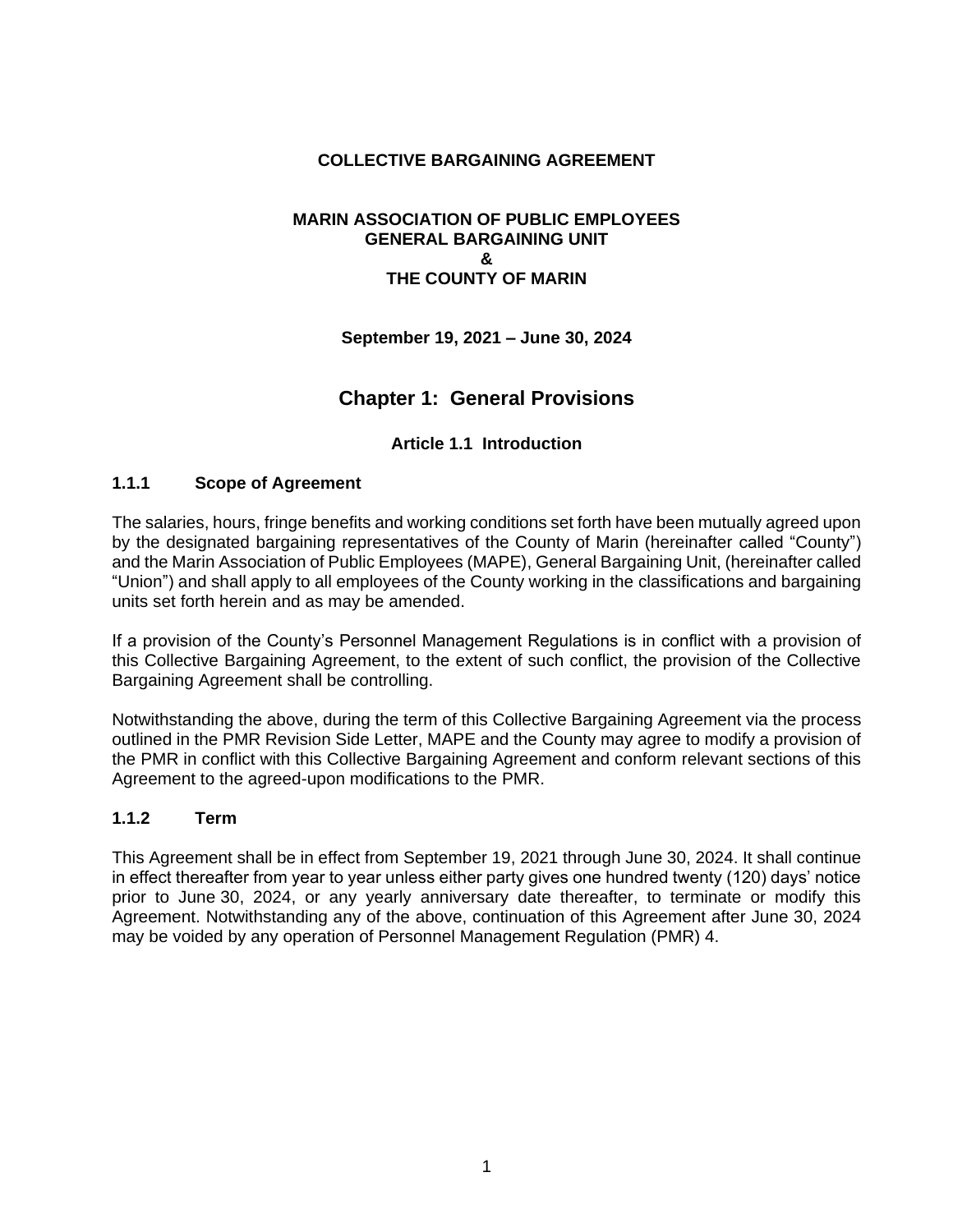## **Article 1.2 Recognition**

### <span id="page-7-1"></span><span id="page-7-0"></span>**1.2.1 Bargaining Units**

County hereby recognizes Union as the bargaining representative for the purpose of establishing salaries, hours, fringe benefits, and working conditions for all employees within the following bargaining units:

Unit MA01 – General Clerical and Related Clerical Technicians Unit Unit MA02 – Trades, Vocational, Custodial Unit Unit MA03 – Public Services and Related Unit Unit MA04 – Technical Services, Regulatory, and Related Unit Unit MA16 – Public Defender Attorneys

For the job classes included in these units, see Attachment A.

The parties agreed to submit to the Personnel Commission a joint unit modification petition to move the Behavioral Health Care Assistants from the General to the HHS bargaining unit.

#### <span id="page-7-2"></span>**1.2.2 Mutual Obligation**

Both parties recognize their mutual obligation to cooperate with each other to assure maximum service of the highest quality and efficiency to the citizens of Marin County.

#### <span id="page-7-3"></span>**1.2.3 Notice to Employees**

Whenever a person is hired in any of the job classifications set forth herein, County shall notify such person that the Union is the recognized bargaining representative for employees in that classification.

#### <span id="page-7-4"></span>**1.2.4 Available Copies**

Both County and Union agree to keep duplicate originals of this Agreement on file in a readily accessible location, available for inspection by any County employee, or member of the public, upon request.

#### **Article 1.3 Concerted Activities**

#### <span id="page-7-6"></span><span id="page-7-5"></span>**1.3.1 Strikes and Lockouts**

During the term of this Agreement, County agrees that it will not lock out employees, and the Union, despite any sanctions or instructions by their international association or Central Labor Council, agrees that they will not engage in, encourage or approve any strike, slowdown or other work stoppage growing out of any dispute relating to the terms of this Agreement. Union will take whatever lawful steps are necessary to prevent any interruption of work in violation of this Agreement, recognizing, with County, that all matters of controversy within the scope of this Agreement shall be settled by established grievance procedures.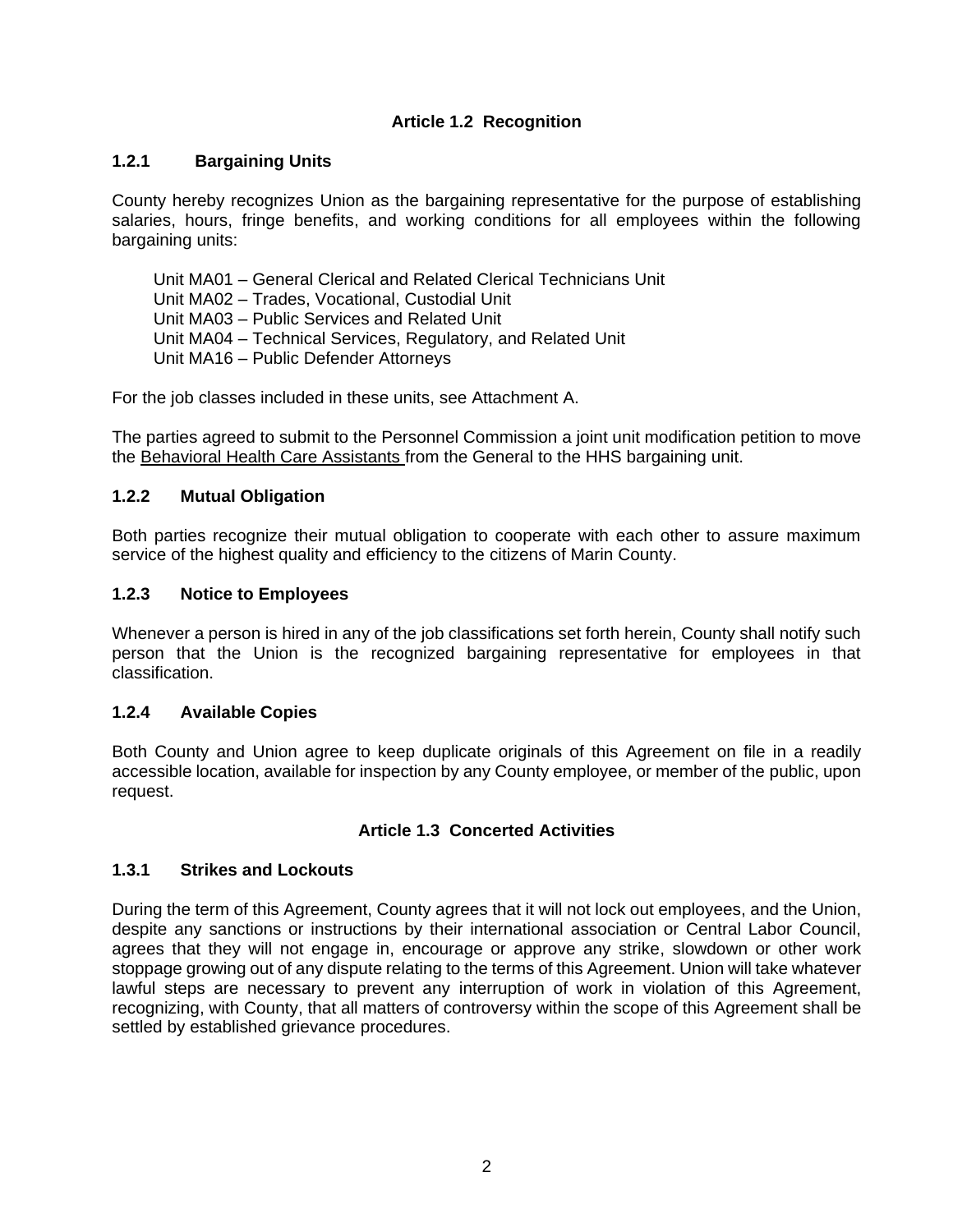## <span id="page-8-0"></span>**1.3.2 Injunctive Consent**

Each party consents to, and waives any defenses against, any injunctive action by the other party to restrain any violation of this section.

## **Article 1.4 Discrimination**

### <span id="page-8-2"></span><span id="page-8-1"></span>**1.4.1 In General**

The parties to this Agreement agree that they shall not, in any manner, discriminate against any person whatsoever because of sex, race, color, ancestry, religious creed, national origin, physical or mental disability, medical condition, age, marital status, the taking of family and medical leave per the Family and Medical Leave Act (FMLA) or pregnancy disability leave, sexual orientation, political or religious opinions or affiliations, gender identity, and any other factor unrelated to job performance. Complaints pursuant to such issues will be handled pursuant to the County Equal Employment Opportunity and Anti-Harassment Policies (PMR 21).

### <span id="page-8-3"></span>**1.4.2 Union Discrimination**

No member, official, or representative of the Union shall, in any way, suffer any type of discrimination or retaliation in connection with continued employment, promotion or otherwise by virtue of membership in or representation by the Union or in the exercise of the rights established in this Agreement.

## **Article 1.5 Existing Policies, Severability and Waivers**

#### <span id="page-8-5"></span><span id="page-8-4"></span>**1.5.1 Existing Laws, Regulations and Policies**

This Agreement is subject to all existing laws of the State of California, ordinances, regulations and policies of the County of Marin. The County, the Union and the employees affected thereby, unless otherwise specified herein, shall be entitled to all benefits conferred thereby and shall observe all obligations engendered thereby.

#### <span id="page-8-6"></span>**1.5.2 Severability**

If any article or section of this Agreement shall be held to be invalid by operation of law by any tribunal of competent jurisdiction or if compliance with or any enforcement of article or section should be restrained by such tribunal, the remainder of this Agreement shall not be affected thereby, and the parties shall enter into collective bargaining negotiations for the sole purpose of arriving at a mutually satisfactory replacement for such article or section.

#### <span id="page-8-7"></span>**1.5.3 Waiver Clause**

The parties acknowledge that, for the life of this Agreement, each voluntarily and unqualifiedly waives the right, and each agrees that the other shall not be obligated, to bargain collectively with respect to any subject or matter pertaining to or covered by this Agreement, notwithstanding any other provisions of law to the contrary.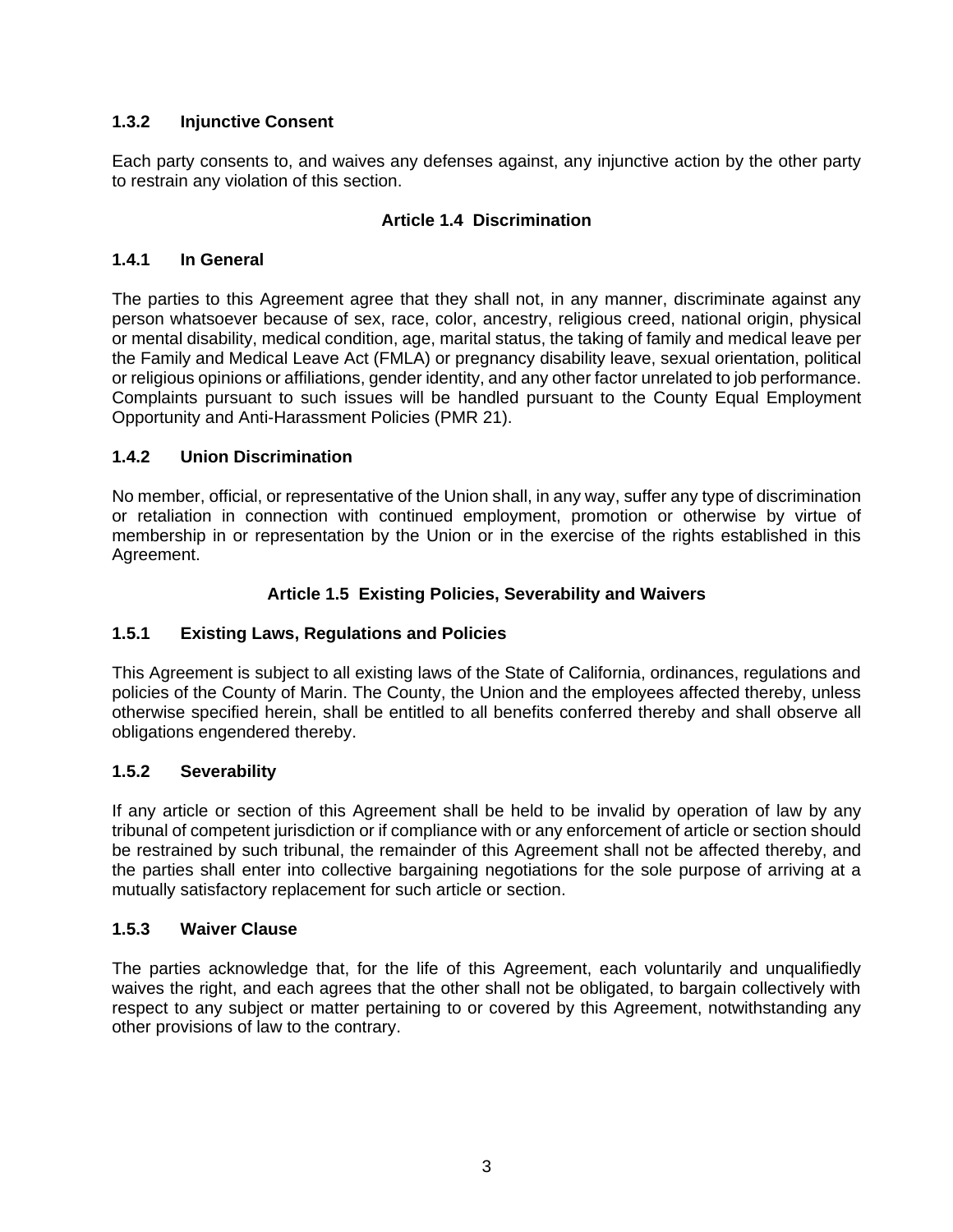## **Article 1.6 Defined Standard Workday, Workweek, and Other Time Intervals**

## <span id="page-9-1"></span><span id="page-9-0"></span>**1.6.1 Application**

The meaning of terms utilized in this Agreement shall be established as follows in this Article.

## <span id="page-9-2"></span>**1.6.2 Standard Workday, Workweek and Biweekly, Six-Month, and Annual Periods**

The standard work day, workweek, biweekly period, six-month period and annual period is identified for each classification in the appendix.

### **Article 1.7 Pro-Rata Rules**

### <span id="page-9-4"></span><span id="page-9-3"></span>**1.7.1 General**

Unless otherwise specified, the provisions of Chapter 2, "Wages," Chapter 3, "Fringe Benefits," and Chapter 4, "Terms and Conditions," are expressed as full-time Regular Hire.

### <span id="page-9-5"></span>**1.7.2 Pro-Rata Rules**

Contingent Hire (Extra Hire) employees, when applicable, and Regular Hire employees in part-time positions or Regular Hire employees who are granted a leave of absence shall be entitled only to the terms of a given provision as specified herein based on the ratio of regular hours worked to the standard work week for that classification.

## **Chapter 2: Wages**

## **Article 2.1 Salary Increases**

## <span id="page-9-8"></span><span id="page-9-7"></span><span id="page-9-6"></span>**2.1.1 General Increases**

Effective September 19, 2021, the rate of pay for all classes and employees shall be increased by one and a half percent (1.5%).

Effective the first full pay period in July 2022, the rate of pay for all classes and employees shall be increased by two and a half percent (2.5%).

Effective the first full pay period in July 2023, the rate of pay for all classes and employees shall be increased by two and a half percent (2.5%).

## <span id="page-9-9"></span>**2.1.2 Deputy Public Defenders**

Salaries for each level of Deputy Public Defender shall be the same as salaries for each level of Deputy District Attorney.

The fringe benefit formula for the Deputy Public Defenders shall be equal to that of the Deputy District Attorneys and Deputy County Counsel Attorneys. However, in the event that the fringe benefit formula for the Deputy District Attorneys or Deputy County Counsel Attorneys is reduced, the County agrees to reopen negotiations on this issue with the Deputy Public Defenders.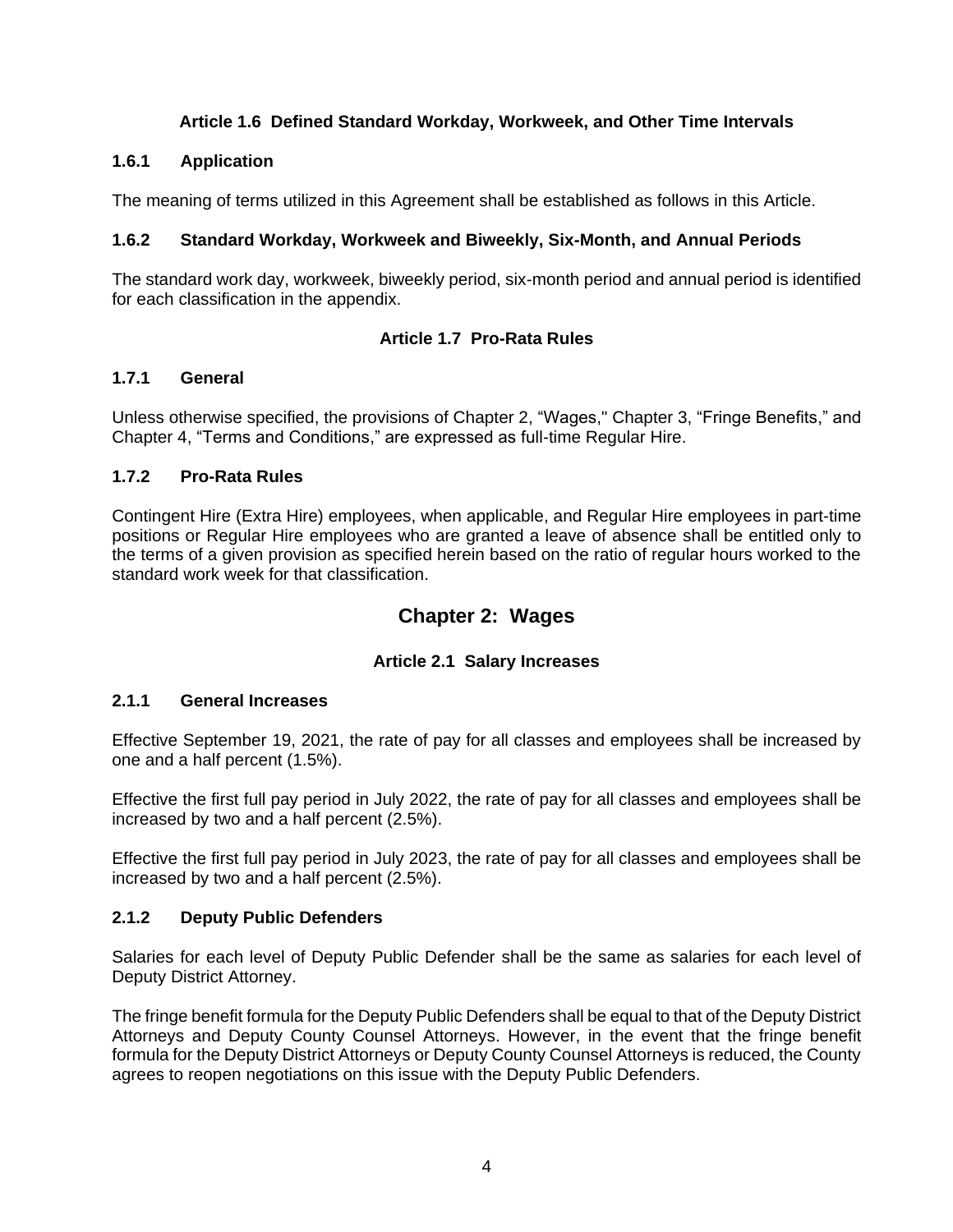## <span id="page-10-0"></span>**2.1.3 Salary Equity Adjustments**

Effective September 19, 2021, the rate of pay for the following job classifications will be increased as follows:

Sign Fabricator 4.88%

The County will complete a salary survey for benchmark classifications by March 31, 2022. For this round of salary surveys only, the County will use the jurisdictions described below. The parties will meet and confer only on the classifications that are below market AND/OR classifications with demonstrated recruitment problems. The County will make adjustments up to a maximum of \$250,000 for all three MAPE contracts (i.e., General Unit, HHS Unit and Nurses) ongoing for the salary survey. The adjustments will be effective the first full pay period of July 2022.

The following agencies will be surveyed:

Counties: Alameda, Contra Costa, Napa, San Francisco, San Mateo, Solano, and Sonoma Cities: San Francisco, Berkeley, Novato, Palo Alto, San Rafael, Santa Rosa, and Vallejo

#### <span id="page-10-1"></span>**2.1.4 One-time payment**

Effective September 19, 2021, Regular Hire full-time employees shall receive a one-time, nonpensionable payment of \$2,400. This amount will be prorated for Regular Hire part-time employees based on the part-time employee's FTE.

Effective September 19, 2021, Contingent Hire employees who do not have a Regular Hire appointment will receive the following one-time payment based on hours worked in the July 1, 2020 - June 30, 2021 fiscal year:

500 hours or more but less than 1,000 hours: \$600 1,000 hours or more but less than 1,800 hours: \$1,200 1,800 hours or more: \$1,800.

This lump sum payment is for regular and contingent hire employees who are on the payroll as of September 19, 2021. It shall be made by a separate payment from the biweekly payroll. The payment shall not be pensionable.

#### **Article 2.2 Step Increases**

#### <span id="page-10-3"></span><span id="page-10-2"></span>**2.2.1 Effective Date**

Employees shall be eligible to receive a step increase within their salary range effective the first (1st) day of the pay period following completion of the specified conditions set forth in this article.

#### <span id="page-10-4"></span>**2.2.2 Promotions and Salary-Step-Increase Percentages**

When an employee receives a promotion, the salary increase shall be no less than five percent (5%) except that in no event shall an employee receive more than the top step of the appropriate pay range. An employee's anniversary date shall change upon promotion. A department may request an advance step appointment upon promotion subject to review by Human Resources and approval by the County Administrator's Office.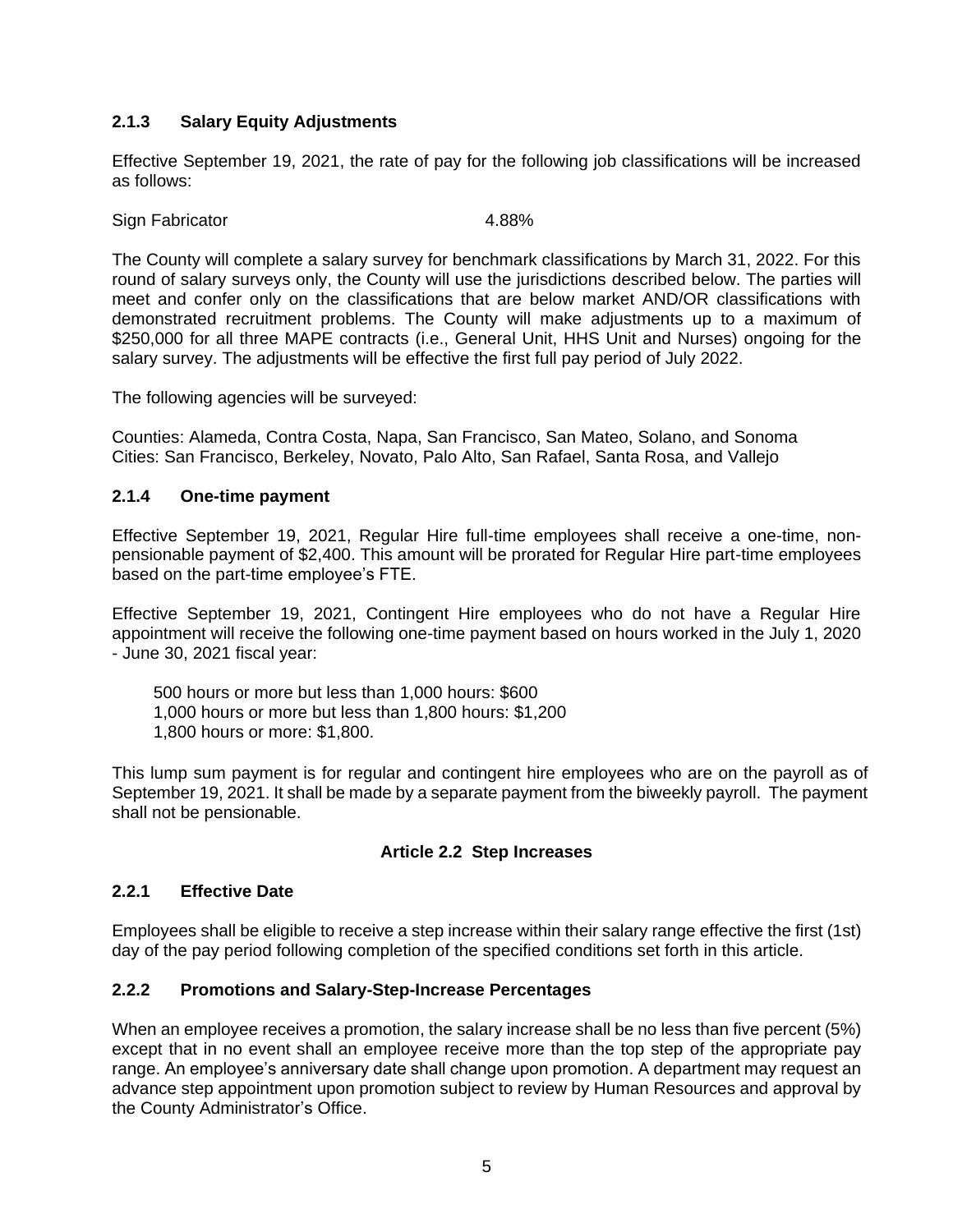## <span id="page-11-0"></span>**2.2.3 Eligibility**

An employee shall be eligible for a step increase upon completion of the probationary period and the annual period thereafter, except as specified in Section 2.2.2., if said step increase is supported by a performance evaluation and all other requirements are met.

## <span id="page-11-1"></span>**2.2.4 Performance Evaluation Required**

A performance evaluation that meets standards is required for advancement to each successive step of the pay range. Employee performance will be evaluated on the County's regular performance evaluation document in accordance with County rules, regulations and policy. Employees may choose to discuss performance evaluations with their department heads and formally enter a response to the evaluation in writing in their personnel file.

Performance evaluations shall be completed by a supervisory or management employee who is in a position to directly observe the employee's work. Performance evaluations shall not be placed in a personnel file without an opportunity for prior discussion between the employee and the supervisor, shall not contain unverified statements from anonymous sources and in any area rated "Unsatisfactory," shall have attached reasons stated by the supervisor in the commentary section and shall include specific recommendations for improvement and provisions for assisting the employee in implementing any recommendations made.

## <span id="page-11-2"></span>**2.2.5 Contingent Hire (Extra Hire) Conversion**

A Contingent Hire (Extra Hire) employee who continuously occupies a position, if thereafter appointed on a regular hire basis, shall have the anniversary date of step increases calculated from the first (1st) day of current Contingent Hire (Extra Hire) employment.

## <span id="page-11-3"></span>**2.2.6 Contingent Hire (Extra Hire) Step Increases**

Contingent Hire (Extra Hire) employees may be advanced one (1) step in a salary range the first (1st) day of the pay period following completion of total paid service equivalent to the probationary period or annual period set forth for Regular Hire employees in the same classification

## **Article 2.3 Probationary Periods**

#### <span id="page-11-5"></span><span id="page-11-4"></span>**2.3.1 In General**

All probationary periods, as provided in Personnel Management Regulation 35, shall be one (1) year (annual period).

#### <span id="page-11-6"></span>**2.3.2 Transfer**

A permanent employee transferring from one department to another in the same or similar classification (as determined by the Director of Human Resources) shall serve a three (3) month probationary period in the new department. A permanent employee failing to pass the probationary period provided herein shall be allowed to return to the employee's original department in the original class, bumping out any less senior incumbent employee in that class.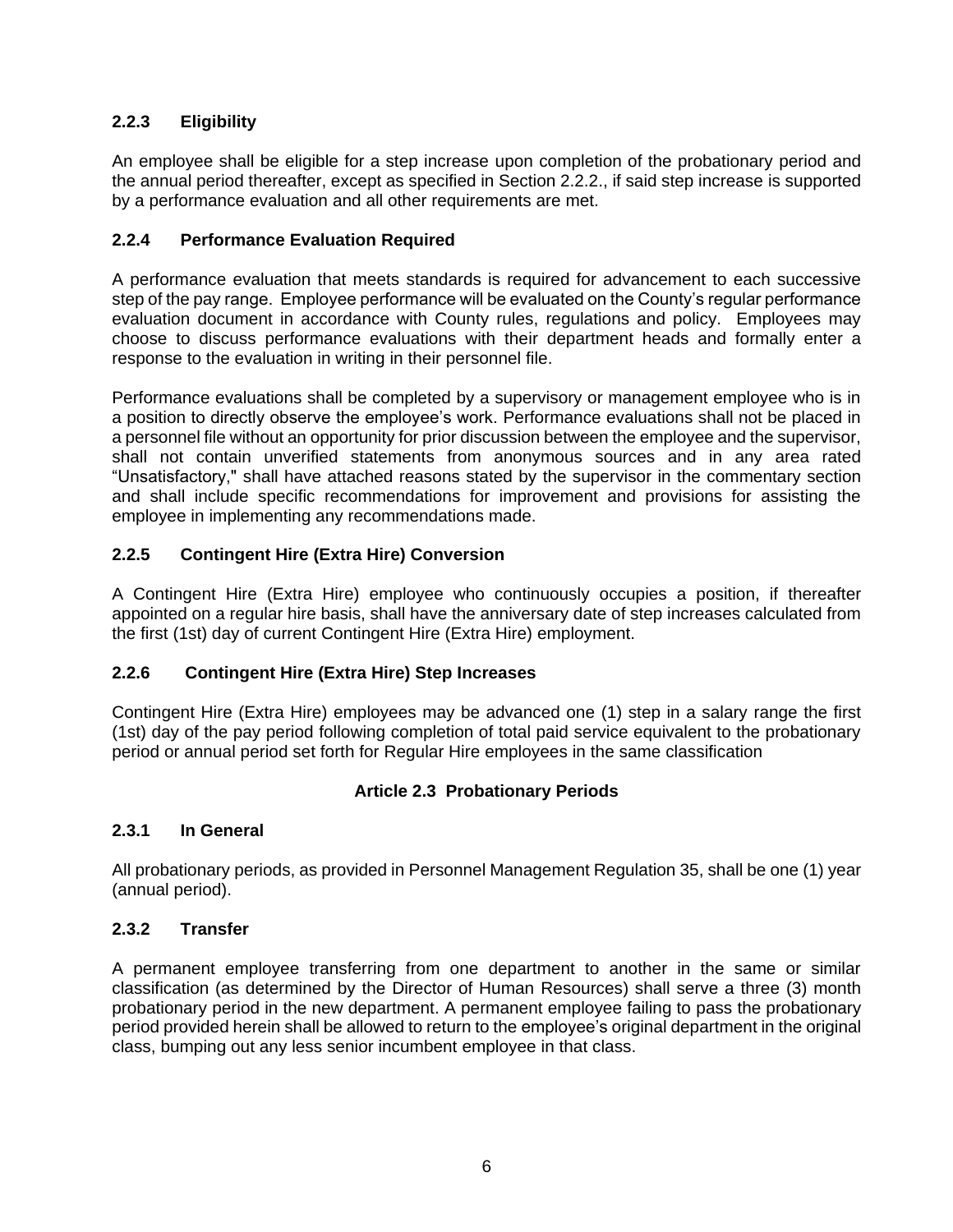## <span id="page-12-0"></span>**2.3.3 Performance Evaluation**

All probationary employees (either new hire or promotional) shall be evaluated not later than the end of their third (3rd) month of probationary service and again not later than the end of the fifth (5th) full month of such service. For positions requiring a twelve (12) month probation period, an evaluation shall be made no later than the end of the eleventh (11th) month of such service.

#### **Article 2.4 Specified Wage Adjustments**

#### <span id="page-12-2"></span><span id="page-12-1"></span>**2.4.1 Temporary Promotions**

In cases of prolonged absence from duty, vacancy of an approved position, or other emergencies, the appointing authority with the consent of the Director of Human Resources or designee may, in writing, temporarily promote a Regular Hire employee when such employee is regularly required to substantially perform the full duties of a budgeted position within a higher classification for a period in excess of ten (10) days. In such cases, the employee shall be paid for all hours in paid status at the rate on the salary range of the higher classification that is closest to, but not less than five percent (5%) above his or her base hourly rate in the classification in which he/she holds regular status at the time he/she is temporarily promoted. All increases shall be rounded to the nearest whole percentage using regular rounding rules. In no event shall an employee in a temporary promotion receive more than the top step of the higher classification into which the employee is temporarily promoted. If the full time status of the classification into which the employee temporarily promotes is different from the classification in which he/she holds regular status (e.g., an employee in a classification that is 37.5 hours full time per week temporarily promotes into a classification that is 40 hours per week full time, or vice versa), the employee will continue to work the scheduled hours of his/her Regular Hire classification. An employee's eligibility for overtime and leave accrual shall be pursuant to his/her regular classification.

An employee must meet the minimum qualifications for the job class to which he/she is being temporarily promoted and must have completed the first six (6) months of his or her initial probationary period with the County. The appointing authority will notify all department employees of temporary promotional opportunities and will allow department employees 5 working days to express an interest in the assignment. The appointing authority will consider all interested and eligible employees. The selection decision rests with the appointing authority.

The request for temporary promotion must be submitted to Human Resources by the appointing authority in writing and should include the justification for the temporary promotion along with the required documentation. Temporary promotions shall not exceed one (1) year. In the event of unusual circumstances, the appointing authority may request an extension from the Director of Human Resources. Beyond the first year of a temporary promotion, extensions may only be granted in up to six (6) month intervals. The temporary promotion will be reassessed for justification at each extension request. Should a temporary promotion result from a vacancy in a budgeted position that has been approved by the County Administrator's Office to fill, the appointing authority will submit a personnel requisition to Human Resources within two (2) months of the effective date of the temporary promotion.

The granting and/or discontinuance of a temporary promotion shall not be subject to the grievance procedure. Otherwise, PMR 41.3 shall govern temporary promotion.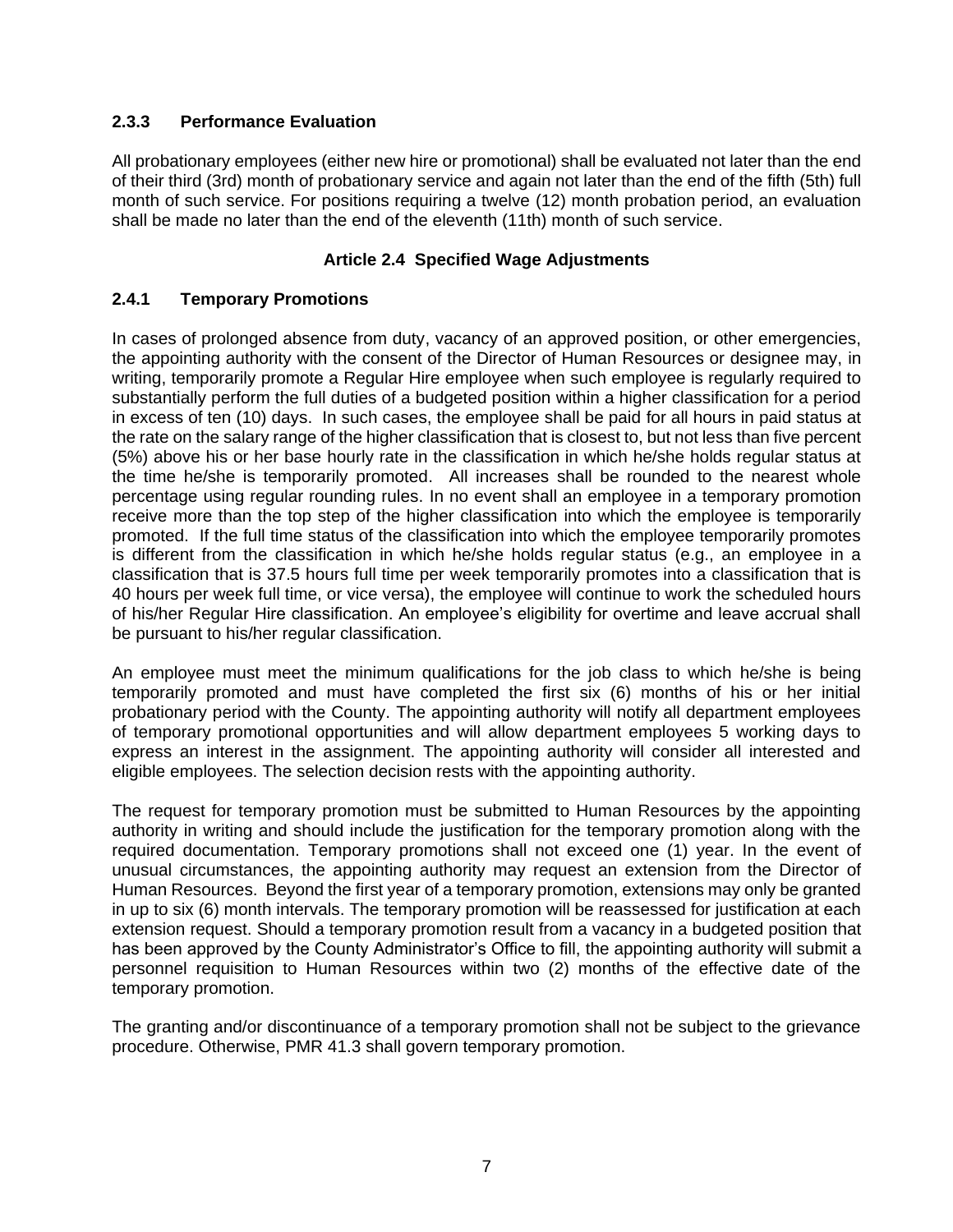## <span id="page-13-0"></span>**2.4.2 Shift Differentials**

The County agrees to pay a five-percent (5%) shift premium for swing-shift work and a ten-percent (10%) shift premium for graveyard work based on the employee's assigned step of the salary range. Shift differentials shall not be included within the base rate of pay but shall be added to the base rate of pay under the conditions specified in this section. Employees working between the hours of 5:00 p.m. and 8:00 a.m. for their own convenience are not eligible for a shift differential. Shift differentials will not be paid to employees while on vacation or other leave status. Employees must work a minimum of four (4) hours within the defined shift to qualify for the shift differential. Shift differentials will only be paid under the following conditions:

- 1. Swing Shift: for all hours worked on a regularly assigned work shift in which four (4) or more hours of the shift fall between 5:00 p.m. and 10:00 p.m.
- 2. Graveyard Shift: for all hours worked between 10:00 p.m. and 8:00 a.m. when four (4) or more hours of the regularly assigned shift fall between 10:00 p.m. and 8:00 a.m.

### <span id="page-13-1"></span>**2.4.3 Hazardous Material Incident Response**

The parties agree that up to four (4) employees of the Environmental Health Specialist class series will, on a volunteer basis, be available to respond to hazardous-material incidents threatening public safety in Marin County. The County's acceptance of an employee willing to volunteer for this specialduty assignment is contingent on the Director of Public Works certifying that the employee is adequately trained and sufficiently knowledgeable with techniques for testing and monitoring the safe handling and cleaning up of hazardous materials and the employee committing to a minimum of one (1) year of duty in the assignment.

- 1. Written rules and procedures will be provided to employees regarding their duties and responsibilities in the assignment.
- 2. Employees selected for the Hazardous Material Incident Response Team will be compensated according to the standby (4.2.7) and minimum call-back (4.2.6) language in Article 4.2, "Overtime."
- 3. Each member of the hazardous-waste team will periodically be required to undergo a baseline medical examination. The complete cost for such medical examination will be borne by the County. Members comprising the current hazardous-waste team will be scheduled by the department for a medical examination.

#### <span id="page-13-2"></span>**2.4.4 Bilingual-Skills Pay**

When a Department Head, with the approval of the Director of Human Resources, designates a position or assignment as requiring bilingual skills in a specific second language on a regular basis during the course of his/her workday an employee in that designated position or assignment who has first demonstrated proficiency, by being tested and certified as determined by Human Resources, shall be eligible to receive a five (5%) percent salary differential based upon his or her base hourly rate of pay.

Upon the separation of the employee from that position or assignment requiring designated bilingual skills, upon change in assignment such that the skills are no longer needed on a regular basis as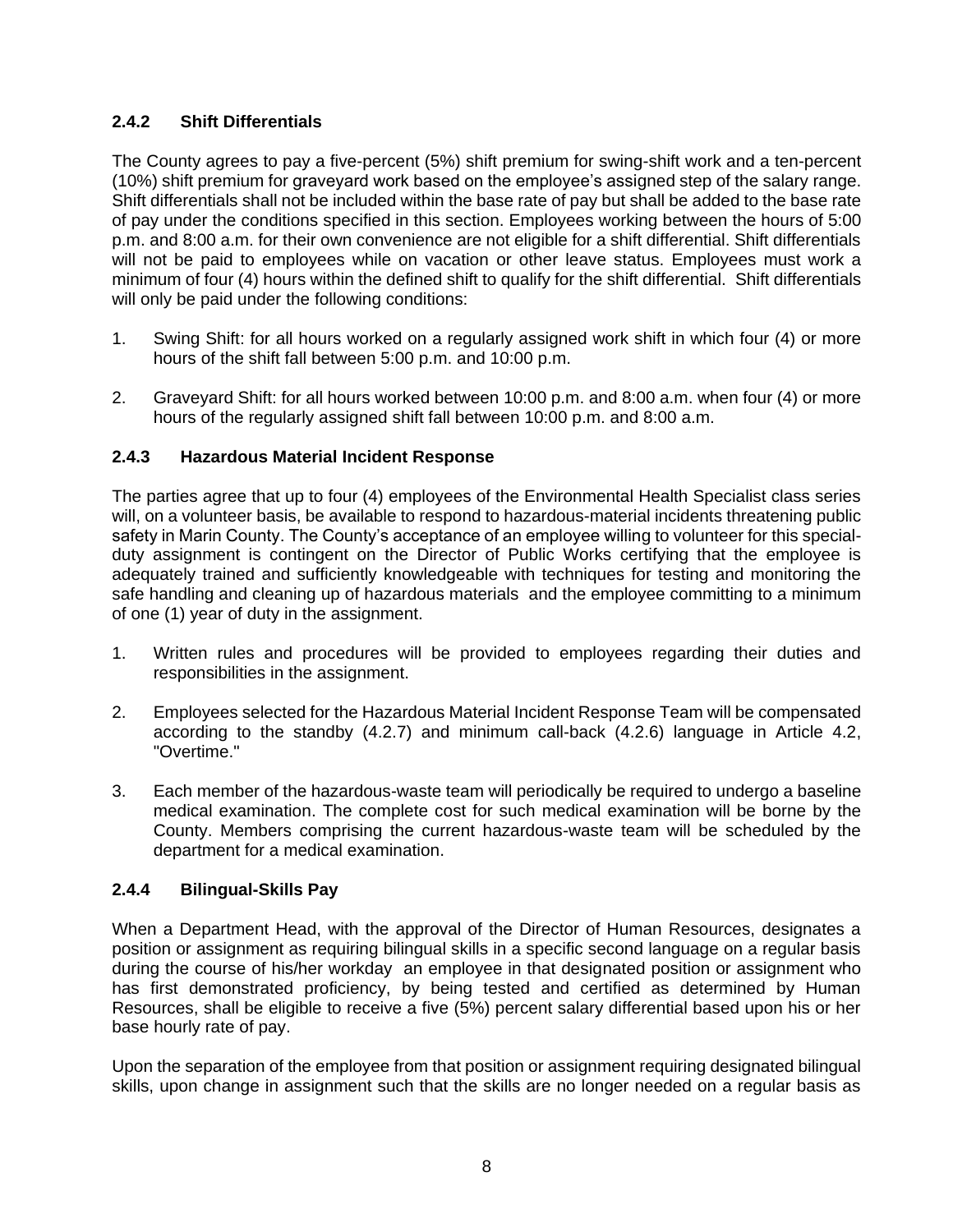described above, or upon the failure of the employee to satisfactorily provide bilingual services, the salary differential payment to the employee will be discontinued.

This differential is not authorized for minor or incidental use of a second language. The differential will be authorized where the bilingual skills are used on a regular basis for providing necessary County services as determined within the sole discretion of the County.

Effective October 3, 2021, all employees who are in a non-bilingual classification for which there is a bilingual analog will be reclassified into the bilingual classification if they meet the criteria to be paid the bilingual differential. Going forward, all employees hired into classifications for which there is a non-bilingual classification, and an analog bilingual classification shall be hired into the bilingual classification if they meet the criteria to be paid bilingual differential.

## <span id="page-14-0"></span>**2.4.5 Temporary Special Assignment Pay**

Temporary special assignment is defined as a practice where, as directed by an appointing authority, at least 25% of an employee's work time requires the performance of higher level duties outside of their regularly assigned classification that significantly changes the nature of their work.

Temporary special assignments must be a minimum of ten (10) working days, and shall not exceed six (6) calendar months. In the event of unusual circumstances, a department head may request an extension from the Director of Human Resources. Temporary special assignments will be effective no earlier than the start of the pay period in which the application was received.

An employee shall be paid an additional five percent (5%) of his or her present salary on hours worked. Temporary special assignment pay shall not be provided in addition to temporary promotion pay.

The request for temporary special assignment pay may only be initiated by the appointing authority by submitting the request for temporary special assignment pay to Human Resources in writing. The request should include a description of the additional duties assigned that are not represented in the employee's regularly assigned classification and the expected duration of the assignment. Any conflicts concerning the application of this policy shall be decided by the County Administrator, whose decision shall be final.

The granting and/or discontinuance of temporary special assignment pay shall not be subject to the grievance procedure.

## <span id="page-14-1"></span>**2.4.6 Communication Dispatch Training Officer**

Communications Dispatchers (0906) designated to the role of Communications Training Officer (CTO) shall receive 5.0% pay differential for each whole hour served as a CTO while a Communications Dispatcher Trainee is assigned to them for training. The determination of the number of Communications Dispatchers serving at any one time as a CTO shall be made by the Sheriff and is not subject to the grievance process.

Supervising Communications Dispatcher (0905) shall receive a 2.5% pay differential while a Communications Dispatcher Trainee is on the same shift.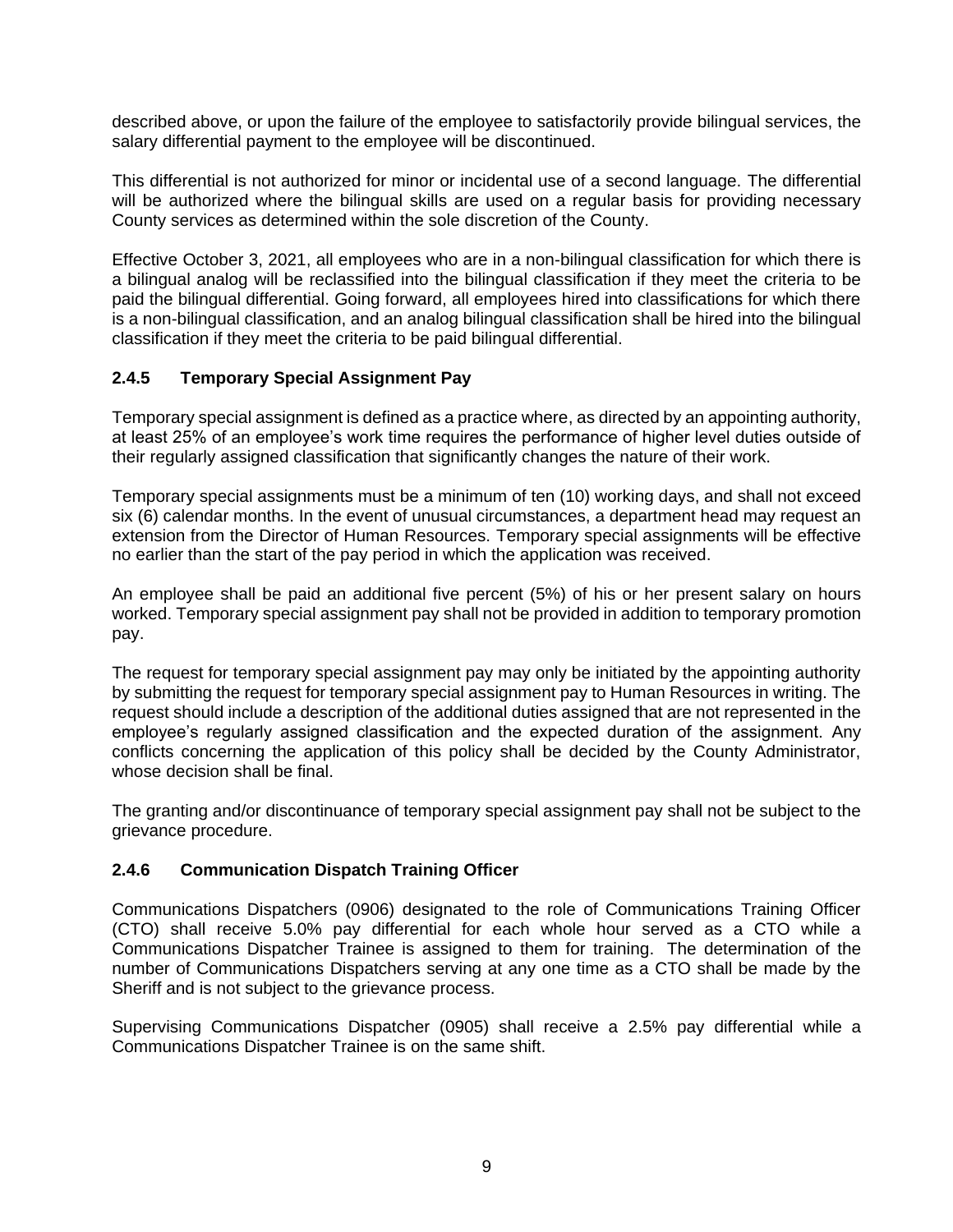## <span id="page-15-0"></span>**2.4.7 Jail Assignment Differential**

Employees in the Senior Custodian, Custodian, Environmental Compliance Specialists, Building Maintenance Worker Trainee, Building Maintenance Worker I, Building Maintenance Worker II, Building Maintenance Worker III, Maintenance Electrician, Senior Maintenance Electrician, Stationary Engineer, Clinical Psychologist I and Clinical Psychologist II classifications will receive a ten percent (10%) hourly assignment differential when assigned to work in the County Jail.

## <span id="page-15-1"></span>**2.4.8 Bookmobile Differential**

Effective October 3, 2021, employees in the Mobile Library Assistants and Community Library Specialists classifications will receive a 5% differential for the shifts assigned to drive the bookmobile and other mobile libraries and who are required to have a commercial driver's license (Class B).

## **Chapter 3: Fringe Benefits**

<span id="page-15-2"></span>The County provides a fringe benefits package described below. Unless expressly stated, all benefits listed in this article are prorated based upon the employee's Regular Hire FTE. Hours worked as a Contingent Hire (i.e., Extra Hire) employee, and/or hours worked in excess of a part-time Regular Hire FTE, and/or overtime hours do not count toward the accrual of benefits.

## **Article 3.1 Medical, Dental, Life and Retirement Benefits**

### <span id="page-15-4"></span><span id="page-15-3"></span>**3.1.1 Continuation**

The benefits in the past Agreement terminating June 30, 2021 shall remain in effect, except for the benefit changes that were agreed to occur during this contract term.

## <span id="page-15-5"></span>**3.1.2 Fair Distribution**

The County and Union agree that the agreed to changes in the medical, dental, life, retirement and supplemental benefits resolves any question of fair distribution of benefits between employees of different benefit levels and coverage and that this package represents a sound contribution to the fringe benefit coverage of all County employees represented by the Union.

#### <span id="page-15-6"></span>**3.1.3 Non-Stated Benefits**

The County and Union agree that the benefits specifically stated in the basic Agreement or applicable Agreement addendum fully and completely provide the benefit program specifically negotiated and agreed to by the parties. Other or related benefits not specifically provided in this Agreement language may not be inferred by either party.

Fringe benefits shall only apply to Regular Hire employees who work at least half time unless the Agreement language specifically mentions Contingent Hire (Extra Hire employee) coverage.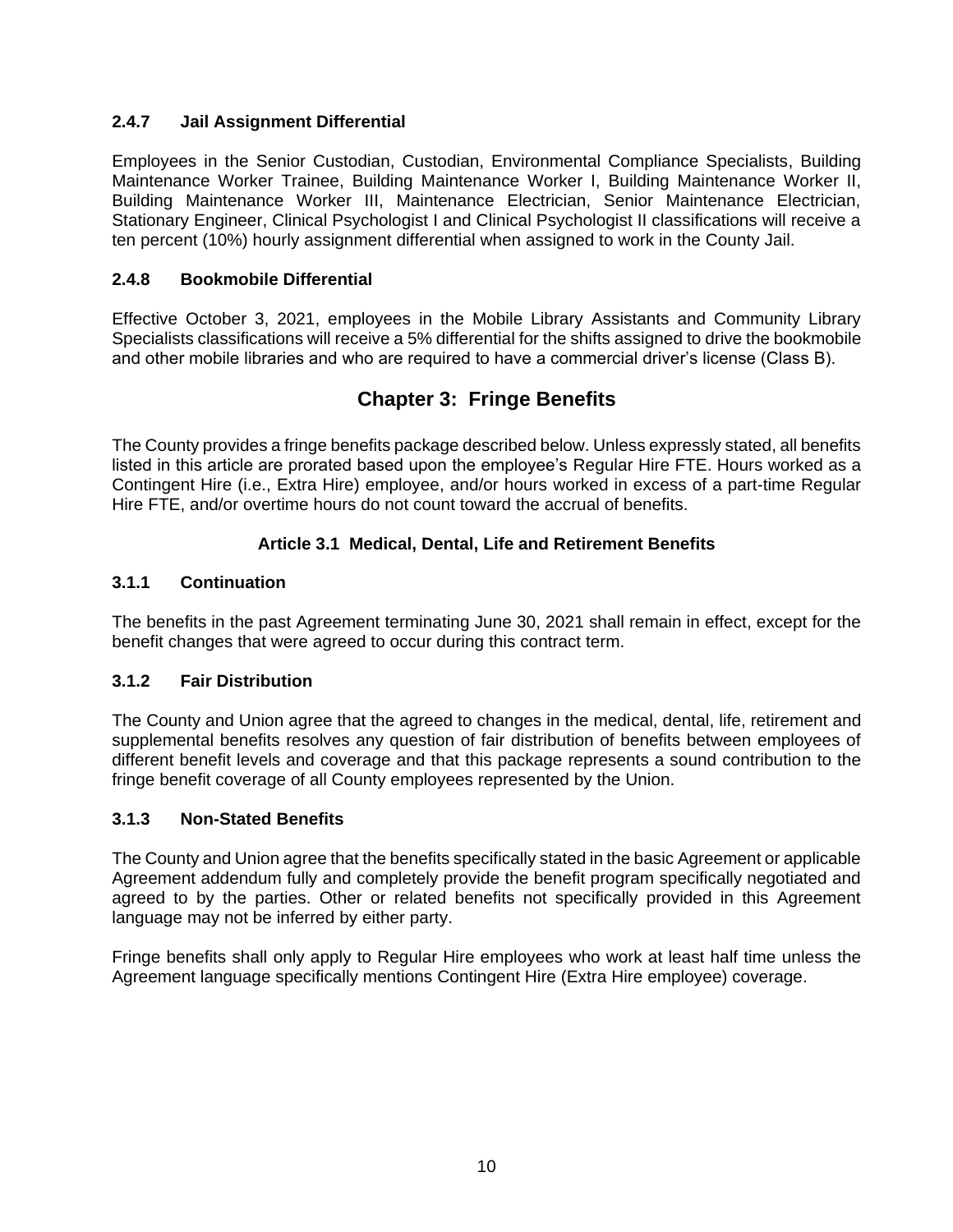## <span id="page-16-0"></span>**3.1.4 County Contribution**

#### Bi-Weekly Fringe Benefits

Regular Hire employees enrolled in a County medical plan and in fringe Groups MA01, MA02, MA03, MA04, MA16 receive bi-weekly fringe benefit payments beginning in December 2021 for calendar year 2022 as follows:

|                           | <b>Biweekly Payment Annual</b><br>Salaries At/Above \$75,000 | <b>Biweekly Payment Annual</b><br>Salaries Below \$75,000 |
|---------------------------|--------------------------------------------------------------|-----------------------------------------------------------|
| <b>Employee Only</b>      | \$514.60                                                     | \$514.60                                                  |
| Employee + 1<br>Dependent | \$645.39                                                     | \$657.68                                                  |
| Employee + Family         | \$865.47                                                     | \$890.03                                                  |

Effective December 2022 in the pay period in which there will be an increase in health insurance premiums, the County will increase the bi-weekly fringe benefit package in an amount equivalent to zero percent (0%) - five percent (5%), based on the Kaiser Silver premium increase to benefited employees at the employee plus one (1) and employee plus two (2) benefit levels. The Annual salary threshold to determine the County's fringe benefit contributions shall be adjusted from \$75,000 to \$77,000.

Effective December 2023 in the pay period in which there will be an increase in health insurance premiums, the County will increase the bi-weekly fringe benefit package in an amount equivalent to zero percent (0%) - five percent (5%), based on the Kaiser Silver premium increase to benefited employees at the employee plus one (1) and employee plus two (2) benefit levels. The Annual salary threshold to determine the County's fringe benefit contributions shall be adjusted from \$77,000 to \$79,000.

Adjustment to County Fringe Contribution at the Employee-Only Enrollment Level in Plan Years 2023 and 2024: If the biweekly premium at the Kaiser Silver employee-only level in plan years 2023 and 2024 exceeds the County's plan year 2022 biweekly fringe contribution at the employeeonly level (i.e., \$514.50 biweekly), the County will increase its biweekly fringe contribution at the employee-only level to an amount equal to 100% of the biweekly premiums for employee-only enrollment in Kaiser Silver, for all represented employees who enroll in employee-only medical plans.

An employee who enrolls in County medical coverage is eligible to receive up to \$100.00 cash back of any remaining unused amount of the employee's bi-weekly fringe benefit package provided that they were hired before July 1, 2018 and they received cash back as of July 1, 2018.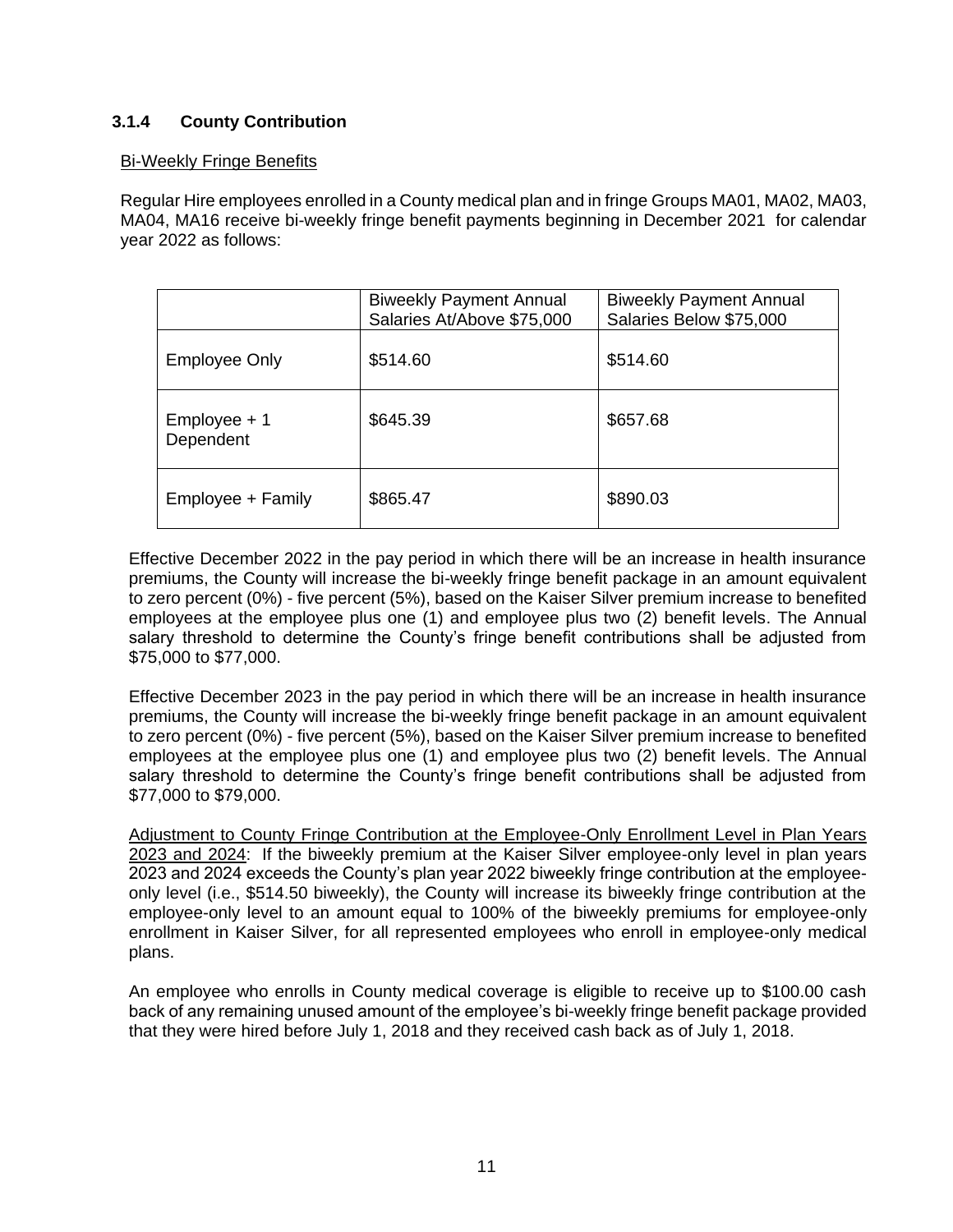## <span id="page-17-0"></span>**3.1.5 Part-Time Employees**

Part-time, Regular Hire employees who are normally assigned to work half time or more in a pay period shall be entitled to all benefits provided in this Chapter on a pro-rata basis.

## <span id="page-17-1"></span>**3.1.6 Employees Working Less Than Half-Time / Contingent Hires (Extra Hires)**

All Regular Hire employees normally assigned to work less than half of a pay-period who do not qualify under Section 3.1.5 above and all employees with Contingent Hire (Extra Hire) status are only eligible for medical benefits as provided by Board of Supervisors Resolution adopted on October 8, 2013, which is also described in PMR 42.

## <span id="page-17-2"></span>**3.1.7 Waiver of Participation**

During open enrollment or within 30 days of a qualifying event (as defined by the County of Marin Section 125 Plan), any employee covered by this Agreement may make written application to the Human Resources Director for waiver of required participation in a County medical plan if said employee provides acceptable proof of equivalent coverage in a group plan through other sources. An employee who waives participation under this section shall use the fringe-benefit package to pay for mandated benefits and may receive up to one hundred dollars (\$100.00) cash back of any remaining unused amount of their biweekly fringe benefit package. Otherwise, effective December 16, 2007, there will be no additional cash back provided.

## <span id="page-17-3"></span>**3.1.8 Domestic-Partner Coverage**

A Regular Hire, benefits-eligible employee may enroll a registered domestic partner and/or the children of a registered domestic partner in the County's benefits plans, including medical, dental, vision, and dependent life insurance under the same conditions that apply to spouses and dependent children. The employee will be responsible for all taxes incurred under rules set by the Internal Revenue Service (IRS) and the Franchise Tax Board regarding imputed income.

## <span id="page-17-4"></span>**3.1.9 Long-Term-Care Insurance**

The County will provide long-term-care insurance provided the employee picks up the cost of premiums.

## <span id="page-17-5"></span>**3.1.10 Dependent Care Assistance Program**

The County agrees to continue a Dependent Care Assistance Program (DCAP) such that employees may set aside monies therefore under IRS Section 125.

## <span id="page-17-6"></span>**3.1.11 IRS Section 125 Plan**

Fringe benefits covered under the IRS Section 125 plan allow employee-paid premiums to be paid with pre-tax dollars except for IRS rules governing imputed income.

## <span id="page-17-7"></span>**3.1.12 Long-Term Disability Insurance**

Long-term disability insurance is part of the Union-represented employees' fringe-benefits allocation.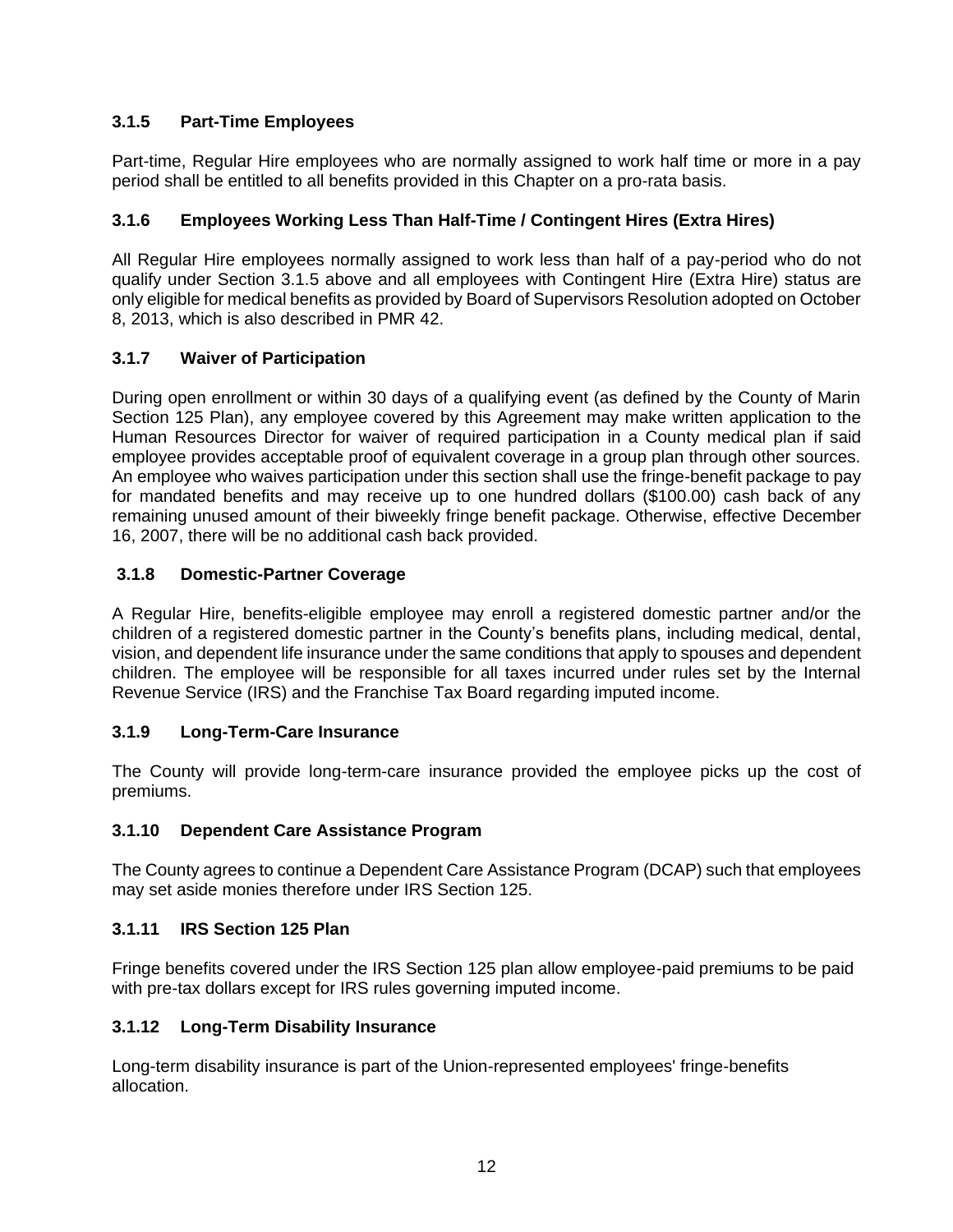## <span id="page-18-0"></span>**3.1.13 Single- and Double-Supplemental Life Insurance**

Union-represented employees may enroll in single- or double-supplemental life insurance. IRS rules governing imputed income will apply.

## <span id="page-18-1"></span>**3.1.14 Open Enrollment**

The County will provide an open-enrollment period on an annual basis to allow employees to make changes in their health-insurance plan. Employees may also apply to add long-term-disability and single- or double-supplemental life insurance subject to review and approval of the insurance carrier.

## <span id="page-18-2"></span>**3.1.15 Flexible Spending Account (FSA)**

The County offers a flexible spending account in accordance with IRS Section 125 to allow employees to set aside pre-tax dollars by payroll deduction for approved medical expenses up to a limit set by the County and not to exceed IRS-set limits.

## <span id="page-18-3"></span>**3.1.16 Teamsters Local Union 856, Health and Welfare Trust**

For the term of the September 19, 2021 through June 30, 2024 Agreement, the County of Marin ("County") agrees to participate in the Teamsters Local Union No. 856 Health and Welfare Trust ("Teamsters Trust") for the sole purpose of offering to its employees the Teamsters Trust's Anthem Preferred Provider Organization plan ("Anthem PPO" or "Teamsters Plan").

#### Future Renewals

Upon the County's receipt of the renewals for its health plans for subsequent plan years (e.g., the Teamsters Trust Anthem PPO Plan ("Teamsters Plan"), Kaiser Permanente ("KP"), and Western Health Advantage ("WHA"))<sup>1</sup>, if the Teamsters Plan's required renewal premium rates exceed each of the competing carriers (e.g., KP and WHA) renewal rates by more than15.0%, the Teamsters Plan will be automatically discontinued as an offering to all County of Marin participants as of January 1<sup>st</sup> of the immediately following calendar year. The calculation to determine the total cost of each plan will be:

(Employee only total enrollment x health plan employee only monthly rate) + (Employee+1 total enrollment x health plan employee + 1 monthly rate) + (Employee+family total enrollment x health plan employee  $+$  family monthly rate) = Plan cost

To eliminate enrollment (i.e., rate tier) differences, the same enrollment figures will be used for all Plans. The County's total combined enrollment in its health plans (e.g., Teamsters Plan, WHA and KP), excluding Medicare, will be used in calculating the aggregate rate difference for the Teamsters Plan compared to the competing plans (e.g., WHA and KP). To isolate the true sustainability aspect of the plans, the total premium rates will be used for this calculation.

**CALCULATION**: All of the County's health plans will have their total combined enrollment multiplied by each health plan's renewal rates. For Kaiser, the comparison will be to its highest cost plan (e.g., Plan L). If the Teamsters Plan renewal's monthly premium is the highest by more than15%, the

<sup>&</sup>lt;sup>1</sup> These plans are named for comparison purposes only. Should the County offer health plans that differ from the ones listed, the 15% figure will be based upon the rates of the health plans the County intends to offer. Naming of the plans is illustrative only of the current make-up of the County health plans and is not intended to be deemed as having been bargained.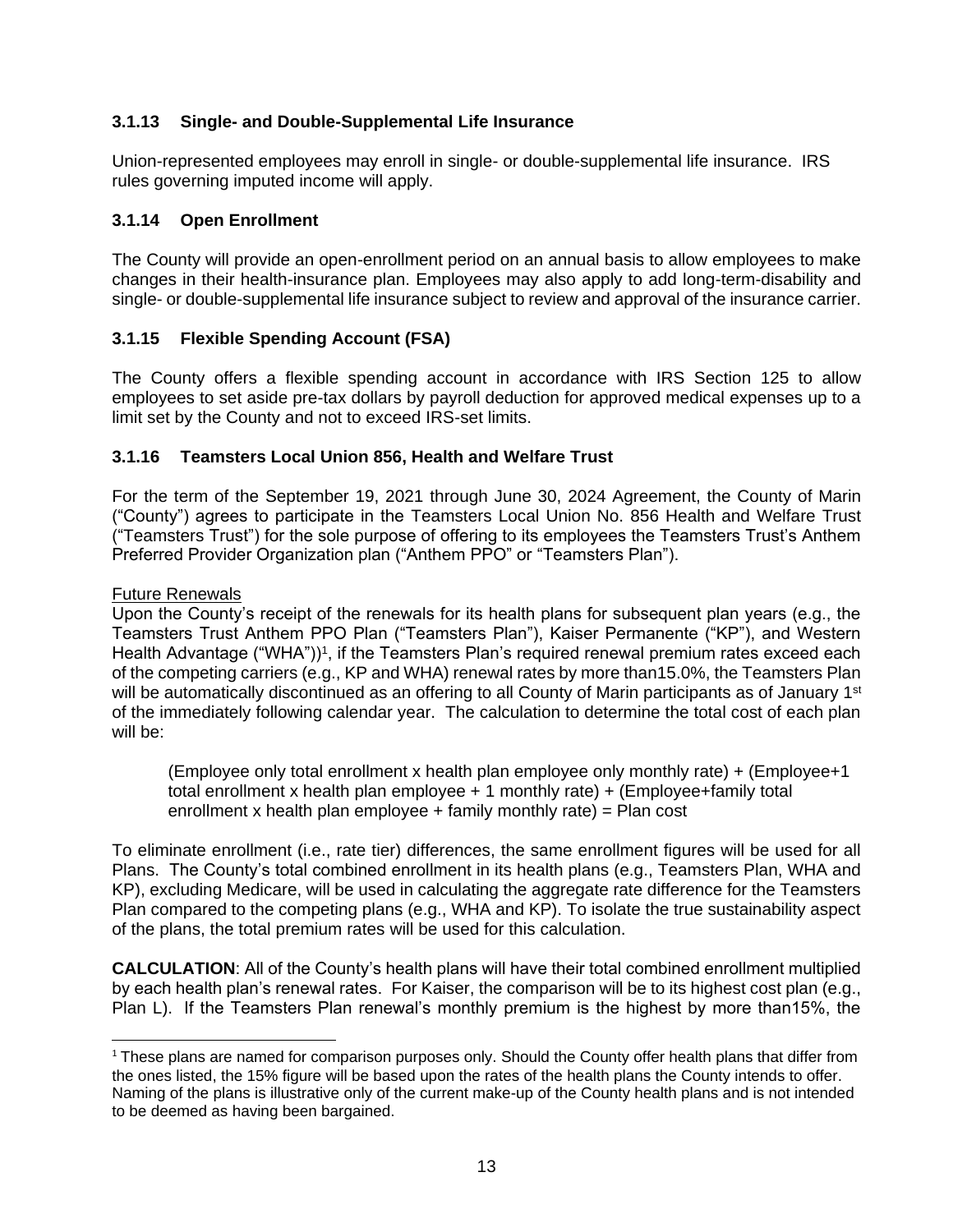County will discontinue offering the Teamsters PPO plan to County of Marin participants effective January 1<sup>st</sup> of the immediately following calendar year.

## **ILLUSTRATIVE EXAMPLE OF THE CALCULATION:**

#### **Enrollment:**

|                                                                              | Employee only | Employee + 1 | Employee +<br>family |
|------------------------------------------------------------------------------|---------------|--------------|----------------------|
| <b>Teamsters Plan</b>                                                        | 250           | 250          | 50                   |
| <b>WHA</b>                                                                   | 50            | 20           | 10                   |
| Kaiser (combined<br>Plan L and Plan<br>S, excluding<br>Medicare<br>retirees) | 1200          | 500          | 500                  |
| <b>Total Enrollment</b>                                                      | 1500          | 770          | 560                  |

### **Illustrative Monthly Rates:**

|                 | Employee only | $Employee + 1$ | Employee +<br>family |
|-----------------|---------------|----------------|----------------------|
| Teamsters Plan  | \$745         | \$1490         | \$2085               |
| <b>WHA</b>      | \$780         | \$1560         | \$2080               |
| Kaiser (Plan L) | \$790         | \$1580         | \$2100               |

#### CALCULATION:

To calculate the comparative costs, multiply the above rates by the above total enrollment:

(Employee only total enrollment x health plan employee only monthly rate) + (Employee+1 total enrollment x health plan employee + 1 monthly rate) + (Employee+family total enrollment x health plan employee  $+$  family monthly rate) = Plan cost

Teamsters PPO: \$3,432,400 (lowest cost of the 3, excluding the lower cost KP Plan, Plan S) Western Health Advantage: \$3,536,000 (+3.0%) Kaiser Permanente Plan L: \$3,577,600 (+4.2%)

ILLUSTRATIVE RESULT: Based on the above illustrative example, the Teamsters PPO plan is less than the most expensive plan (Kaiser Plan L) by approximately 4% and the County would not exercise its right to automatically cease participation in the Teamsters Plan.

#### **Article 3.2 Retirement**

#### <span id="page-19-1"></span><span id="page-19-0"></span>**3.2.1 In General**

All employees who work seventy-five percent (75%) or more of full time and are less than sixty (60) years old at the time of hire shall be members of the Marin County Retirement Plan (MCERA) governed by the "County Employees Retirement Law of 1937." Eligible employees hired prior to July 1, 1980 were enrolled in Tier 1 unless they elected the conversion option to Tier II. Eligible employees hired on or after July 1, 1980 were enrolled in Tier II. Eligible employees hired on or after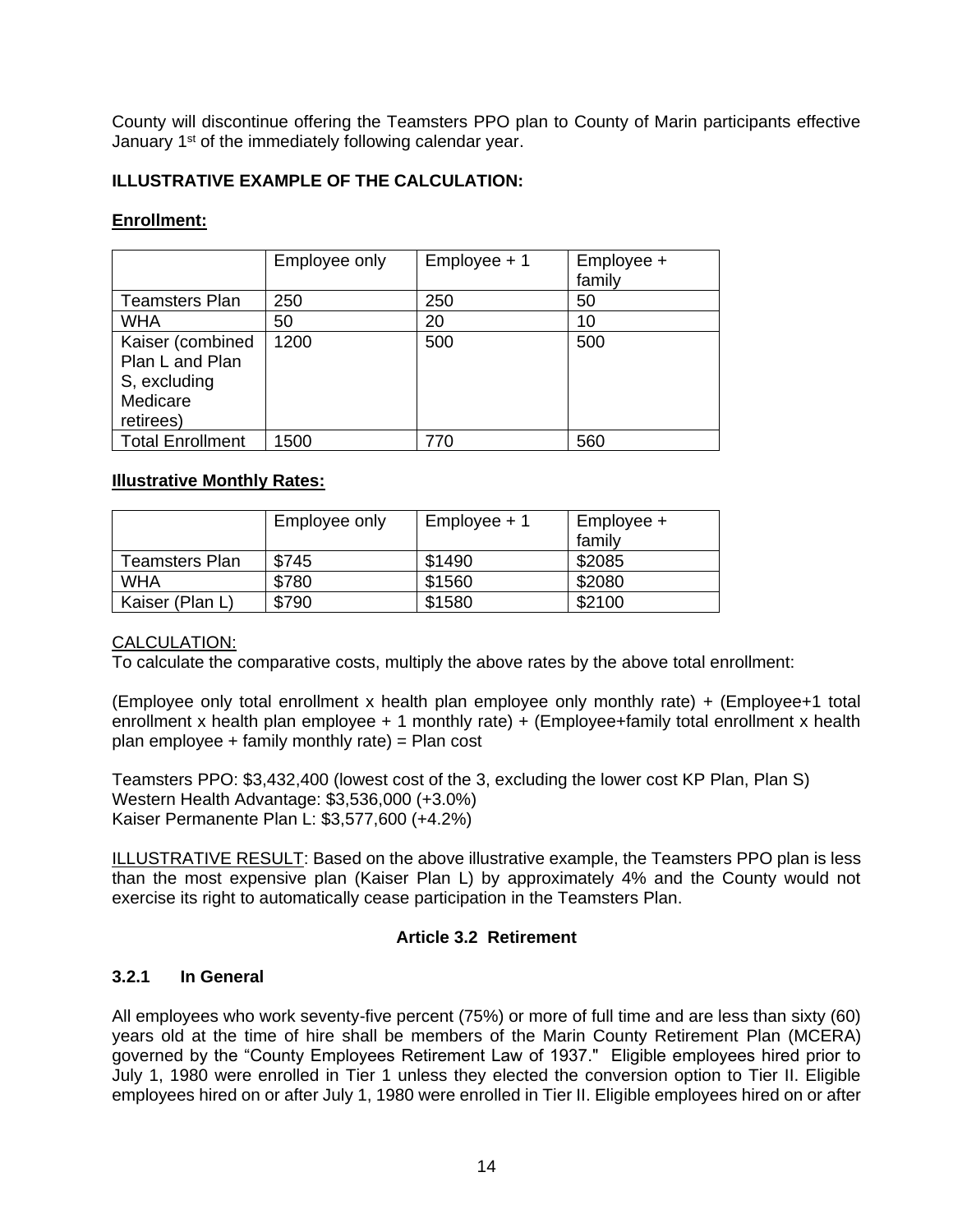July 7, 2002 shall be enrolled in Tier III. (Note: Employees hired between July 1, 1980 and July 7, 2002 were enrolled in Tier III, effective July 7, 2002, except for those employees who chose the option by irrevocable decision to remain in Tier II when Tier III was established.) Eligible employees hired on or after January 1, 2012 shall be enrolled in Tier IV. Eligible employees hired on or after January 1, 2013, shall be enrolled in PEPRA Tier V.

Unless required to do so by law, County shall not revise any benefit provided by the retirement system to employees or to any other persons when such revision will change present or future retirement-system contributions by employees subject to this Agreement, provided, however, such benefit change may be made when agreed to by the Union on behalf of a bargaining unit.

### <span id="page-20-0"></span>**3.2.2 Tax-Free Retirement Contribution**

No federal or State taxes will be withheld by the County from the employee's pay check on the amount the employee contributes to retirement.

#### <span id="page-20-1"></span>**3.2.3 Retiree, Medical and Dental Benefits**

#### Benefit Plan #1

Eligibility: Membership date prior to October 1, 1987, five (5) years of credited County service and continuity of coverage.

Level of Benefits: One hundred percent (100%) payment of medical and dental premiums for retiree. Dependent coverage available paid by retiree.

#### Benefits Plan #2

Eligibility: Membership date prior to October 1, 1993, five (5) years of credited County service and continuity of coverage.

Level of Benefit: Association pays two thousand two hundred seventy-five dollars (\$2,275) per year for medical premiums, dental premiums and Medicare reimbursement. Any excess cost is paid by retiree. Dependent coverage is available paid by retiree.

#### Benefit Plan #3

Eligibility: Membership date on or after October 1, 1993 or eligibility for Benefit Plan #1 and/or #2 and five (5) years of credited County service and continuity of coverage.

Level of Benefit: Medical and dental premiums are paid subject to years of credited County service (exclusive of Golden Handshakes and Public-Service Buybacks). An allocation factor and maximum payment amount reviewed annually by the Board of Supervisors determines the level of benefit. Any cost in excess of the lesser of the allocated amount as set by the Board of Supervisors will be paid by the retiree.

Dependent coverage is available paid by the retiree unless the retiree has thirty (30) years of credited County service. If so credited, the Association will also pay for spousal coverage based on the same criteria as used for the retiree.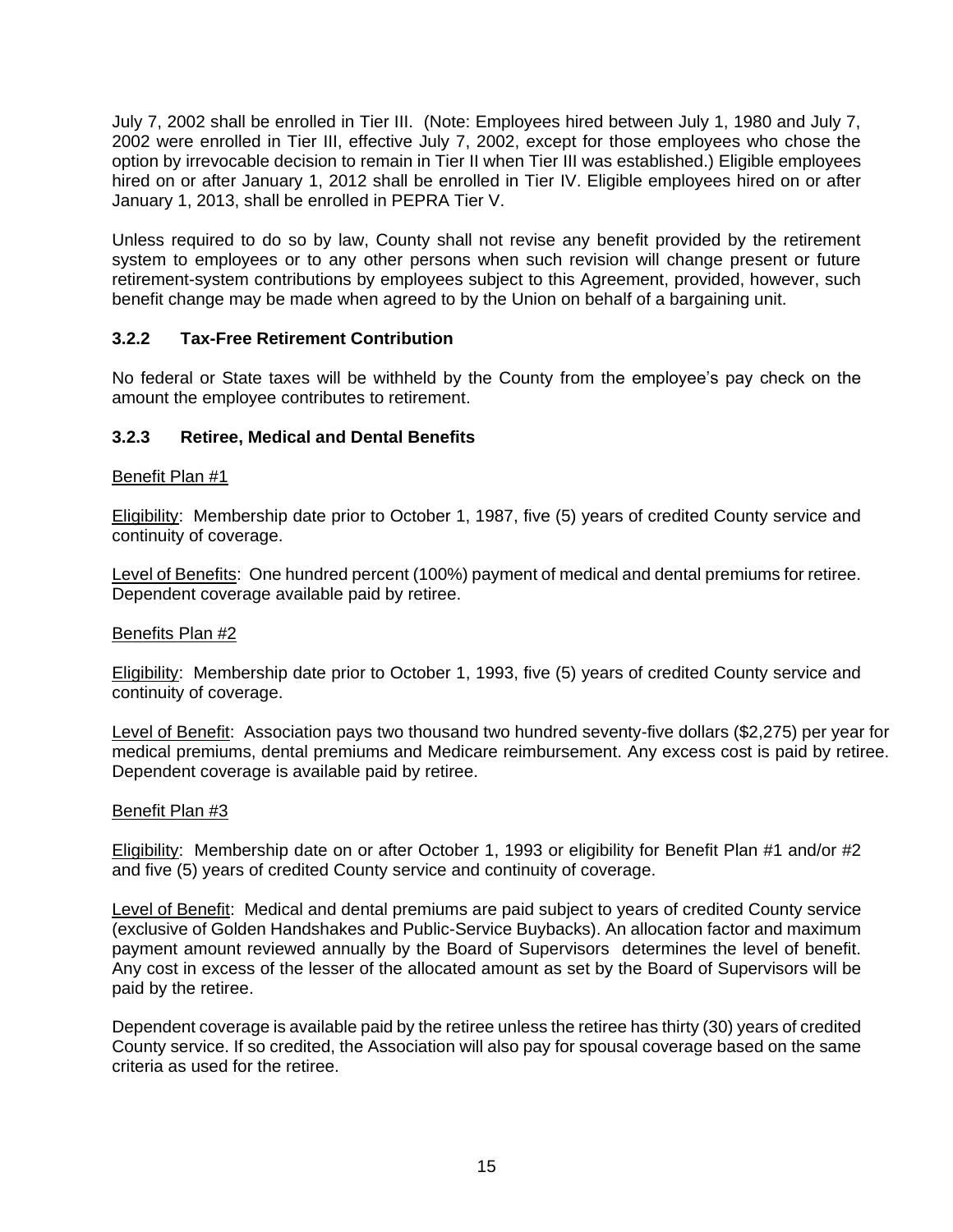### Benefit Plan #4

Eligibility: Membership date on or after January 1, 2008, five (5) years of credited County service and five (5) years of continuity of coverage in the plan at the time of retirement.

Level of Benefit: Medical and dental premiums are subject to years of credited County service (exclusive of Golden Handshakes and Public-Service Buybacks) with an allocation factor of one hundred fifty dollars (\$150) per year to a maximum of twenty (20) years of service (\$3,000) annually. Dependent coverage is available paid by the retiree.

The County will explore a Health Savings Account option for employees who wish to set aside money for out-of-pocket retirement health costs.

### <span id="page-21-0"></span>**3.2.4 Retirement Cost-of-Living Adjustments (COLA)**

Employees will be responsible for payment of fifty percent (50%) of the cost of the COLA for retirement, not to exceed 1.58%.

### <span id="page-21-1"></span>**3.2.5 Minimum Retirement Age**

Effective for employees hired after January 1, 2008, the minimum retirement age for employees in miscellaneous Retirement Plan Tier III will be adjusted from fifty (50) to fifty-five (55) with the appropriate requirements.

### <span id="page-21-2"></span>**3.2.6 Part-Time, Regular Hire Employee PST Plan Contribution**

Effective the first full pay period in January, 2022, County will pay 3% of applicable salary to the Omnibus Budget Reconciliation Act of 1990 (OBRA)/Part-Time Seasonal Temporary (PST) (*safe harbor*) plan for all Part-time regular hire employees who are not eligible to be members of MCERA.

<span id="page-21-3"></span>The County's 3% contribution shall be in addition to the contributions made by the employees.

#### **Article 3.3 Sick Leave**

#### <span id="page-21-4"></span>**3.3.1 Accrual**

Each Regular Hire, full-time employee covered by this Agreement shall be entitled to twelve (12) standard workdays of sick leave per year to accrue at .0462 of an hour sick leave for each hour on regular-paid status with no maximum accumulations.

#### <span id="page-21-5"></span>**3.3.2 Contingent Hire (Extra Hire) Conversion**

An employee who has worked on a Contingent Hire (Extra Hire) basis for at least twenty-two (22) of the twenty-five (25) regularly scheduled working days immediately preceding appointment on a regular hire basis, at that time, shall be credited with sick-leave accruals of Contingent Hire (Extra Hire) time on the basis of actual time (hours) worked, up to a maximum of ten (10) days' vacation and ten (10) days sick leave. Contingent Hire (Extra Hire) employees shall be notified of this benefit at the time of hire. (See also 3.6.3.)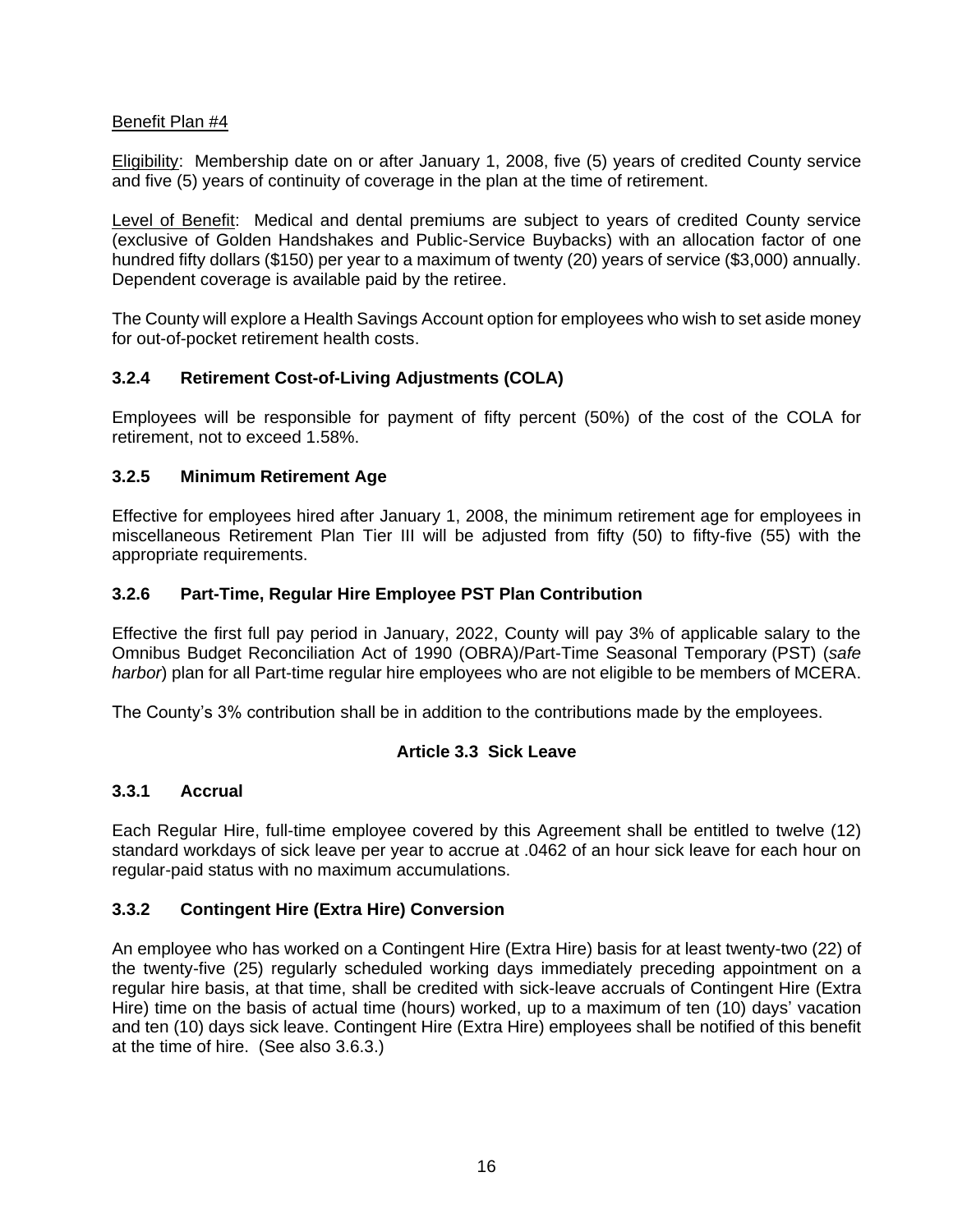## <span id="page-22-0"></span>**3.3.3 Employee Sick-Leave Usage**

Sick leave with pay up to a total number of hours accumulated shall be granted by the department head in cases of bona fide illness or bona fide injury of employee. After four (4) consecutive days of illness, the County may require a physician's certificate or other evidence either as a condition of continuing an employee on sick-leave status or as a requirement of returning to work.

Union recognizes the County's right to determine by reasonable means the validity of any sick-leave usage by an employee at any time.

## <span id="page-22-1"></span>**3.3.4 Family Sick-Leave Usage**

Leave with pay up to six (6) standard workdays may be granted during a calendar year by the department head for an employee who must care for a parent, son, daughter, spouse, domestic partner or person of familial relationship residing in the same household during illness. Such leave shall be charged against accumulated sick leave. Also see Article 3.9.4. Family Leave.

### <span id="page-22-2"></span>**3.3.5 Sick Leave Borrowing**

During the first six (6) months of employment as a new Regular Hire County employee, an employee may borrow, one time only, up to five (5) standard workdays of sick leave. Such sick leave borrowed shall be subtracted from future accumulations as above provided until accumulation equals excess sick leave taken.

### <span id="page-22-3"></span>**3.3.6 Catastrophic Leave Donation Plan**

Regular Hire eligible employees who have exhausted sick leave may apply for leave donations according to the County's Catastrophic Leave Donation Plan in accordance with Personnel Management Regulation 44.2.

#### <span id="page-22-4"></span>**3.3.7 Exceptions**

Sick leave with pay shall not be granted for an injury attributable to an outside occupation for which worker's compensation benefits are available and engagement therein has not been authorized.

#### <span id="page-22-5"></span>**3.3.8 Bereavement**

Leave with pay up to five (5) consecutive standard workdays shall be granted during a calendar year by the department head in case of the death of a mother, father, spouse, registered domestic partner, parents of a spouse or domestic partner, grandparents, sister, brother, son, daughter, or son or daughter of a registered domestic partner of a Regular Hire employee. Approved bereavement leave may be used on a non-consecutive basis within three months of the death of the family member. Bereavement leave in case of death of other persons may be granted only upon approval of the County Administrator. Bereavement leave shall be charged against accumulated sick leave.

#### <span id="page-22-6"></span>**3.3.9 Retirement Service Credit**

Employees may use seventy-five percent (75%) of their unused accrued sick leave balance toward retirement service credit.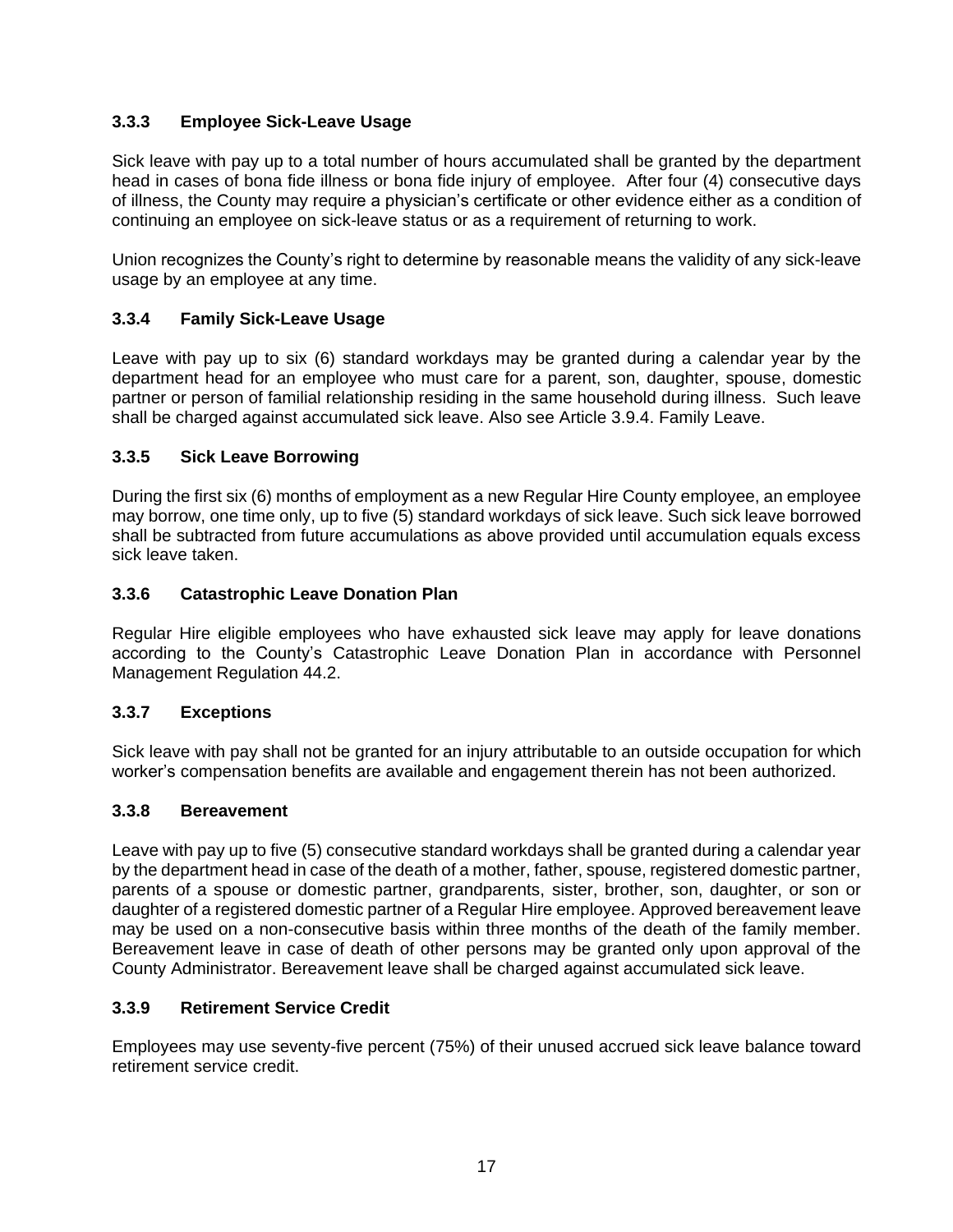### <span id="page-23-0"></span>**3.3.10 Sick Leave for Contingent Employees (Temporary Employees)**

The County will provide sick leave benefits in accordance with the AB 1522 Paid Sick Leave law. Pursuant to this Law, effective July 1, 2015, temporary employees that are not otherwise eligible for sick leave are eligible to receive 24 hours of sick leave per Fiscal Year after 30 days of employment with the County as follows:

- Eligible employees shall receive 24 hours of sick leave each fiscal year.
- Eligible employees receive a grant of 24 hours on the beginning of the first pay period after 30 calendar days after hire
- Eligible employees may not use paid sick leave until 90 calendar days after hire
- Unused sick leave does not roll over from one fiscal year to the next.
- All notice requirements and rules regarding the appropriate use of sick leave as defined in the Personnel Management Regulations, Memorandum of Understanding and Federal and State regulations apply to Contingent Hire (Extra Hire) employees.

This benefit is provided in accordance with State law only and shall be modified in accordance with any changes to the law.

#### <span id="page-23-1"></span>**3.3.11 COVID Related Leaves**

#### **a. COVID Sick Leave Extension**

#### - **Employees Hired Prior to January 1, 2021**

Employees covered by the Families First Coronavirus Response Act ("FFCRA") in 2020, and employees excluded from the FFCRA in 2020, will continue to have access to their respective and existing COVID-related sick leave balances (if any) to be used in accordance with the terms of the April 2020 COVID agreement between the PARTIES. This paragraph does not require the COUNTY to provide additional leave accruals to these employees, but rather extends the period of time that these existing COVID-related sick leave accruals may be used. All leaves described in this paragraph are subject to Paragraph 3.3.11 c., below. In no event shall leave accruals described in this paragraph extend beyond December 31, 2021.

#### - **Employees Hired On or After January 1, 2021**

Any employee hired on or after January 1, 2021, shall accrue, upon hire, eighty (80) hours of COVID-related sick leave. All leaves described in this paragraph, are subject to Paragraph 3.3.11 c., below. In addition, this leave is not subject to cash-out and cannot be used for additional retirement service credit (years of service) at retirement. In no event shall leave accruals described in this paragraph extend beyond December 31, 2021.

#### **b. Childcare**

Employees may request, to and including December 31, 2021, to use the leaves described in Paragraph 3.3.11 a., above, for childcare purposes or may use regular county sick leave, both subject to operational considerations.

#### **c. Effect of Future Law, Regulation, or Order**

Should any applicable federal, state, and/or local law, or any action carrying the weight of law ("LAW"), be enacted to provide and/or extend COVID related leaves, Paragraph a.,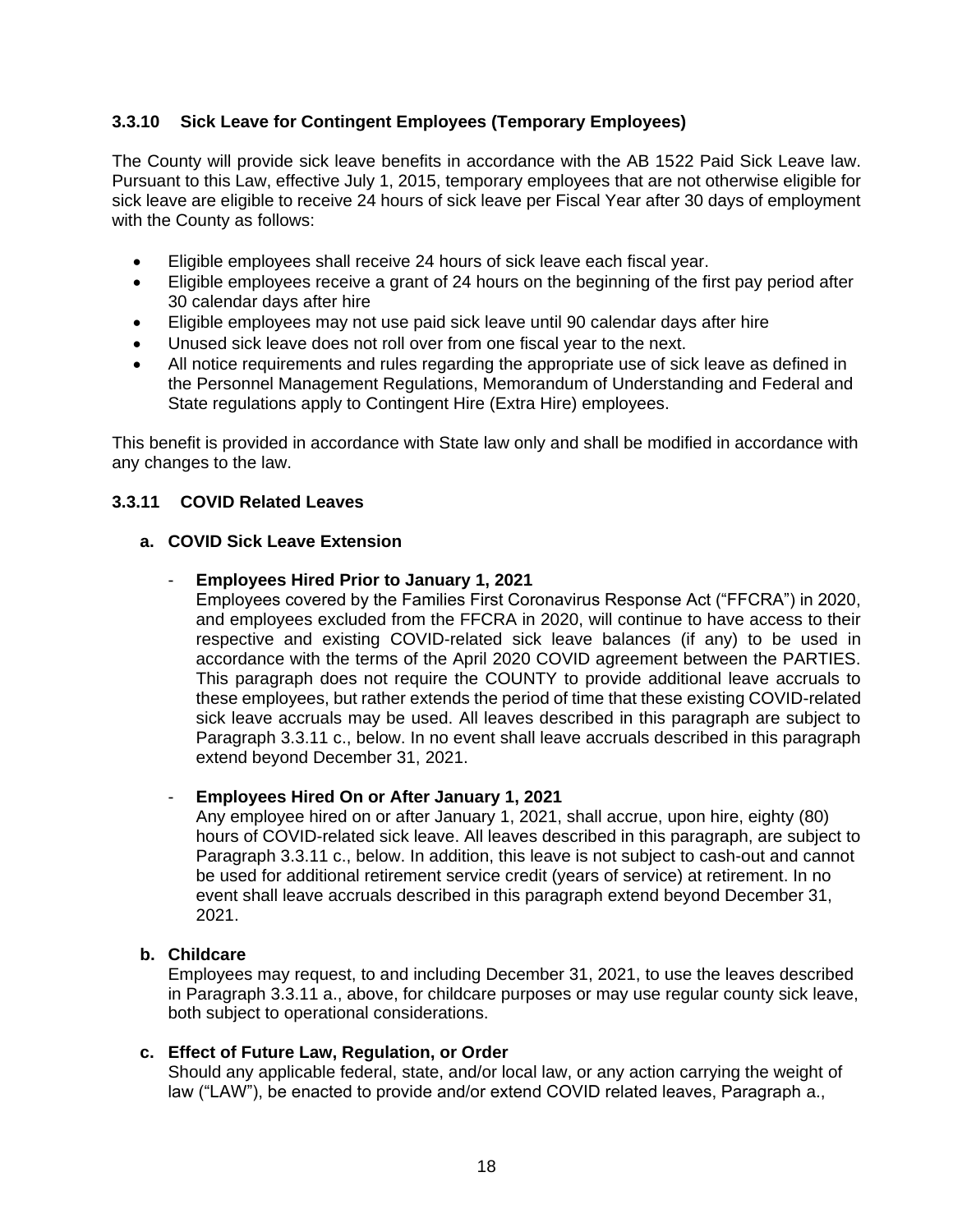above, shall become null and void upon the effective date of the LAW, and the COUNTY shall implement legally required benefits. The PARTIES recognize that the scope of such requirements may be impacted by benefits already provided. If any LAW be enacted to provide or extend any other COVID-related benefit (e.g., EFMLA, etc.), the COUNTY shall implement the legally required benefits in strict accordance with the LAW and without any limitation or benefit imposed by any previous agreement. If, however, the requirements of the LAW require a lower COVID-related leave balance than an employee's accrual is on the effective date of the LAW, the employee will retain the higher leave balance accrued pursuant to this agreement. For example, if the LAW requires an employee to be provided forty (40) hours of leave, and the employee has sixty (60) hours of leave remaining as a result of this agreement, the employee will retain the sixty (60) hours of leave (existing leave balance will not be decreased by operation of the LAW). In no event will the County require an employee to pay back any time used pursuant to this agreement by operation of the LAW.

## **Article 3.4 State Disability Insurance (SDI)**

### <span id="page-24-1"></span><span id="page-24-0"></span>**3.4.1 In General**

Benefits from plans sponsored by the County will be coordinated to integrate all applicable compensation sources due employee. Employee must file claims with their department for SDI and with Human Resources for long-term-disability insurance.

Employees will have the full premium cost for State Disability Insurance coverage automatically deducted from their pay check, and no County contribution will be made toward participation in the plan.

#### <span id="page-24-2"></span>**3.4.2 Integration of Benefits**

The SDI benefit as determined by the State will be applied first. Long-term-disability benefits, if applicable, will be applied second. Accrued sick leave, vacation, and approved professional leave (if applicable) will then be applied in a proportionate amount which, when added to SDI, will provide compensation equal to the employee's regular wage or salary.

## **Article 3.5 Industrial Injury**

## <span id="page-24-4"></span><span id="page-24-3"></span>**3.5.1 Reporting**

For workers' compensation benefits, an employee should report injury to his/her supervisor within twenty-four (24) hours. The Risk Management Division of the County Administrator's Office will coordinate benefits for all workers' compensation claims.

#### <span id="page-24-5"></span>**3.5.2 First-Week Coverage**

In cases where an employee initiates a workers' compensation claim, the County will provide full pay, without charge, against sick leave, during the first week off work, or any portion thereof, following an industrial accident provided that the County determines: That time off work is warranted for the injury or for treatment; and that the duration of time off work is warranted.

If a claim is denied and the following conditions are met—1) the County continues to determine the time and duration away from work are warranted and 2) the employee has received the first week of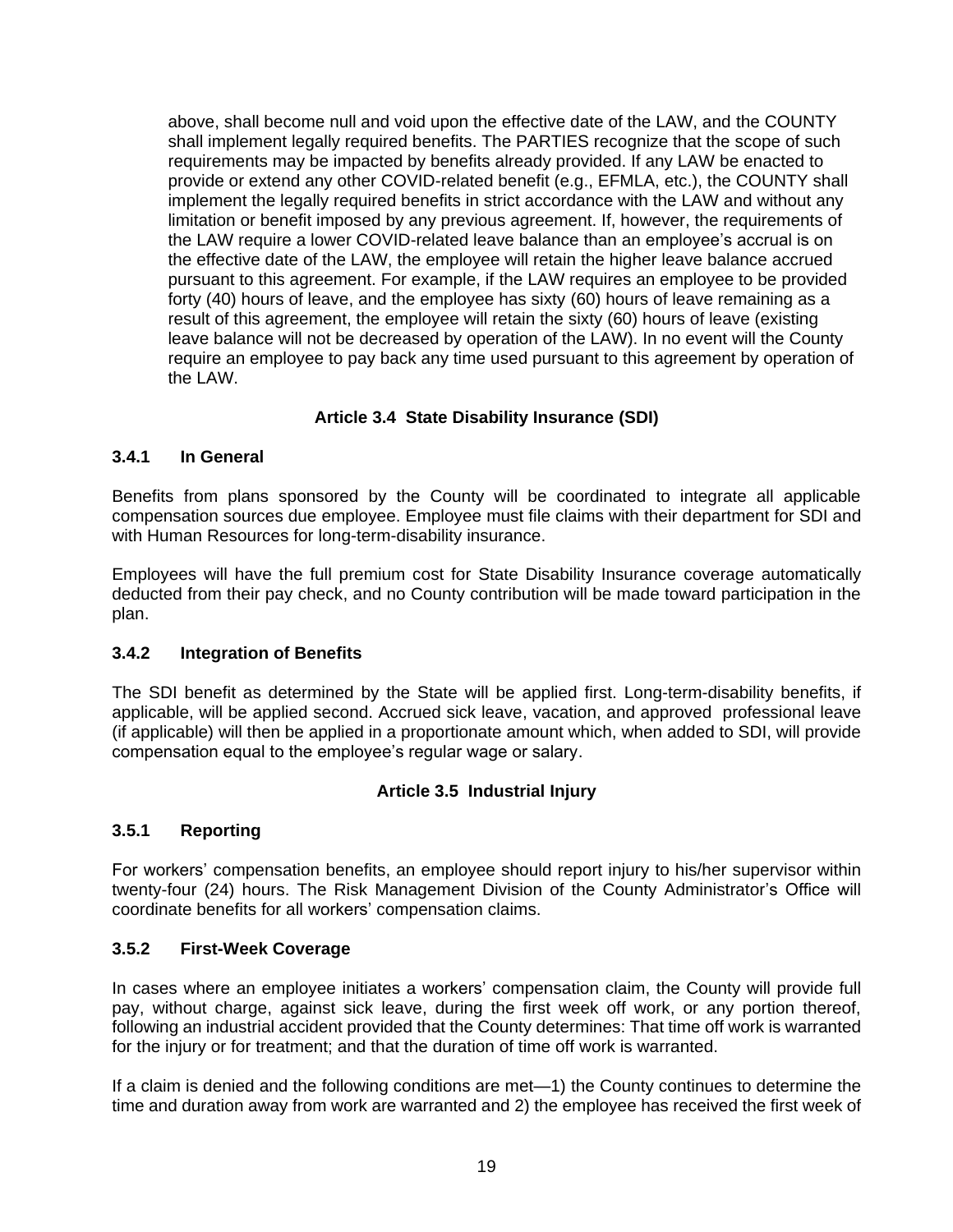coverage—then a leave adjustment will be completed by the department so that the week is charged against the employee's sick or other leave.

## <span id="page-25-0"></span>**3.5.3 Integration of Benefits**

In all other cases, accumulated sick leave shall be applied to time off work following an industrial accident in a proportionate amount which, when added to worker's compensation benefits, provides total compensation equal to the employee's wage or salary. Upon exhaustion of accumulated sick leave, accrued vacation time may be applied in the same manner.

## <span id="page-25-1"></span>**3.5.4 Added Sick Leave Credit**

In cases where an industrial accident victim exhausts all accrued sick leave, five (5) additional standard work days (up to 40 hours) of sick leave will be restored to the employee upon the employee's return to work.

## <span id="page-25-2"></span>**3.5.5 Additional Benefits**

In cases where an industrial accident victim exhausts all paid leave, County will continue to contribute, for the period of the approved leave of absence, the amount due toward employee's medical, dental, life, supplemental-life, vision, and long-term-disability insurance premiums the employee was receiving at the time of the industrial accident. Such contributions will be made for the period of time computed on the basis of one (1) month of each two (2) years of continuous service, not to exceed twelve (12) months.

## **Only for workers of Road Crew in DPW who have worked for the County less than 2 years:**

The County will pay the full cost of health care for two pay periods for an injured worker with an accepted worker's compensation claim if the worker is not able to work.

## <span id="page-25-3"></span>**3.5.6 Required Treatment**

In accordance with Labor Code Section 4600, the County has the right to require the treatment of work-related injuries or illnesses by a County-designated physician, except that after thirty (30) days from the date that the injury is reported, the employee may be treated by a physician of his or her own choice within a reasonable geographic area.

Pursuant to Cal Reg §9781, the employee may request a one-time change of physician with a notice provided to their assigned claims administrator.

Per LC 4600 (d)(a), if an employee has notified his or her employer in writing prior to the date of injury that he or she has a personal physician, the employee shall have the right to be treated by that physician from the date of injury.

A pre-designation form is available on the MINE. Employees may also request this form from the Human Resources Department.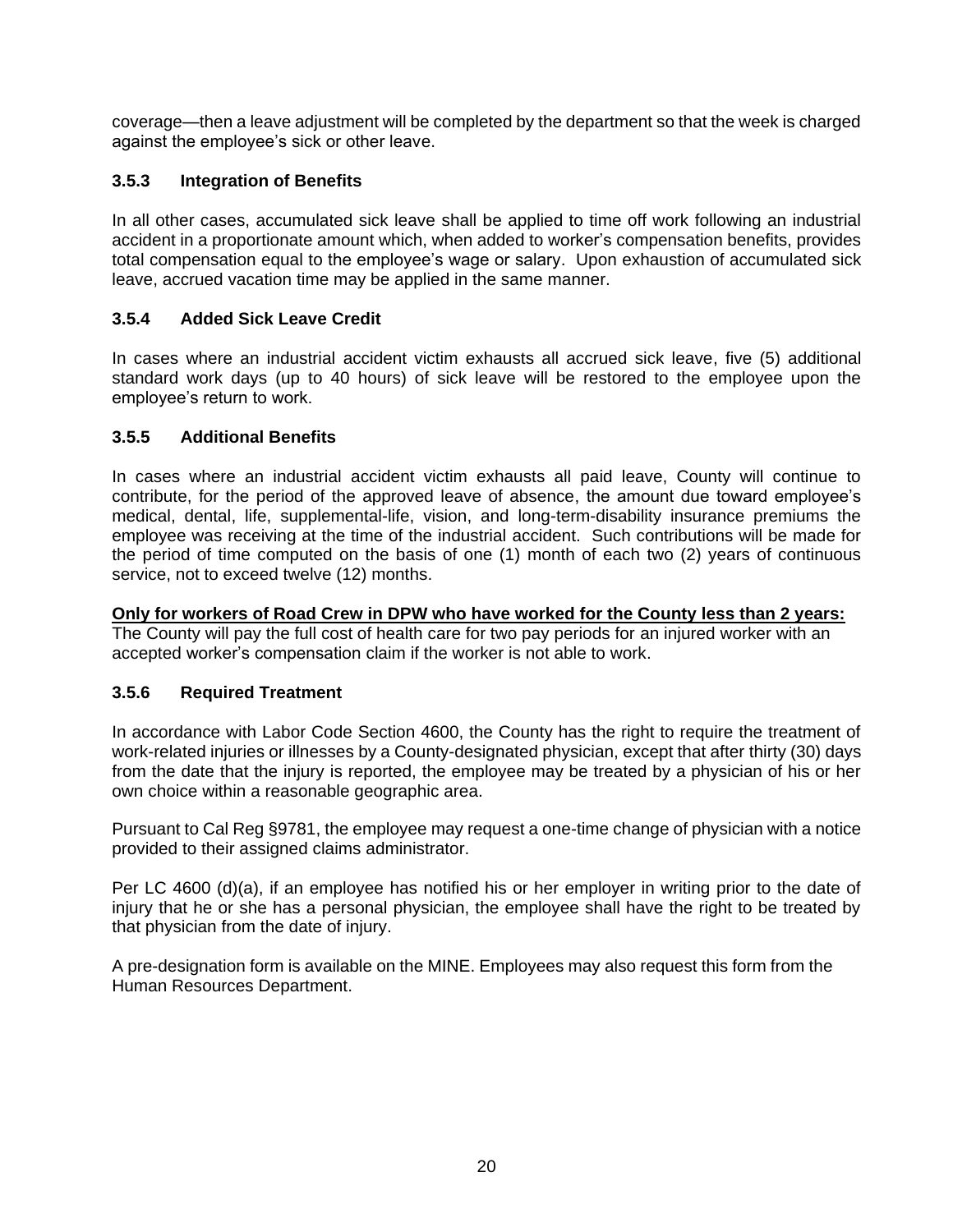## **Article 3.6 Vacations**

#### <span id="page-26-1"></span><span id="page-26-0"></span>**3.6.1 Accrual**

Each Regular Hire employee shall be entitled to accrue vacation credits for each hour on paid status in continuous service in accordance with the following schedule:

| <b>Months of Service</b>                         | <b>Hourly Standard</b><br>Accrual | <b>Maximum Workdays</b><br>Per Year |
|--------------------------------------------------|-----------------------------------|-------------------------------------|
| 0 through 24 months                              | .0385                             | 10                                  |
| Greater than 24<br>months through 108<br>months  | .0577                             | 15                                  |
| Greater than 108<br>months through 228<br>months | .0770                             | 20                                  |
| Greater than 228<br>months through 348<br>months | .0962                             | 25                                  |
| Greater than 348<br>months                       | .1154                             | 30                                  |

#### <span id="page-26-2"></span>**3.6.2 Vacation After Six Months**

If convenient to the County, the department head shall authorize vacations up to the number of hours actually accrued after a six- (6) month period of continuous employment.

For part-time employees, the above shall mean a six (6) calendar month period of time rather than six (6) months as defined in Article 1.6.2.

#### <span id="page-26-3"></span>**3.6.3 Contingent Hire (Extra Hire) Conversion**

An employee who has worked on a contingent-hire (extra-hire) basis for at least twenty-two (22) of the twenty-five (25) regularly scheduled working days immediately preceding appointment on a regular hire basis, at that time, shall be credited with vacation accruals of contingent hire (extra hire) time on the basis of actual time (hours) worked. Contingent Hire (Extra Hire) employees shall be notified of this benefit at time of hire. (See also 3.3.2)

#### <span id="page-26-4"></span>**3.6.4 Preference and Vacation Approval**

At any time during the calendar year, an employee may use accrued vacation, provided, however, all vacations shall be taken at such times as shall be approved by the department head or designee. Employees with the approved vacations which are later cancelled by the County may have unavoidable out-of-pocket costs associated with such vacations. The County will reimburse such reasonable out-of-pocket costs in accordance with County policy. This section will not be interpreted to provide a reason to delay or deny vacation approval.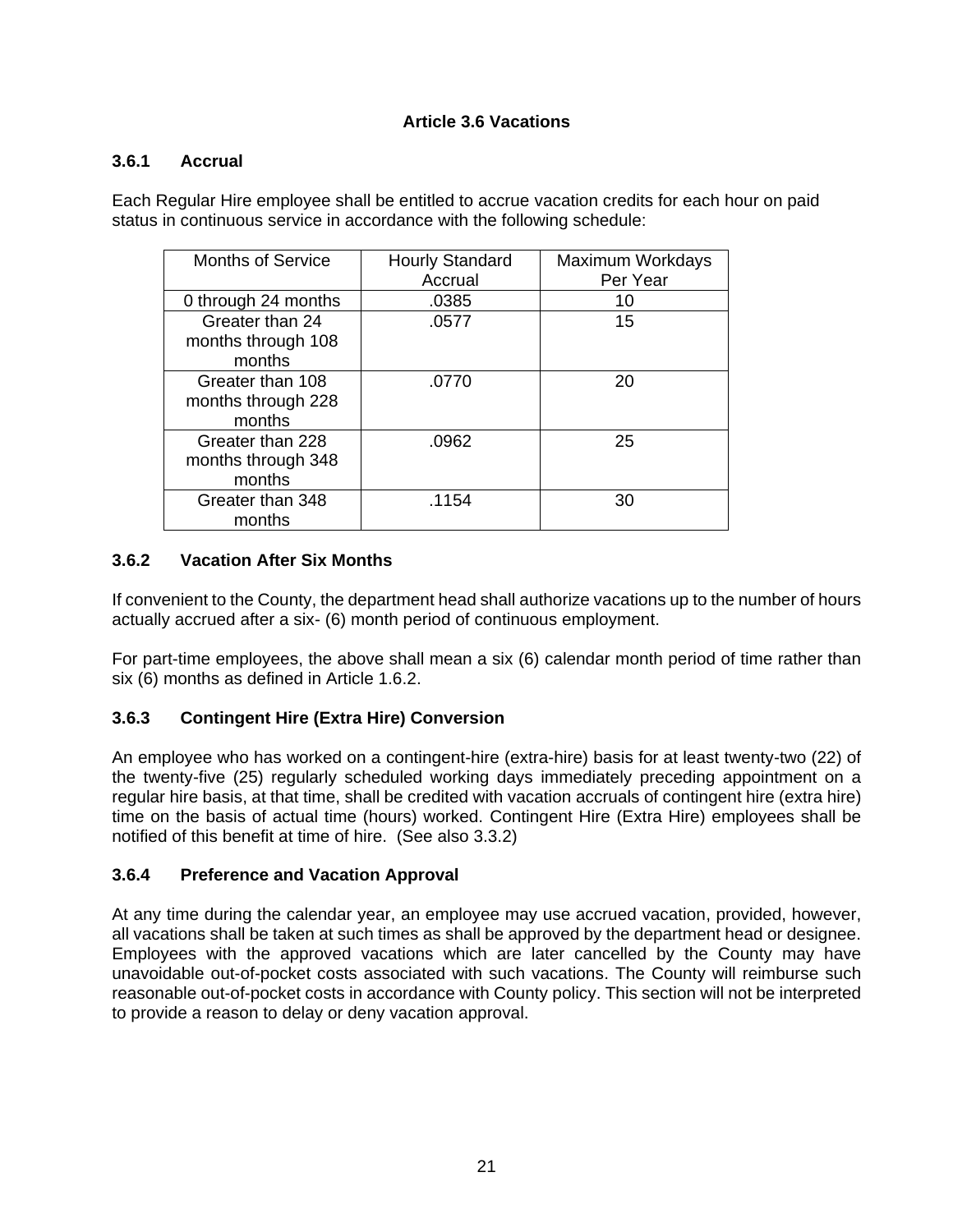### <span id="page-27-0"></span>**3.6.5 Maximum Accumulation**

Accumulated, unused vacation time shall not exceed three hundred (300) standard duty hours per employee. Thereafter, additional accumulation shall be suspended unless otherwise approved in advance by the County Administrator, in the County Administrator's sole discretion, in cases where such is beneficial to County.

For Public Defender Attorneys, accumulated unused vacation time shall not exceed three hundred sixty (360) duty hours per employee.

#### <span id="page-27-1"></span>**3.6.6 Holiday and Sickness During Vacation**

When a holiday falls within an employee's vacation period, one (1) additional standard workday's vacation shall be granted. If an employee becomes ill while on vacation, the time of actual illness may be charged to accumulated sick leave subject to sick leave requirements.

#### <span id="page-27-2"></span>**3.6.7 Payment at Termination**

A person who resigns, retires, is laid off or discharged and who has earned vacation time on record shall be paid for the vacation as of the effective date of the termination, except that no payment shall be made to any employee who has been employed less than one-half (1/2) of the annual period.

### **Article 3.7 Regular Holidays**

#### <span id="page-27-4"></span><span id="page-27-3"></span>**3.7.1 In General**

Regular Hire employees shall be entitled to the following holidays with pay for their standard workday:

| Independence Day              | July 4                            |
|-------------------------------|-----------------------------------|
| Labor Day                     | First Monday in September         |
| Veterans' Day                 | November 11                       |
| <b>Thanksgiving Day</b>       | Fourth (4th) Thursday in November |
| Day After Thanksgiving        | Fourth (4th) Friday in November   |
| Christmas Day                 | December 25                       |
| New Year's Day                | January 1                         |
| Martin Luther King's Day, Jr. | Third (3rd) Monday in January     |
| Presidents' Day               | Third (3rd) Monday in February    |
| <b>Memorial Day</b>           | Last Monday in May                |

December 24 and 31 shall be observed as half- (1/2) day holidays if those dates fall on a Monday. Tuesday, Wednesday, or Thursday and providing those days are not deemed holidays above.

Any other day appointed by the President of the United States or the Governor of the State of California and approved by the Board of Supervisors for a public fast, thanksgiving, or holiday.

To be eligible for the holiday pay, employees must be in paid status on both the day before and the day after the holiday or work the holiday.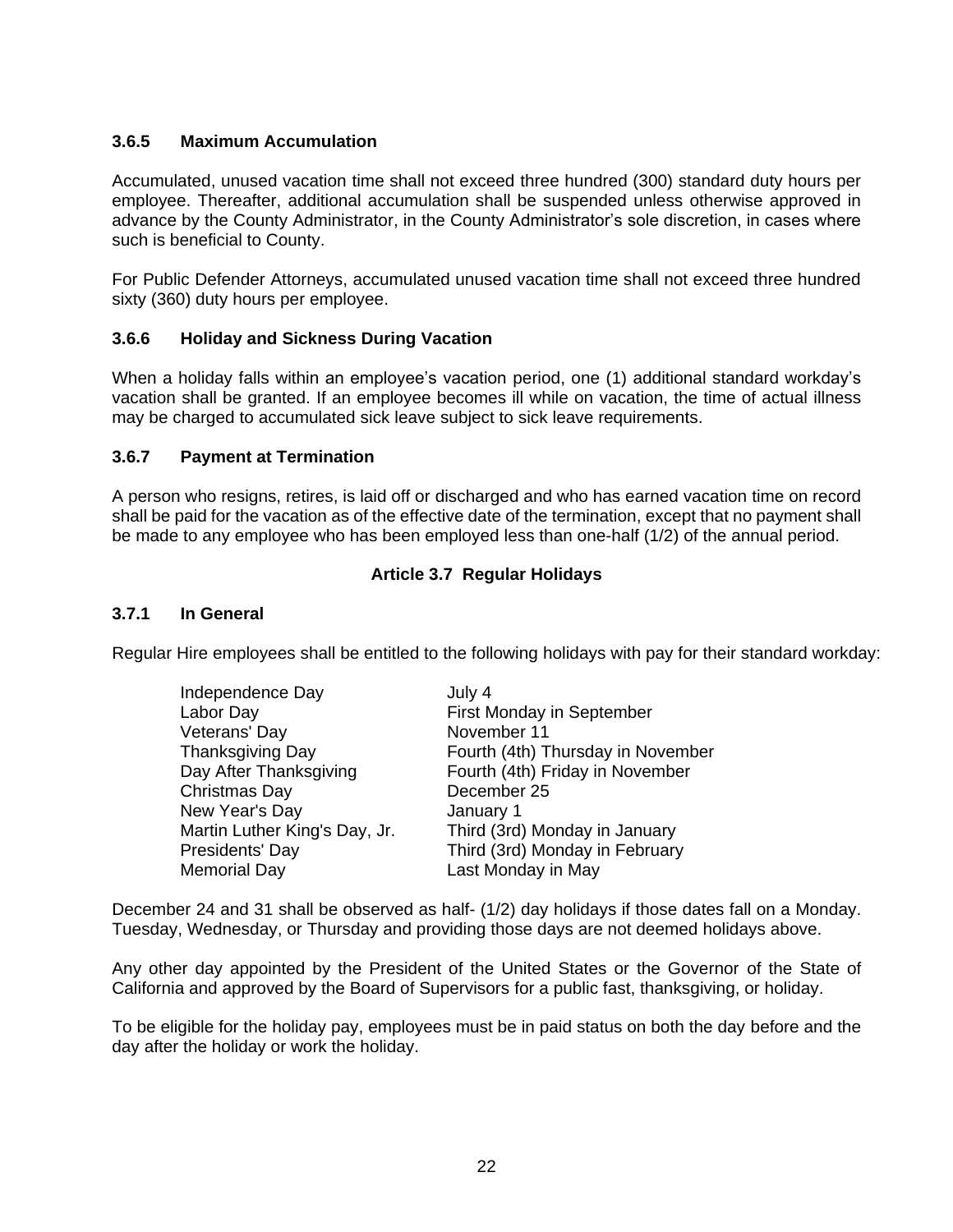## <span id="page-28-0"></span>**3.7.2 Alternative Holidays**

#### **1. Monday-through Friday Schedules**

For an employee who works a Monday-through-Friday schedule, when a holiday falls on a Saturday or Sunday, the Friday preceding a Saturday holiday or the Monday following a Sunday holiday shall be deemed to be a holiday in-lieu-of the day observed.

## **2. Other Schedules**

For an employee who does not work a Monday-through-Friday schedule, the day immediately following the employee's days off shall be deemed to be a holiday in-lieu-of the day observed, when possible. Upon approval of the department head, an employee who is unable to take an in-lieu holiday during the pay period due to departmental scheduling and coverage issues may bank the holiday hours to use within the fiscal year. An employee who banks a holiday and does not use it within the fiscal year shall be paid for the banked holiday at straight time.

### **3. Communication Dispatchers in the Sheriff's Office**

For an employee who does not work a Monday through Friday schedule, the first full-length, regularly scheduled day of work immediately following the employee's day off shall be deemed to be the holiday in-lieu-of day observed, when possible.

### <span id="page-28-1"></span>**3.7.3 Equal Holidays**

Regardless of days worked or days off, each employee is entitled to the same number of paid holidays per year as would be earned by an employee covered by the holiday schedule. This section is provided with the intent of assuring equitable treatment for all employees.

## <span id="page-28-2"></span>**3.7.4 Holiday Adjustments**

If an employee's assigned workday exceeds the standard workday for their classification, e.g., an alternative work schedule requires an 8.3-hour shift versus the standard 7.5-hour day, the additional time for a holiday on such a workday will be charged to vacation or floating holiday. If the employee has no vacation or floating holiday leave balance, the additional time will be unpaid.

If an employee's assigned workday is less than the standard workday for their classification, e.g., an alternative work schedule requires a partial 4-hour shift versus the standard 7.5-hour day, the department will adjust employee's work schedule, within the same pay period, to provide the additional holiday time off. No overtime will be paid for this adjustment time. Part-time employees must make both types of adjustments.

#### <span id="page-28-3"></span>**3.7.5 Compensation for Work on a Holiday**

- A. An employee who is scheduled to work on a holiday or for alternate schedules, the employee's designated holiday, will be compensated with a paid holiday according to the employee's job class plus time and a half (1-1/2) in overtime pay or compensatory time for regularly scheduled hours.
- B. All employees who work for the Sheriff's Office who have an alternative work schedule who work in a seven day per week/twenty-four hour per day operation and who occupy a classification that is regularly scheduled to work a full shift on a half (1/2) day holiday (or alternative holiday as defined in section 3.7.2) will be paid as follows for all hours worked on a half day holiday: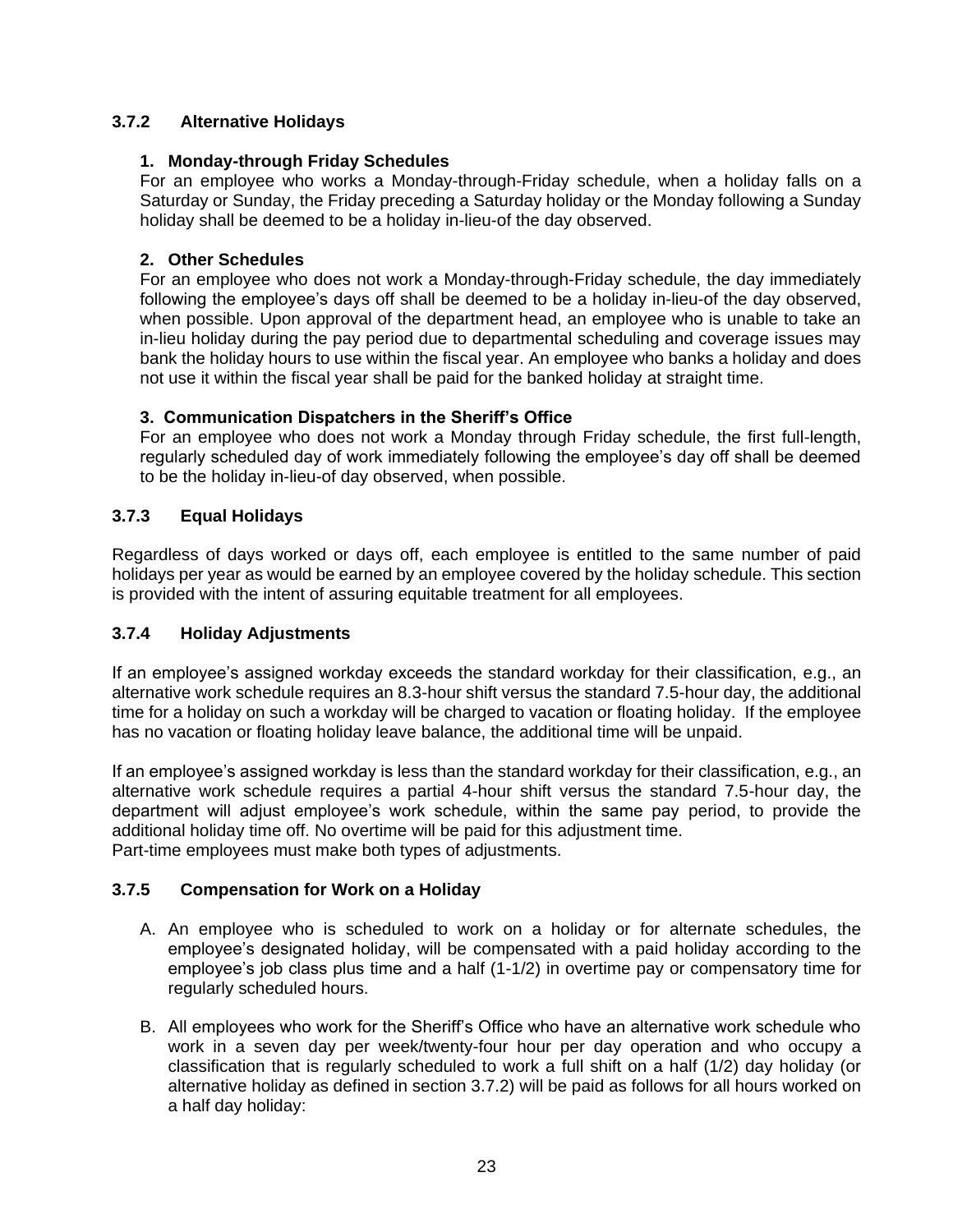- The first half of the regularly scheduled hours worked will be paid at straight-time.
- The second half of the regularly scheduled hours will be paid at time and one-half.
- The employee will be compensated with a paid holiday according to his/her iob class (4 hours for 80 hour employees, 3.75 hours for 75 hour employees).
- Pursuant to Section 3.7.6, all hours worked beyond the employee's regularly scheduled shift will be paid at two and one half times.

### <span id="page-29-0"></span>**3.7.6 Work Beyond the Normal Hours on Holiday**

- A. Employees required to work beyond their normal hours on a holiday or for alternate schedules, the employee's designated holiday, shall be compensated at two and one-half (2- 1/2) times the regular pay rate for those hours.
- B. The Communication Dispatchers will receive two-and-one half (2.5) times their regular pay rate when they "work beyond" eight (8) hours on a holiday/designated holiday (i.e., hours 9 through 12).

All hours worked beyond 12 hours will be paid at double time and one half per existing contract language.

### <span id="page-29-1"></span>**3.7.7 Contingent Hire (Extra Hire) - Compensation for Work on a Holiday**

Contingent Hire (Extra Hire) employees who work on a holiday, as provided in the section 3.7.1 holiday list of Independence Day through Memorial Day only, shall be paid time and a half (1-1/2) in overtime pay for hours worked on the holiday. There shall be no other holiday compensation for Contingent Hire (Extra Hire) employees who work a holiday.

This provision does not apply to Contingent Hire (Extra Hire) employees who are specifically hired or recalled to work the annual County fair.

#### <span id="page-29-2"></span>**3.7.8 Holidays for Seasonal Appointments**

Upon completion of 30 days of employment with the County over the previous 12 month period, employees who occupy a seasonal position, as designated by Human Resources, are eligible to receive one (1) paid holiday per fiscal year provided that he/she has worked at least 37.5 or 40 hours (dependent on employee's classification) during the pay period preceding the recognized holiday and is also in paid status during the pay period in which the holiday occurs.

Holiday pay shall be limited to 7.5 hours or 8.0 hours for employees who worked a full-time schedule (75 or 80 hours based on classification) during the preceding pay period and shall be pro-rated for employees who worked a part-time schedule during the preceding pay period.

Compensation for time worked on a holiday shall be paid at the employee's regular hourly rate of pay plus an in-lieu paid holiday (7.5 or 8.0 hours for an employee who worked a full-time schedule the preceding pay period) that may be taken within the same pay period or at another time per authorization of the employee's supervisor.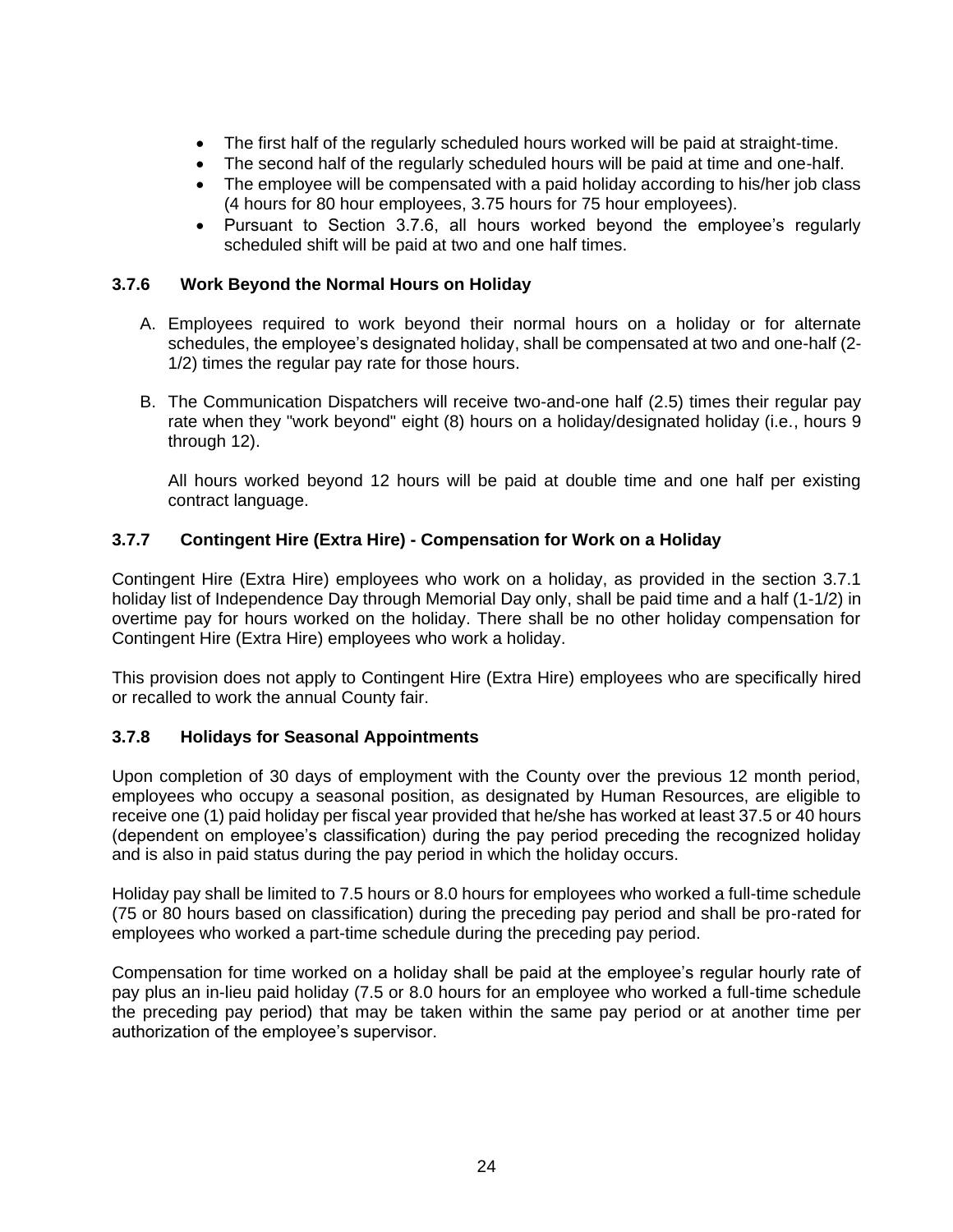## **Article 3.8 Floating Holidays and Professional Leave**

## <span id="page-30-1"></span><span id="page-30-0"></span>**3.8.1 Accrual**

Each Regular Hire employee on the payroll as of July 1 each fiscal year shall be granted four (4) standard workdays per year as floating-holiday time off.

Each Regular Hire Deputy Public Defender will accrue 2 floating holidays on July 1 of each year.

## <span id="page-30-2"></span>**3.8.2 Accrual New Hires**

Employees (except Deputy Public Defenders) newly appointed prior to October 31 shall be credited with four (4) standard workdays as floating holidays for that fiscal year. Any employee appointed between November 1 and February 28 (29) shall be credited with two (2) standard workdays as floating holidays for the balance of that fiscal year. Any employee appointed between March 1 and May 31 shall be credited with one (1) standard workday as a floating holiday for the balance of that fiscal year. Any employee appointed between June 1 and June 30 shall receive no floating holiday for that fiscal year.

Deputy Public Defenders hired between July 1 and January 1 of any fiscal year will immediately accrue 2 floating holidays upon appointment for that fiscal year. Any employee hired on or after January 1 through March 30 of any fiscal year will accrue 1 floating holiday for the balance of the fiscal year. Employees hired after March 30 of any fiscal year will not accrue floating holidays for the balance of the fiscal year.

## <span id="page-30-3"></span>**3.8.3 Use**

Floating holiday time off may be taken at any time or times during the year after accrual, with the approval of the department head. Floating holidays shall be taken in the fiscal year accrued and shall not accrue from one fiscal year to the next.

## <span id="page-30-4"></span>**3.8.4 Termination Payoff**

Upon termination, unused floating holidays shall be paid at a straight-time rate so that the total of unused floating holidays to be paid off and floating holidays used by the employee shall not exceed two (2) standard workdays if the termination occurs between July 1 and December 31 or four (4) standard workdays if the termination occurs between January 1 and June 30.

## <span id="page-30-5"></span>**3.8.5 Professional Leave**

Employees in classes exempt from the Fair Labor Standards Act (FLSA), newly appointed prior to October 31, shall be credited with eighty (80) hours of professional leave for that fiscal year. Any such employee appointed between November 1 and February 28 (29) shall be credited with forty (40) hours of professional leave for the balance of that fiscal year. Any such employee appointed between March 1 and May 31 shall be credited with eight (8) hours of professional leave for the balance of that fiscal year. Any such employee appointed between June 1 and June 30 shall receive no professional leave for that fiscal year.

If the County redesignates positions from FLSA exempt to FLSA nonexempt, affected employees shall be able to use the balance of their Professional Leave they have at the time of the redesignation during the fiscal year in which they are redesignated.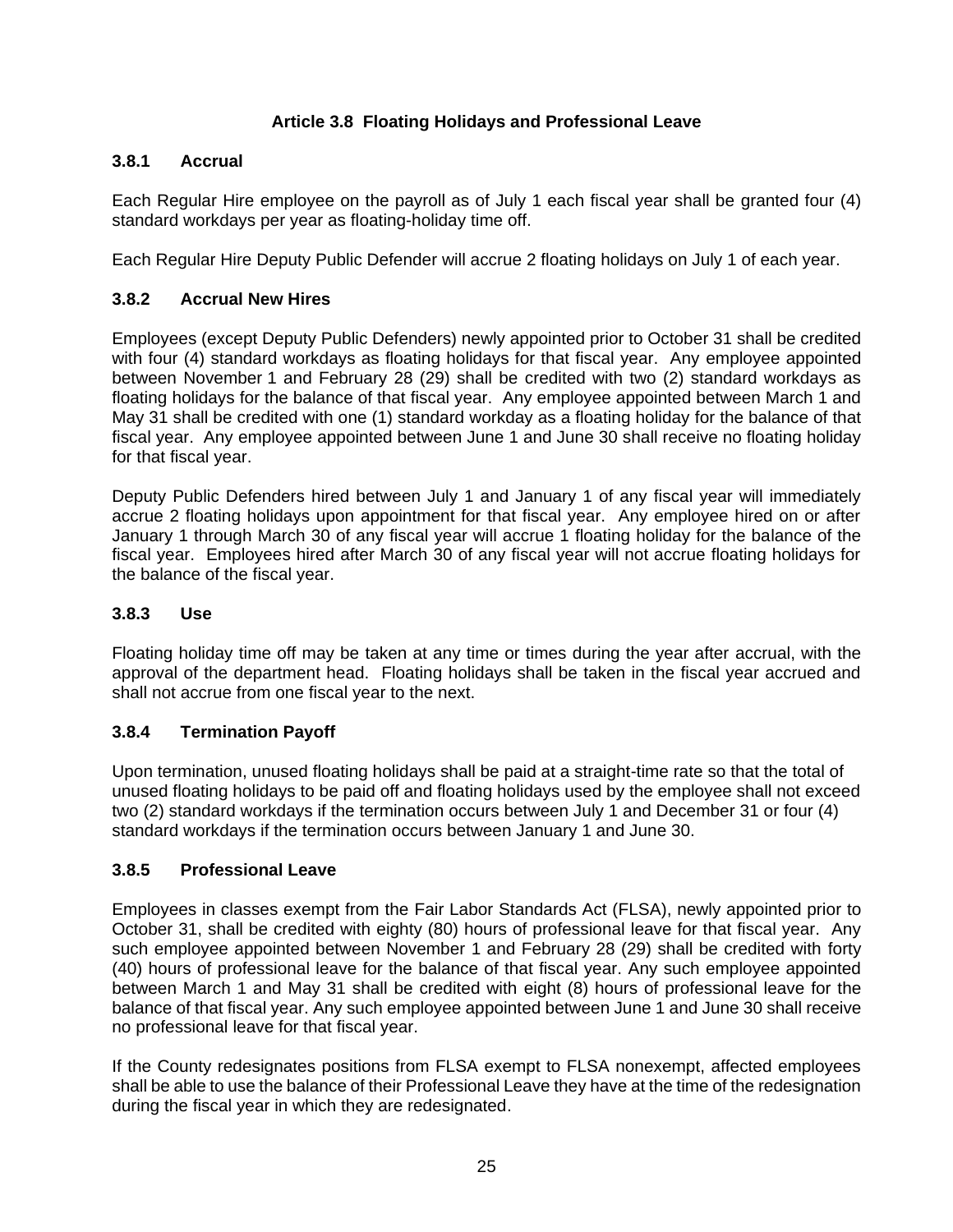#### **Article 3.9 Leaves of Absence**

### <span id="page-31-1"></span><span id="page-31-0"></span>**3.9.1 Absence Without Pay**

Under the general guidelines of PMR 44, all leaves of absence without pay shall be subject to the approval of the department head. Employees who are absent from duty on an authorized leave of absence shall not lose any rights accrued at the time the leave is granted. Approved leave without pay for purposes other than prolonged sickness shall commence after the employee has used all accrued vacation and approved floating holiday and professional leave (if applicable), except that the employee may retain up to ten (10) days' accrued vacation time. In cases of prolonged illness, approved leave without pay shall commence after the employee has used all accrued sick leave, vacation leave and approved floating holiday and professional leave (if applicable), except that the employee may retain up to ten (10) days' accrued vacation time.

### <span id="page-31-2"></span>**3.9.2 Jury Duty**

Regular Hire employees summoned for jury duty while on duty shall be deemed to be on special paid leave for the duration of their jury duty and shall receive their regular salary while on jury duty. The amount received as jury fees shall be returned to Marin County. Regular Hire employees may retain any expense reimbursement.

The County will adjust the work schedules of employees who do not work a Monday-Friday day shift schedule to a standard schedule during jury duty. The County reserves the right to deny this schedule modification where staffing or scheduling issues prevent a department from making the adjustment without significantly impacting services, as determined by the Department Head.

#### <span id="page-31-3"></span>**3.9.3 Promotional Exam Leave**

Regular Hire employees shall be allowed special leave, with pay, during regular working hours to take merit system promotional examinations scheduled by the County of Marin.

#### <span id="page-31-4"></span>**3.9.4 Family Leave**

Regular Hire and Contingent Hire (Extra Hire) employees are eligible for leave under the Family Medical Leave Act and/or California Family Rights Act, as outlined in PMR 44, and any modifications thereto, and as required by State and Federal law.

Employees shall be eligible for paid family leave through SDI, if applicable.

#### <span id="page-31-5"></span>**3.9.5 Parental-Education Leave**

Regular Hire employees may take up to eight (8) hours per month (40 hours per school year) to participate in their school-age children's activities. Part-time employees may use the leave on a prorata basis. The leave is unpaid, but employees may use accrued vacation, floating holiday, professional leave (if applicable) or comp time.

#### <span id="page-31-6"></span>**3.9.6 Disaster Leave**

The County will approve up to three (3) working days paid administrative leave in any twelve (12) month period when the employee's primary residence located in California is rendered uninhabitable due to fire, flood, or earthquake. Requests must be approved by the CAO. Documentation must be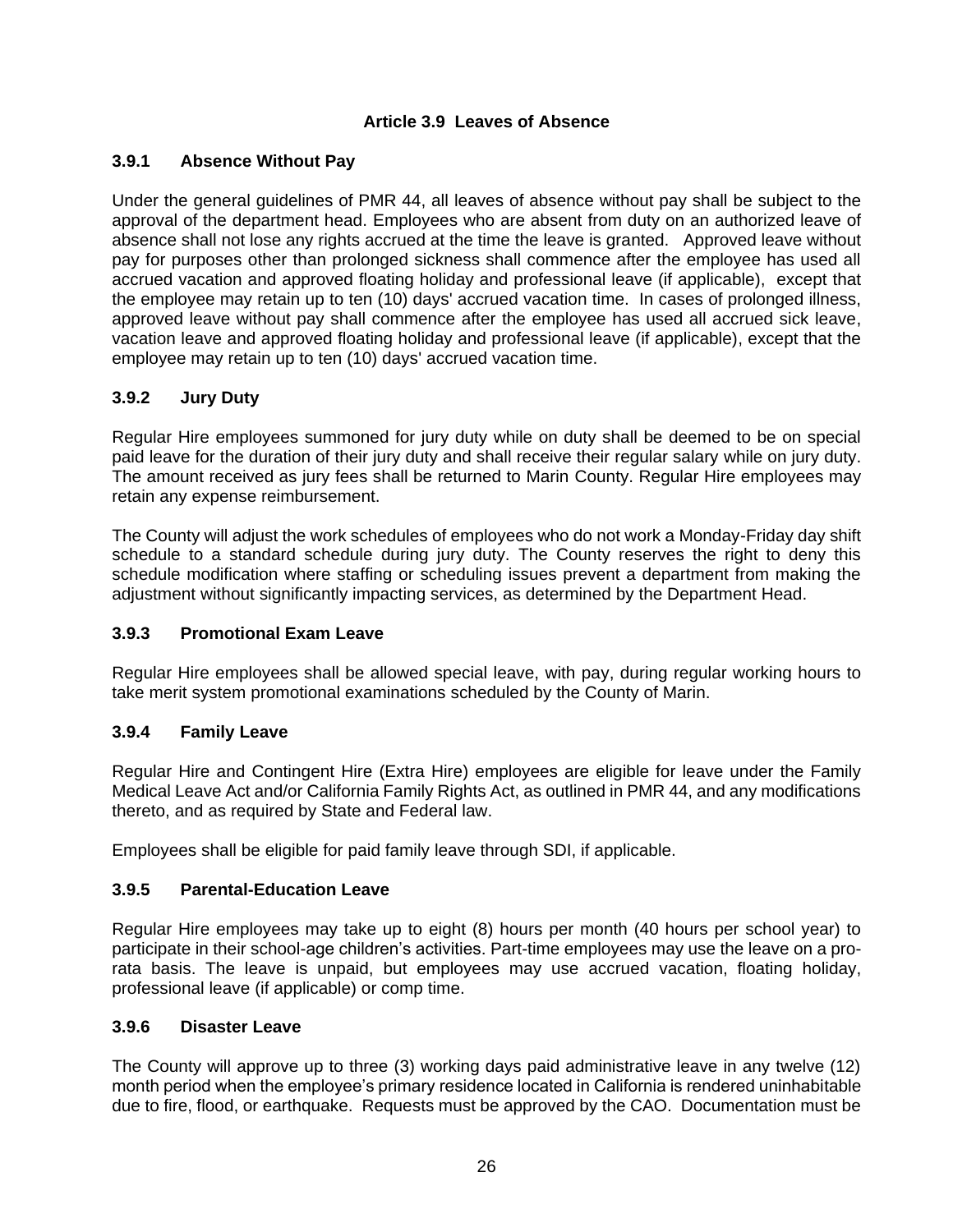<span id="page-32-0"></span>provided within a reasonable period of time. If adequate documentation is not provided, leave will be charged against any of the employee's other paid time accruals.

## **Chapter 4: Terms and Conditions**

## **Article 4.1 Hours of Work**

#### <span id="page-32-2"></span><span id="page-32-1"></span>**4.1.1 Normal Workday**

A normal workday for a classification shall consist of consecutive hours of work interrupted by a lunch break of not less than one-half (1/2) hour or more than one (1) hour.

### **4.1.1.1 Rest Periods**

Under normal conditions, the work schedule of all employees shall include a fifteen- (15) minute rest period during each half shift. Rest periods are paid and therefore no payments will be made for rest periods that are not taken. At the discretion of a department head or designee, an employee may combine breaks with an unpaid lunch break.

#### **4.1.1.2 Rest Periods for Single Staffed Library Branches**

Library employees in single-person staffed library branches who work three and one-half (3  $\frac{1}{2}$ ) hour shifts without another employee available to relieve them will be paid an extra fifteen minutes of pay in lieu of a fifteen minute rest period provided for in Section 4.1.1.1, above.

### <span id="page-32-3"></span>**4.1.2 Normal Workweek**

The normal workweek shall consist of five (5) consecutive days, Monday through Friday, inclusive, or four (4) consecutive days, either Monday through Thursday, inclusive, or Tuesday through Friday, inclusive. For the purpose of overtime calculation, when applicable, the FLSA workweek shall begin at 12:00 a.m. Sunday and end at 11:59 p.m. on the following Saturday, except that a different FLSA workweek may be established for employees on fixed alternative work schedules.

## <span id="page-32-4"></span>**4.1.3 Exceptions**

The normal workweek and workday shall not apply to employees listed herein or to employees of departments which have established or alternative work schedules.

Exceptions from work hours defined herein for emergencies or unusual situations may be made by agreement between individual personnel involved and the department.

#### <span id="page-32-5"></span>**4.1.4 Flex time/Alternative Work Schedules**

Employees may request, and department heads may approve, flex time and alternative work schedules. Such requests shall not be arbitrarily nor unreasonably denied. Flex time and alternative work schedules will be defined as:

#### 1. **Flex time**

Flexibility around a set work schedule and/or flexibility on a daily basis.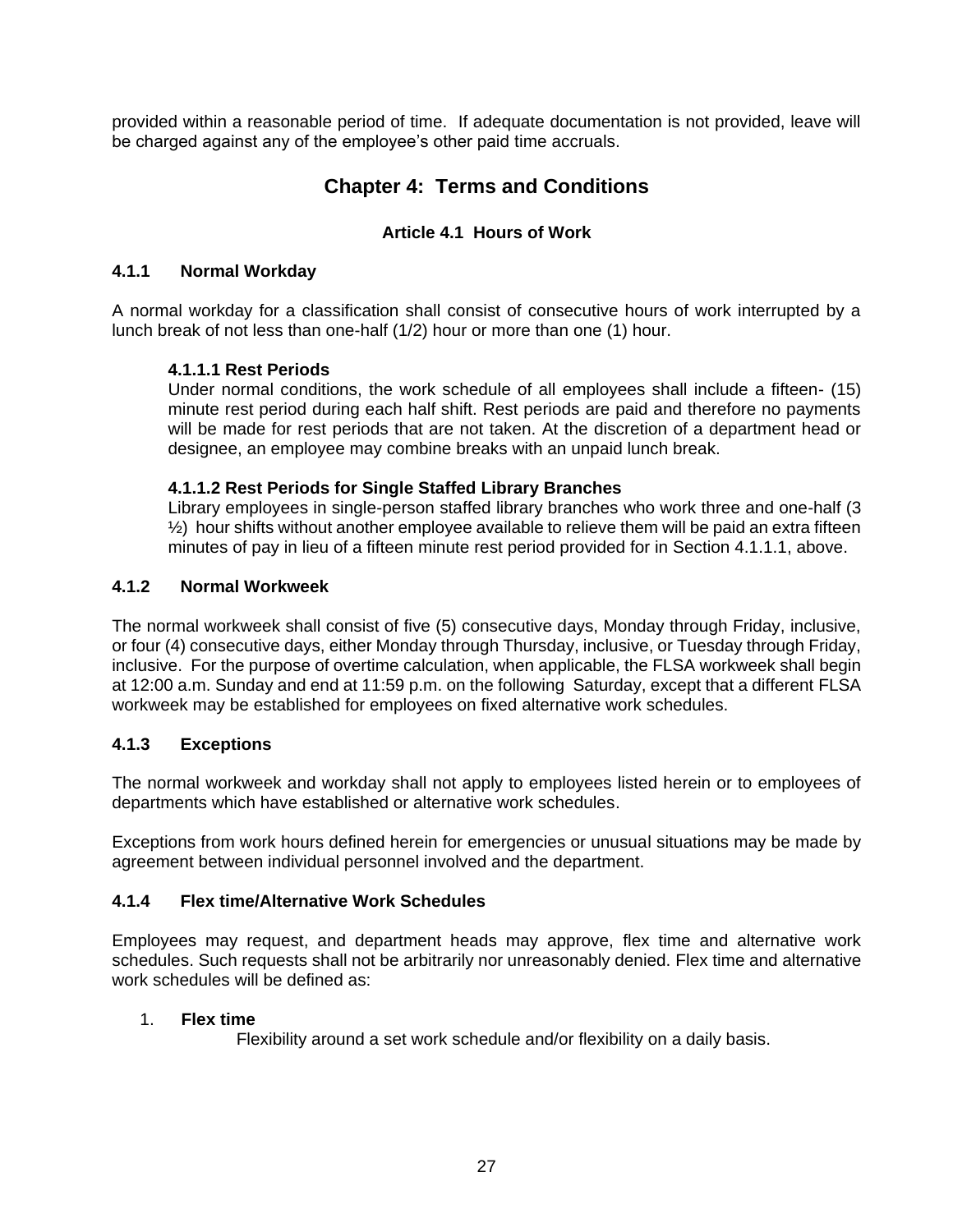### 2. **Alternative Work Schedule**

An alternative work schedule is a fixed scheduled other than a regular 7.5- or 8 hour day with five (5) days of work and two (2) days off. The FLSA workweek for employees with an alternative work schedule of 9/80 or 9/75 schedule begins at what is the midpoint of employee's short day and ends at the same time of the same day of the following week. The "short day" is the same day of week as the employee's regular day off (RDO).

## <span id="page-33-0"></span>**4.1.5 Library Employees**

- 1. The workweek of all full-time Library employees shall include two (2) consecutive days off. Exceptions may be made at the employee's request, or on a short term basis, not to exceed four (4) weeks, and only with the employee's written consent.
- 2. Library employees shall be assigned to no more than two (2) libraries, which shall be recognized as their home libraries. An employee may work outside of his/her home library(ies) to provide short term coverage, not to exceed four (4) weeks or to perform a specialty assignment (e.g. children's story hour) for up to a maximum of five (5) times a year. Whenever practical, Regular Hire employees who volunteer or Contingent Hire (Extra Hire) employees will be sought first. These restrictions do not apply to assignments noted below (#3).
- 3. The Director may hire selected positions that will be recognized as floaters, which may be assigned to work at any branch depending upon the needs of the Library. These positions are not subject to the restrictions described in the paragraph above (#2),

The Library shall not use the floater assignments described above until the Library Labor-Management Committee resolves all issues of implementation and administration of the floater positions.

#### <span id="page-33-1"></span>**4.1.6 Assigned Shifts**

All employees shall be assigned to work shifts with regular starting and quitting times. Except in cases of a bona fide emergency declared by the department head involved, employees will be given ten (10) days' notice prior to any change in their work schedule.

#### <span id="page-33-2"></span>**4.1.7 Workday Communications Division**

The workday of the employees of the Sheriff's Communications Division shall begin with the individual employee's work shift.

#### <span id="page-33-3"></span>**4.1.8 Work Shifts – Road Maintenance Division**

For employees of the Road Maintenance Division of the Public Works Department, the workweek shall consist of four (4) consecutive days, Monday through Thursday, inclusive. The workday shall be 9.5 hours per day, Monday through Wednesday, and 9 hours on Thursday with one-half (1/2) hour lunch, a fifteen- (15) minute morning break and two (2) fifteen (15) minute afternoon breaks. The work hours shall begin at 7:00 a.m.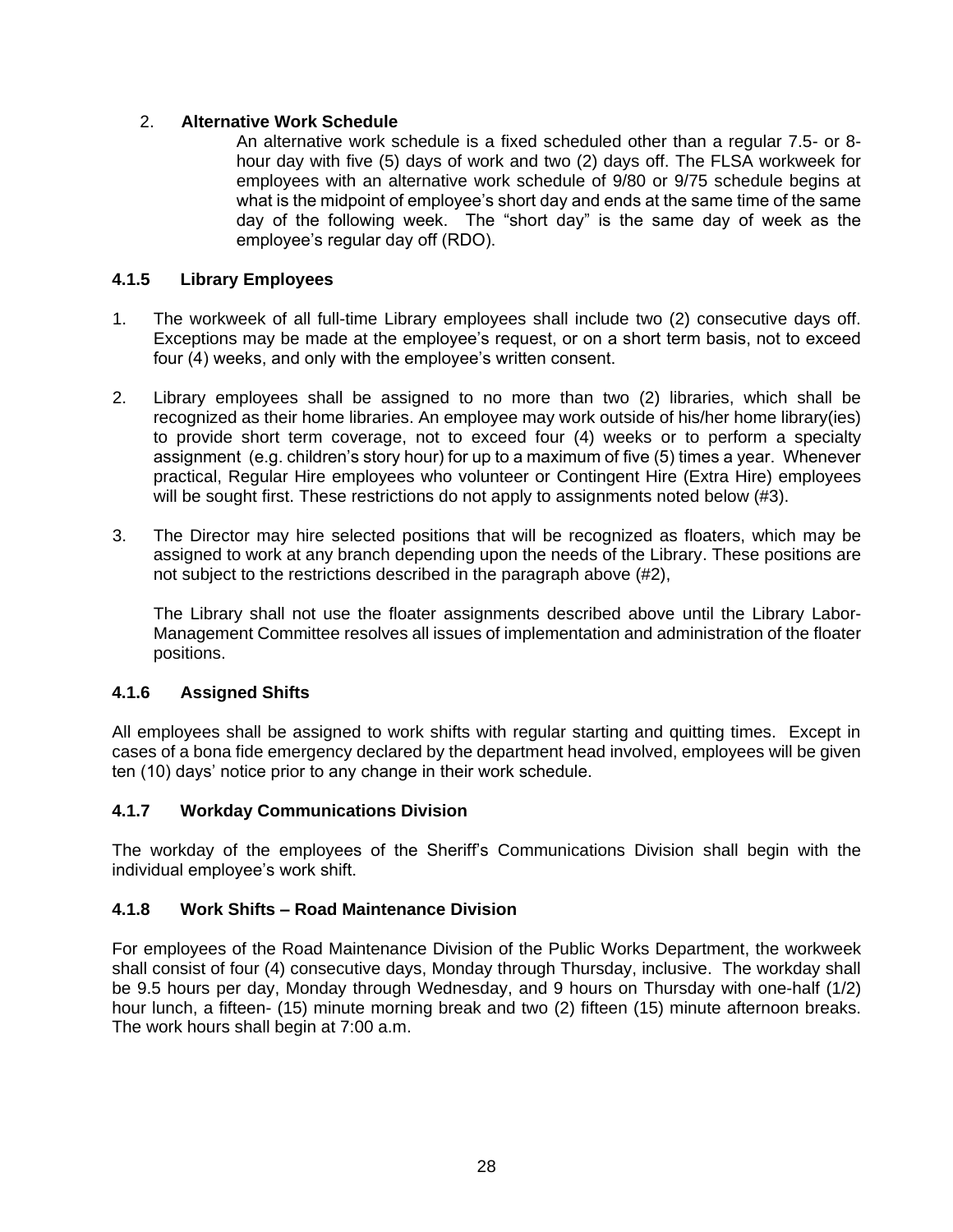## <span id="page-34-0"></span>**4.1.9 Work Schedules – Building Maintenance and Stationary Engineer**

The County may contract out custodial and building maintenance work at 1600 Los Gamos Drive. Employees in the Building Maintenance I, II, III and Stationary Engineer classifications may maintain or request alternative work schedules (e.g., 4/10s or 5/4s), consistent with the parties' MOU section 4.1.4 Flex Time/Alternative Work Schedules.

If the County seeks a reduction in force in the Building Maintenance or Custodial classifications during the life of the Agreement, this section will be reopened.

#### <span id="page-34-1"></span>**4.1.10 Hours for Occupational Therapist, Physical Therapist, and Therapy Aide**

While the annual period for the classifications of Occupational Therapist, Physical Therapist, and Therapy Aide is two thousand eighty (2,080) hours, they will work a forty (40) hour week for eleven (11) months per year. The pay and benefits will be prorated over twelve (12) months. For these classes, overtime will be after eight (8) hours per day or forty (40) hours per week or work on a holiday.

#### <span id="page-34-2"></span>**4.1.11 Part-Time Employees**

Regular employees hired to work less than full time prior to June 26, 1988 will not have their work hours decreased unless mutually agreed upon.

#### <span id="page-34-3"></span>**4.1.12 Fixed Term Assignment**

Fixed term appointments are limited to an initial term not to exceed three (3) years and allow for extensions that may result in a maximum term no greater than five (5) years. Before granting extensions that result in the fixed term appointment represented by MAPE exceeding three (3) years, the County and MAPE will meet to discuss possible alternatives to the extension. The requirement to hold such a discussion does not constitute a duty to meet and confer and shall not cause an undue delay to the approval of the fixed-term extension.

#### **Article 4.2 Overtime**

#### <span id="page-34-5"></span><span id="page-34-4"></span>**4.2.1 Defined**

Overtime shall be defined as time worked in excess of forty (40) hours per FLSA workweek (or 37.5 hours for employees whose full time status is 37.5 hours). For the purpose of calculating overtime eligibility, legal holidays shall be considered time worked. In addition, employees who work alternative work schedules and use paid time off (e.g., vacation, floating holiday, holiday in-lieu, compensatory time, etc.) to supplement legal holidays shall have such paid time off hours considered as time worked.

Notwithstanding the above, for the following classifications only, overtime shall be defined as time in paid status:

- Sheriff's Service Assistant
- Road Maintenance Worker I/II
- Senior Road Maintenance Worker
- Sign Fabricator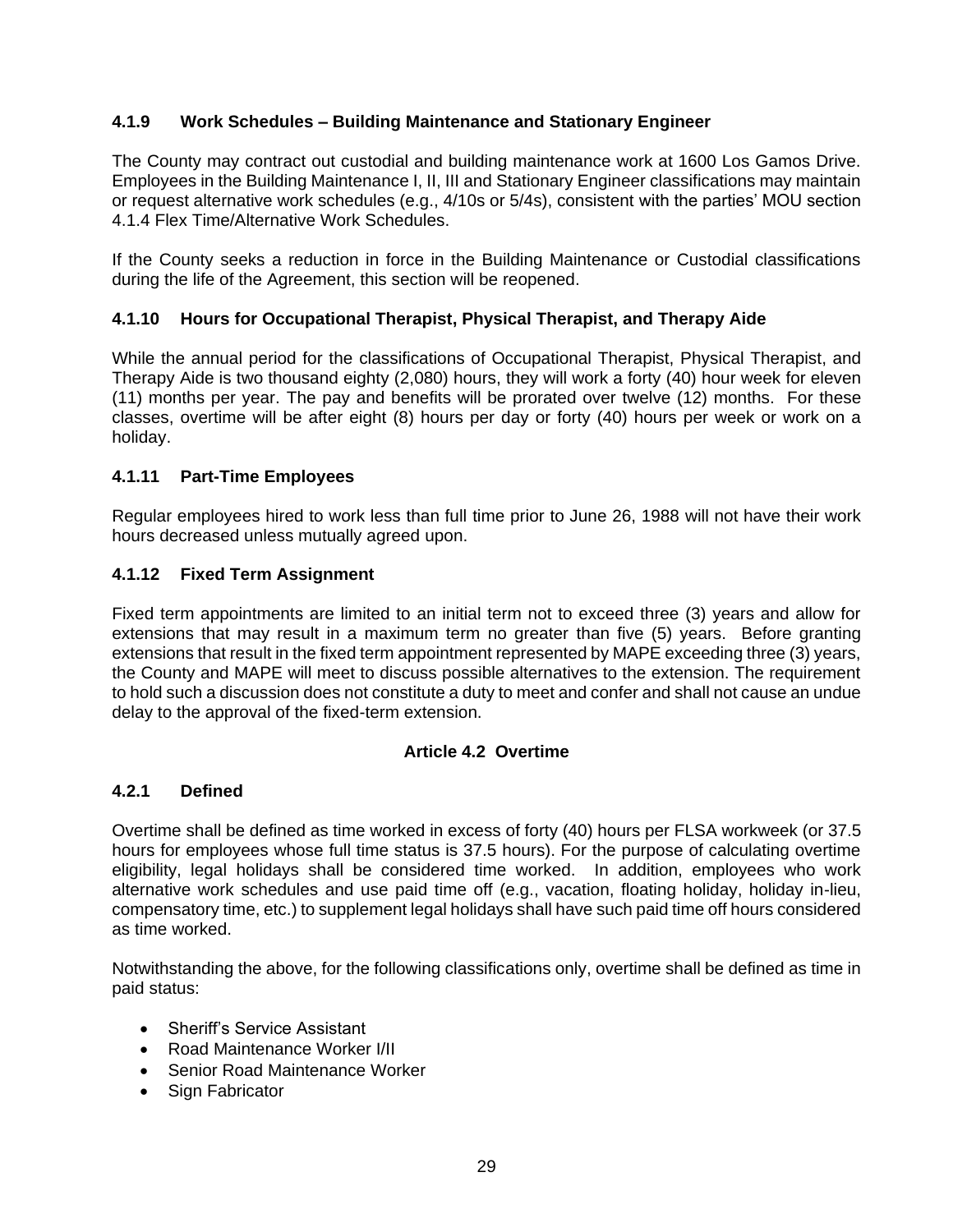- Traffic Safety Maintenance Worker
- Communications Dispatcher
- Communications Dispatcher Trainee
- Supervising Communications Dispatcher
- Building Maintenance Worker I/II/III/Trainee
- Fire Heavy Equipment Mechanic
- Senior Custodian
- Custodian
- Stationary Engineer
- Senior Maintenance Electrician
- Maintenance Electrician

For employees in classifications that are not exempt from the overtime provisions of the Fair Labor Standards Act (FLSA), the regular rate of pay for the purpose of calculating overtime under the FLSA shall only apply when the employee actually works in excess of the employee's full time work week of either 40 hours or 37.5 hours per FLSA workweek.

#### <span id="page-35-0"></span>**4.2.2 Compensation**

Employees shall be paid for all overtime worked at one and one-half (1-1/2) times the base rate of pay or "compensatory time" at the one-and-one-half (1-1/2) time rate, subject to the following limitations, conditions and authorizations. Overtime shall be compensated to the nearest six (6) minute increment.

If an employee promotes or demotes into a classification where compensatory time is not to be accrued, upon the promotion or demotion, the employee will receive a lump sum payment for all earned and accrued compensatory time.

#### <span id="page-35-1"></span>**4.2.3 Required Authorization**

Prior authorization of the County Administrator must be secured by the department head and communicated by the department head to the employees. This requirement shall not apply in the event of emergency situations.

#### <span id="page-35-2"></span>**4.2.4 Time Records**

Overtime payment shall be based on time records maintained in the manner prescribed by the County and shall be open to review by Union.

#### <span id="page-35-3"></span>**4.2.5 Compensatory Time Limit**

No employee shall accumulate more than forty (40) hours of compensatory time without specific approval of the Board of Supervisors.

Communication Dispatchers shall accumulate no more than one-hundred twenty (120) hours of compensatory time without specific approval of the Board of Supervisors.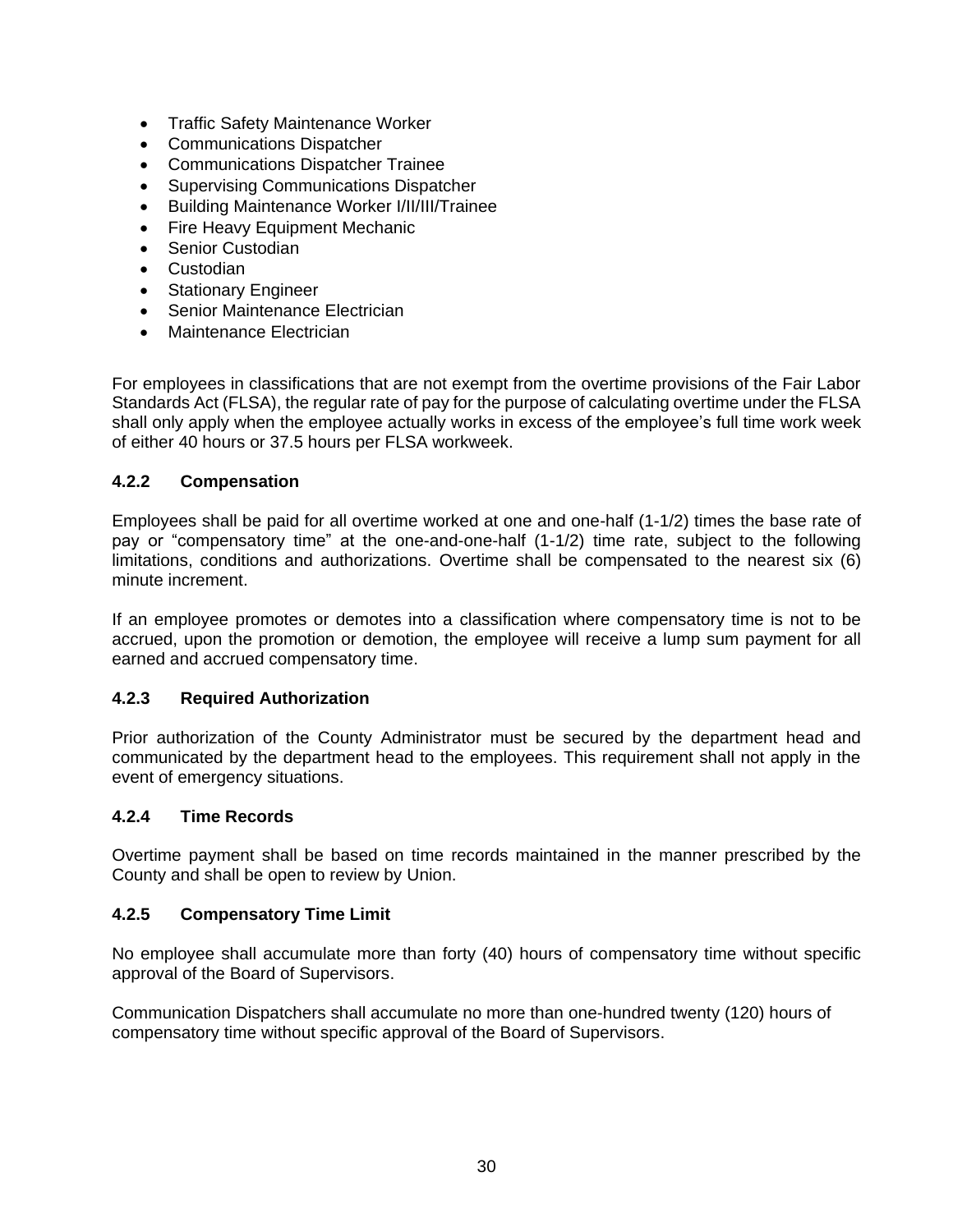## <span id="page-36-0"></span>**4.2.6 Minimum Call Back**

Any employee who has departed from a work location and is called back is guaranteed a minimum of four (4) hours' employment at an applicable rate of pay unless the overtime work immediately precedes the employee's regular shift. This provision only applies to situations in which employees are required to physically return to their work location.

## <span id="page-36-1"></span>**4.2.7 Standby**

Any employee who is required by written order of the employee's department head to remain on immediate call shall receive two (2) hours' pay for each eight (8) hour shift the employee is on standby and not called back to work. Standby assignments shall be apportioned equitably among employees in each work unit.

## <span id="page-36-2"></span>**4.2.8 After-Hours Pay for Sheriff's Office Technology Systems Specialists**

The Sheriff's Office may assign a MAPE-represented employee to support the automated systems that are critical to the operation of the Sheriff's Office and/or allied law or fire agencies. Such an assignment may require an employee to respond remotely (i.e., at home) to an emergency during non-scheduled hours. If an employee holding this assignment responds remotely to an emergency during non-scheduled hours after departing from his/her regular work location, he/she shall be paid a minimum of four (4) hours of pay at the applicable rate of pay (i.e. regular, overtime, holiday) if he/she works beyond thirty (30) minutes. Work performed remotely during non-scheduled hours of 30 minutes or less is not subject to the four-hour minimum but shall be paid at the applicable rate of pay. An employee shall not be paid standby pay for any time for which the employee is paid afterhours pay pursuant to this subsection. This subsection only applies to assignments described in this subsection. This subsection does not apply when an employee physically returns to the workplace during non-work hours, as that situation is governed by subsection 4.2.6, above.

## <span id="page-36-3"></span>**4.2.9 Daily Limits**

No employee shall be required to work more than a double shift during a twenty-four (24) hour period.

## <span id="page-36-4"></span>**4.2.10 Equitable Distribution of Overtime**

All overtime shall be distributed as equitably as possible among employees in a work unit by considering such factors as availability, skills, training and experience.

## **Article 4.3 Reimbursements and Provided Equipment**

## <span id="page-36-6"></span><span id="page-36-5"></span>**4.3.1 Mileage**

An employee who is authorized by the department head to use a private automobile in the performance of the employee's duties shall be paid for the job-related mileage driven. The County will use the annual IRS mileage-reimbursement rate for mileage reimbursement for employees who use their own automobiles for County business.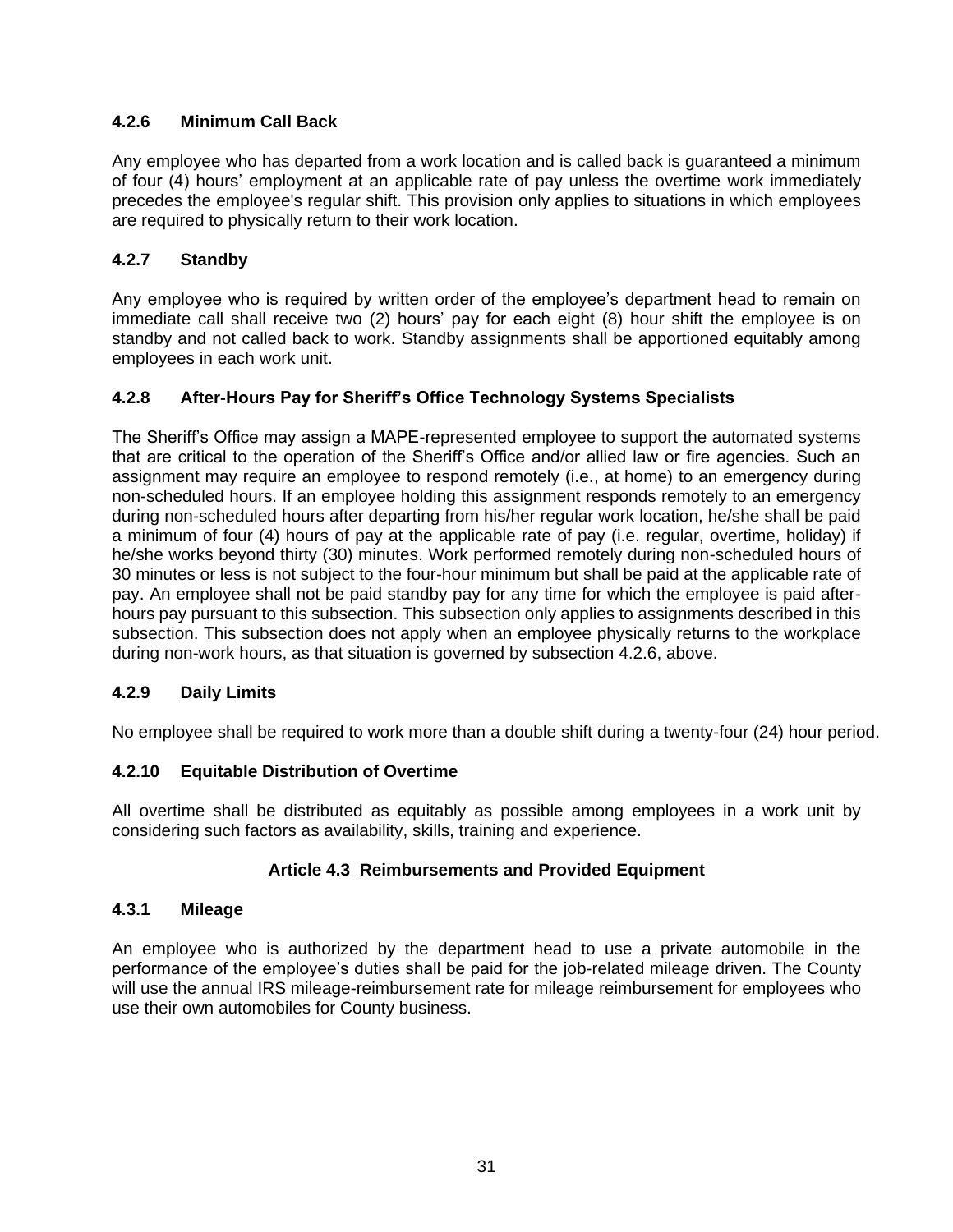#### <span id="page-37-0"></span>**4.3.2 Coveralls, Clothing, and Footwear**

#### 1. Uniforms and Coveralls

#### A. Generally

The County shall provide and launder coveralls or uniforms for such classes of employment as are specified by mutual agreement with the Union.

#### B. Field Employees in Marin County Parks

Field employees of the Parks and Open Space Department who are required to wear uniforms shall be compensated for required uniforms and articles of clothing. The amount of compensation shall be one hundred twenty five dollars (\$125) per quarter payable to eligible, full-time employees on payroll for the pay period including September 30, December 30, March 30, and June 30.

#### C. Sheriffs Service Assistants

The Sheriff's Office requires Sheriff's Service Assistants ("SSA") to wear uniforms. Upon hire, SSAs shall be issued two (2) pants, four (4) shirts, one (1) jacket and one (1) belt. Thereafter, annually and upon request of the SSA, the Sheriff's Office will provide two (2) replacement shirts and two (2) replacement pants. Other replacements of the uniform items will be supplied as needed with the approval of management.

#### D. Uniform Allowance (Parking Enforcement Officer)

The County shall, at the end of each calendar quarter, pay \$230.00 dollars (\$920.00 dollars annually) as a uniform allowance to each Parking Enforcement Officer (0724) who is employed on the date of payment and who is required to maintain a uniform. Upon request, the entire annual uniform allowance may be advanced to a new Parking Enforcement Officer for the initial purchase of uniforms. If the new Parking Enforcement Officer leaves his/her position prior to the completion of one year of service (1,975 hours worked), the employee shall be required to pay back the uniform allowance as follows:

|              | Length of Service | Payback Schedule  |
|--------------|-------------------|-------------------|
| 1-92 days    |                   | 100% of allowance |
| 93-184 days  |                   | 50% of allowance  |
| 185-276 days |                   | 25% of allowance  |

#### 2. Footwear

- A. Eligibility
	- i. Generally

All full-time and part-time Regular Hire employees of the County garage, Road Maintenance crews, Parks and Open Space Landscape Maintenance workers, Marin Center Utility Workers, Shipping/Receiving Clerks, Building Maintenance Workers, Building Inspectors, Building Plans Checkers, Engineering Technicians-Survey Section, Environmental Health Specialists, Print Shop Workers, Agricultural Weights & Measures Inspectors, Hazardous Material Specialists I and II, Communications Technicians, Senior Communications Technicians, and Communications Network Systems Analysts who are required to wear appropriate footwear are eligible for reimbursement pursuant to this section.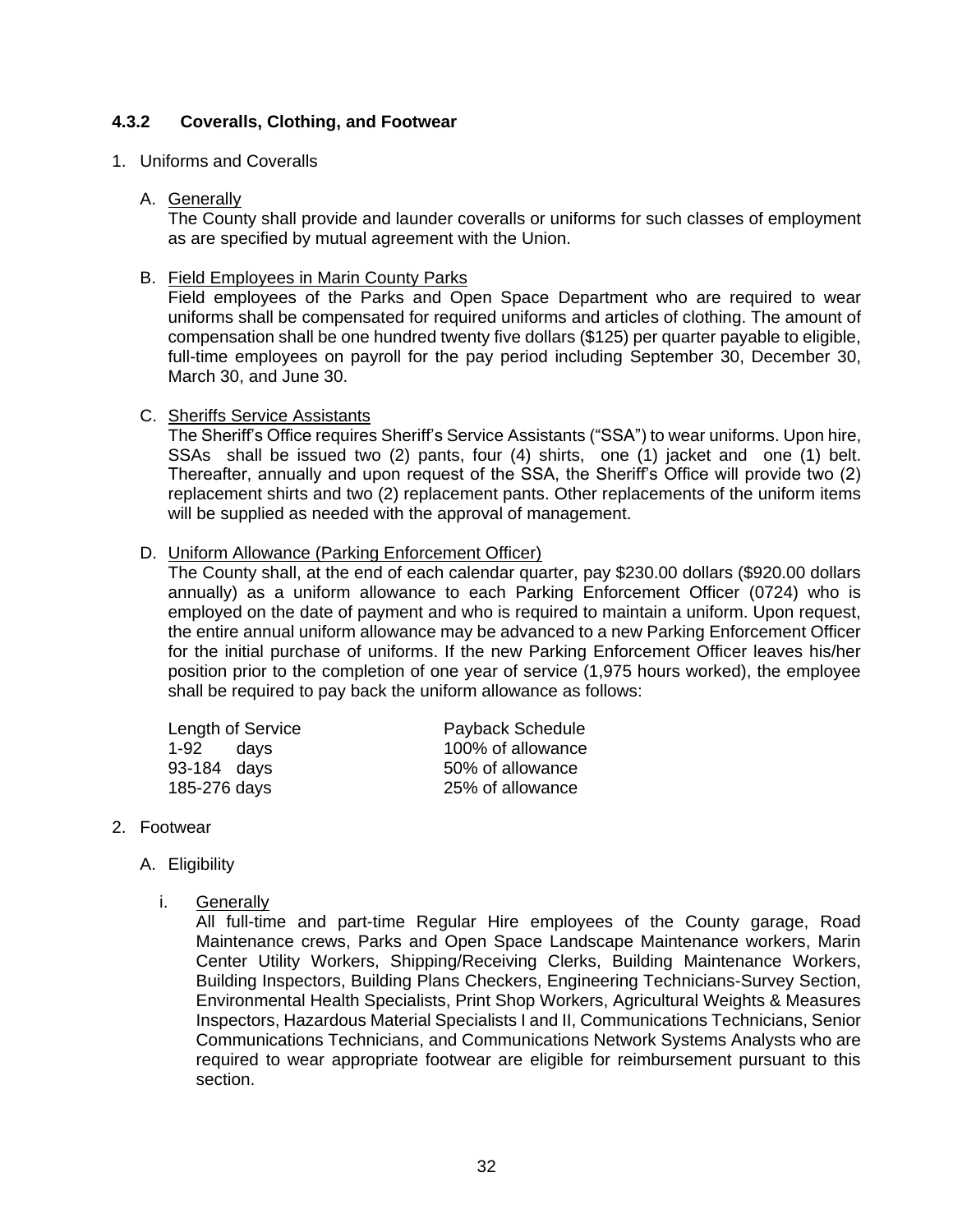### ii. Contingent Hire

Contingent Hire Seasonal employees in the classifications listed in Section 4.3.2.2.A.i, above, who are required to wear appropriate footwear are eligible for reimbursement for the footwear and fire boot allowance after being employed for thirty (30) calendar days. Should the Contingent Hire Seasonal employees leave County employment before half of the season is complete (season to be determined by each department/division), the employee shall reimburse the County fifty percent (50%) of the allowance, which will be deducted from the employee's final paycheck.

#### B. Reimbursable Footwear

#### i. Appropriate Footwear

Departments will determine what constitutes appropriate footwear for purposes of this section. Employees are responsible for ensuring that footwear is appropriate prior to purchasing. The County will not reimburse employees for footwear that does not meet the Department's/position's requirements.

#### ii. Components of Footwear

Boots and/or shoes determined to be appropriate footwear are reimbursable. Up to two (2) sets of insoles are reimbursable per fiscal year. In no event will the reimbursement amount exceed the maximum reimbursement amounts detailed in Section 4.3.2.2.C.i, below.

#### C. Reimbursement

i. Maximum Reimbursement Amount

The maximum total reimbursement amount shall be two hundred fifty dollars (\$250) to eligible, full-time and part-time Regular Hire employees who are appointed as of July 1 – December 31 of the fiscal year and one hundred twenty five dollars (\$125) to eligible, fulltime and part-time Regular Hire employees who are appointed as of January 1 – June 30 of the fiscal year.

#### ii. Manner of Reimbursement

The County will use either a vendor/voucher or a receipt/reimbursement system. DPW will maintain at least one vendor/voucher arrangement and a receipt/reimbursement system. Employees are responsible for providing documentation to evidence the purchase date, the cost, and sufficient documentation describing the footwear to demonstrate the purchase of appropriate footwear.

#### iii. Frequency of Reimbursement Normally, employees shall submit only one reimbursement request per fiscal year, with exceptions for unforeseeable need.

3. Fire Boots

#### Fire Boots for Certain Marin County Parks Employees

Open Space Park Rangers and Marin County Parks Maintenance Equipment Operators are required to carry and wear during fire operations appropriate footwear for assisting fire fighters in extinguishing wild land fires, and participating in fire control activities.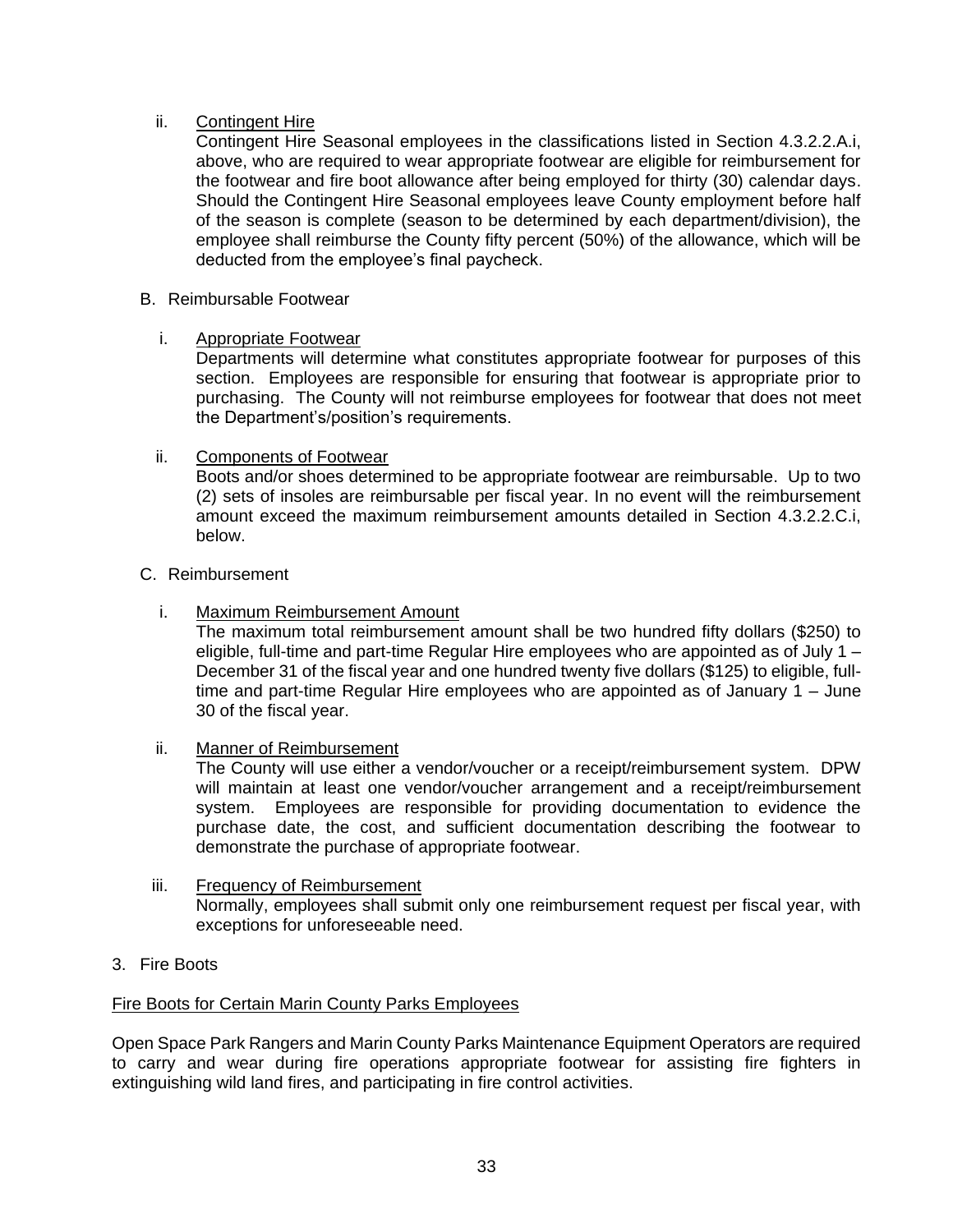Full-time Open Space Park Rangers and Marin County Parks Maintenance Equipment Operators will receive up to a \$300.00 fire boot allowance every two years for the purchase of required safety boots.

The County will use a vendor/voucher reimbursement system. Section 4.3.3 shall only apply to employees of Marin County Parks.

### <span id="page-39-0"></span>**4.3.3 Tool Allowance**

The County will provide a tool allowance to the Department of Public Works garage mechanics and Parks and Open Space mechanics up to two hundred and fifty dollars (\$250) per year upon presentation of receipts.

### <span id="page-39-1"></span>**4.3.4 Equipment Provided**

County shall provide all tools and equipment it deems essential to complete assigned duties.

#### <span id="page-39-2"></span>**4.3.5 Meal Allowance**

Whenever it is necessary for an employee on a five day workweek to work in excess of four (4) consecutive hours over his/her regular daily schedule or for an employee on an alternative work schedule with a regular daily schedule of nine (9) hours or more to work in excess of two (2) consecutive hours over his/her regular daily schedule, the County shall provide a reasonable meal and time to eat same or reimburse the employee for the cost of the meal up to the maximum amount for the appropriated time period as provided by the County Reimbursement Rates.

Subsequent meals or meal reimbursements will be provided at four- (4) hour intervals consistent with the allowances described above.

For purposes of reimbursements, the "Appropriate time period" is based on the ending hour of the additional consecutive four (4) or two (2) hour period that is worked and is designated as follows:

| <b>Breakfast</b> | $3:00$ a.m. $-11:00$ a.m.               |
|------------------|-----------------------------------------|
| Lunch            | 11:01 a.m. $-$ 5:00 p.m.                |
| Dinner           | $5:01 \text{ p.m.} - 2:59 \text{ a.m.}$ |

If an employee is eligible for more than one meal reimbursement during the same workday, the reimbursement will be made in sequential order (i.e. – breakfast, lunch, dinner).

#### <span id="page-39-3"></span>**4.3.6 Driver's License**

The County shall reimburse employees for all costs of maintaining a Class "A" driver's license if required on the job. The County agrees to review new requirements for licenses through the Department of Motor Vehicles.

#### <span id="page-39-4"></span>**4.3.7 Safety-Sensitive Pay**

On the day of a Department of Transportation (DOT) drug or alcohol random test, the employee will be provided a lunchtime meal reimbursement.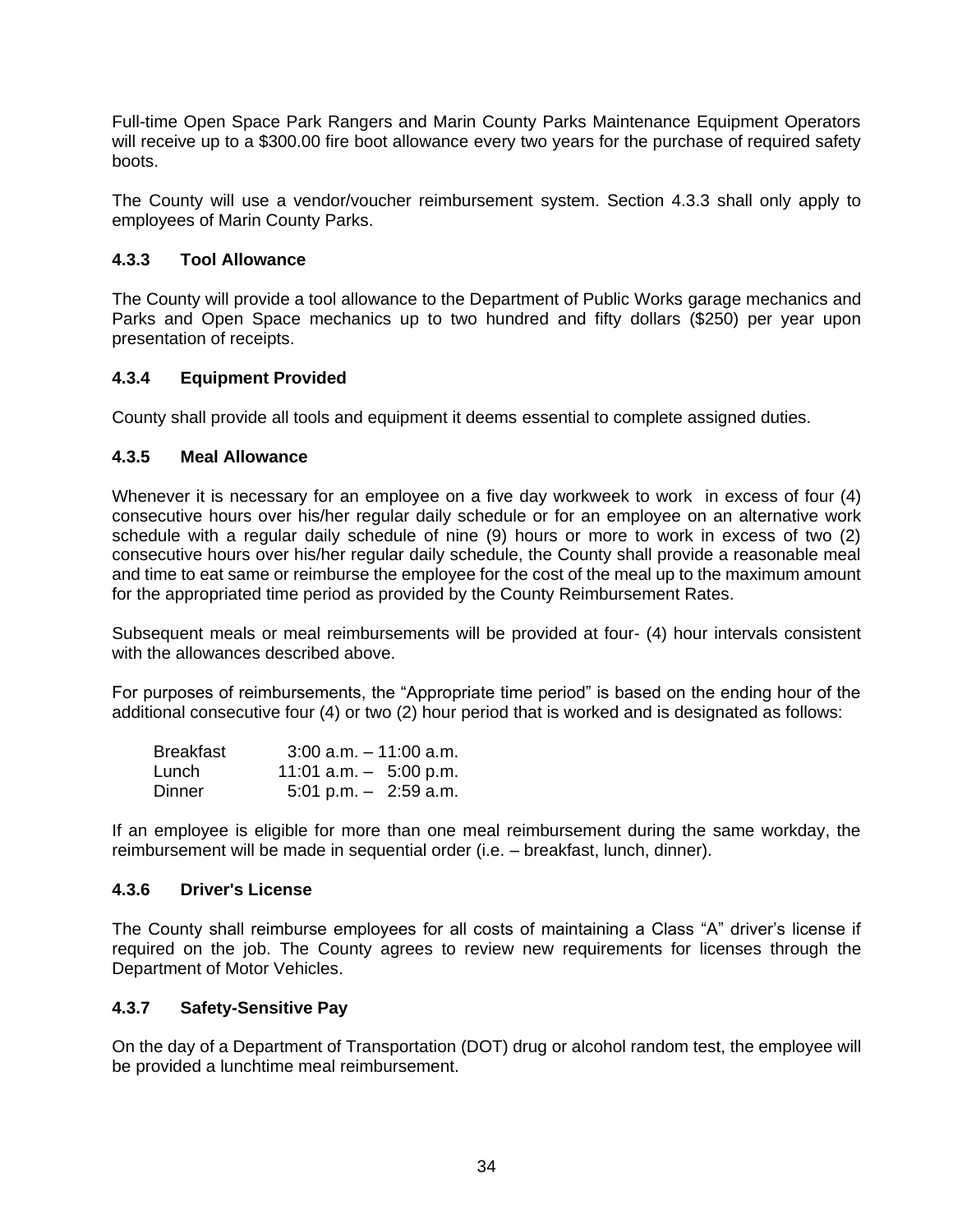As part of the salary-survey review, the committee will look at how other jurisdictions compensate employees subject to DOT drug and alcohol random testing.

## <span id="page-40-0"></span>**4.3.8 License Renewals**

The County shall reimburse for the costs of one License renewal per year for Regular Hires in the following classifications: Occupational Therapist (Code 1019), Physical Therapist (Code 1020), Deputy Public Defender I/II/III/IV (Code 253A, 2532, 2533, 2534, respectively), Clinic Psychologist I (Code 108A), Clinic Psychologist I - Bilingual (Code 108B), Clinical Psychologist II (Code 1083), Clinical Psychologist II – Bilingual (Code 1088), and Staff Psychiatrist (Code 1081).

## <span id="page-40-1"></span>**4.3.9 Reimbursement for use of Personal Cell Phone**

- 1. Employees who have been authorized by their Department to use their personal cell phone for County business shall be reimbursed twenty-five dollars (\$25.00) per month. The Department may at its sole discretion authorize employees to use their personal cell phone for County business and may withdraw the authorization. The reimbursement of employees for the use of their cell phone pursuant to this subsection does not provide the County access to the employee's personal cell phone records. The County retains any legal right it has to access County business records maintained on employees' personal cell phones. Employees are responsible for all costs related to securing and maintaining their personal cell phones and are wholly responsible for any damage to or loss of their personal cell phones.
- 2. Employees who do not wish to use their personal phone for work-related business will have the option of using a County phone. The number of monthly minutes will be limited and employees will use these phones for County business only.
- 3. Employees are not expected to give their personal cell phone numbers to clients or other service providers. Supervisors will maintain a roster of employee cell phone numbers. Management will not give out employee cell phone numbers.

## **Article 4.4 Safety Committee**

## <span id="page-40-3"></span><span id="page-40-2"></span>**4.4.1 Occupational Health and Safety Committee**

The County and Union agree to establish a Joint Occupational Health and Safety Committee consisting of one (1) Union representative and one (1) alternate to serve in his/her absence from each bargaining unit, plus Union staff and an equal number of management representatives.

Said committee shall meet on a regular, calendared, scheduled basis during the term of the Agreement to examine accident reports and to evaluate potential risks for employee health and safety. The Committee shall report their findings by written reports to both management and Union on a timely basis.

The establishment of this committee shall not preclude the parties from resolving environmental health and safety issues in future Agreement negotiations or grievances.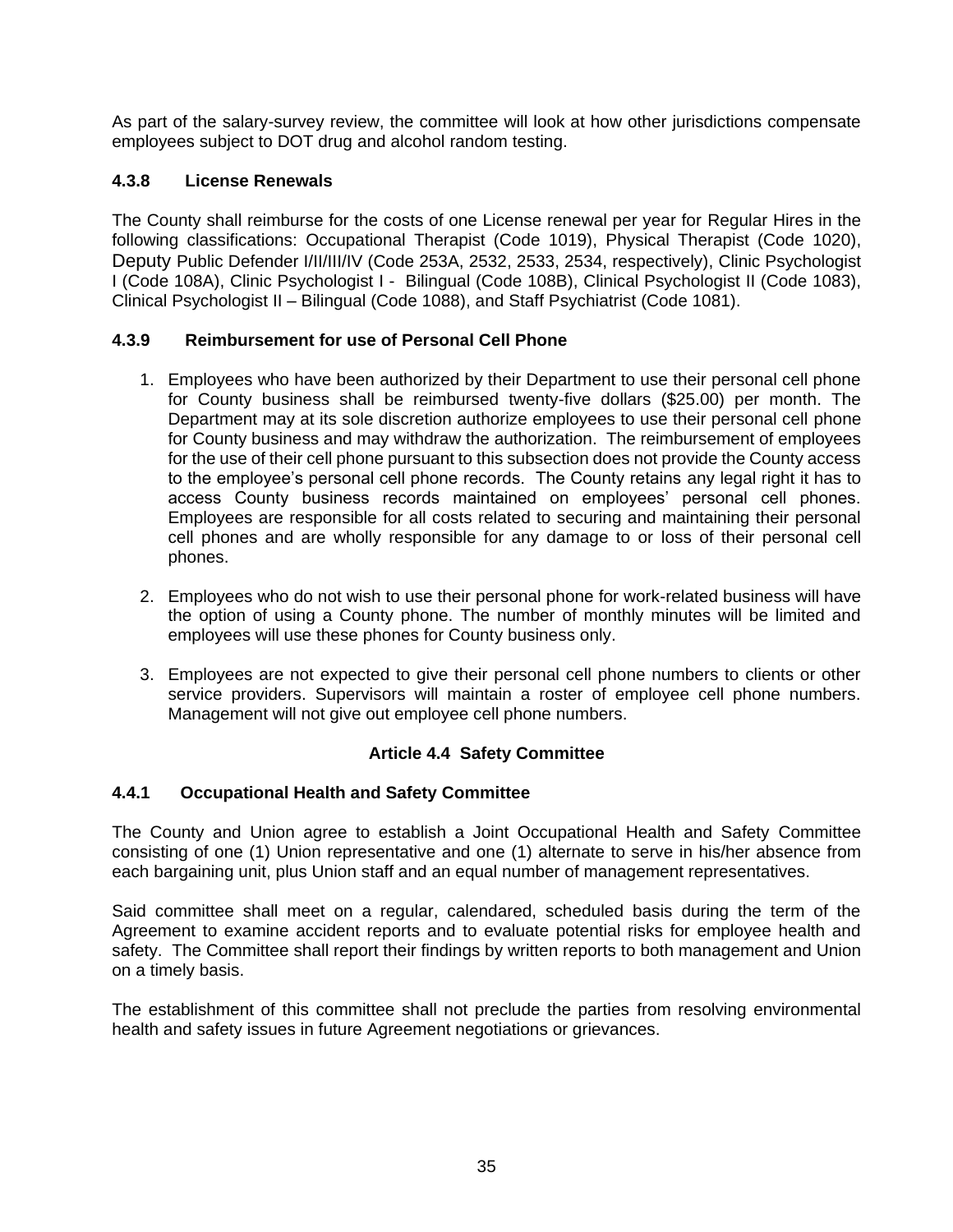## <span id="page-41-0"></span>**4.4.2 Health and Safety**

County shall comply with all applicable County and State safety regulations, and shall furnish to employees as needed all safety equipment therein required.

## **Article 4.5 Upward Mobility**

### <span id="page-41-2"></span><span id="page-41-1"></span>**4.5.1 Upward-Mobility Charts**

The County agrees to maintain upward-mobility charts as provided in the National Organization of Women (NOW) Consent Decree. Such charts will be reviewed and revised annually by the County to keep them up to date.

### <span id="page-41-3"></span>**4.5.2 Sliding Classifications**

#### Collection Officer I and I Series

In Year 1 of the agreement (FY 21-22), the County will create a sliding classification for Collection Officer I to Collection Officer II, only. During the term of the 2021-2024 agreement, the County will create a Senior Collection Officer classification to create a career ladder.

### **Article 4.6 Personnel Files**

### <span id="page-41-5"></span><span id="page-41-4"></span>**4.6.1 In General**

The original or a copy of all material which reflects on an employee or an employee's performance shall immediately be inserted in the employee's file in the Human Resources Department, and the employee shall be notified accordingly. Said file shall be available at all reasonable times for inspection by the employee and/or such persons as the employee may authorize in writing.

Employees shall be provided an advance copy of any material to be placed in the individual's official personnel file located in the Human Resource Department and Department personnel file. This provision shall not apply to working notes maintained by a supervisor for the supervisor's personal reference.

## **Article 4.7 Utilization of Contingent Hire (Extra Hire)**

#### <span id="page-41-7"></span><span id="page-41-6"></span>**4.7.1 In General**

County agrees that the utilization of Contingent Hire (Extra Hire) employees should be in situations where full-time or part-time, Regular Hire employment is not justified or is not practical and that such utilization shall be in accordance with PMR 34 and applicable Administrative Regulations. Regular Hire appointments shall include a Regular, Fixed-Term Appointment defined as an appointment of an employee who has successfully competed for and passed the probationary period in an allocated, budgeted, fixed-term position. Fixed terms are generally established due to limits on grant funding or other known limits to the position's duration.

The County and the Union will meet on a quarterly basis during the term of this Agreement to discuss the use of contingent hire (Extra Hire) employees in Union-represented job classes. The purpose of the meetings will be to review payroll data for Contingent Hire (Extra Hire) employees, to identify any possible issues related to the use of the Contingent Hire (Extra Hire), and with the use of interestbased problem solving, to attempt to resolve any issues identified by either of the parties.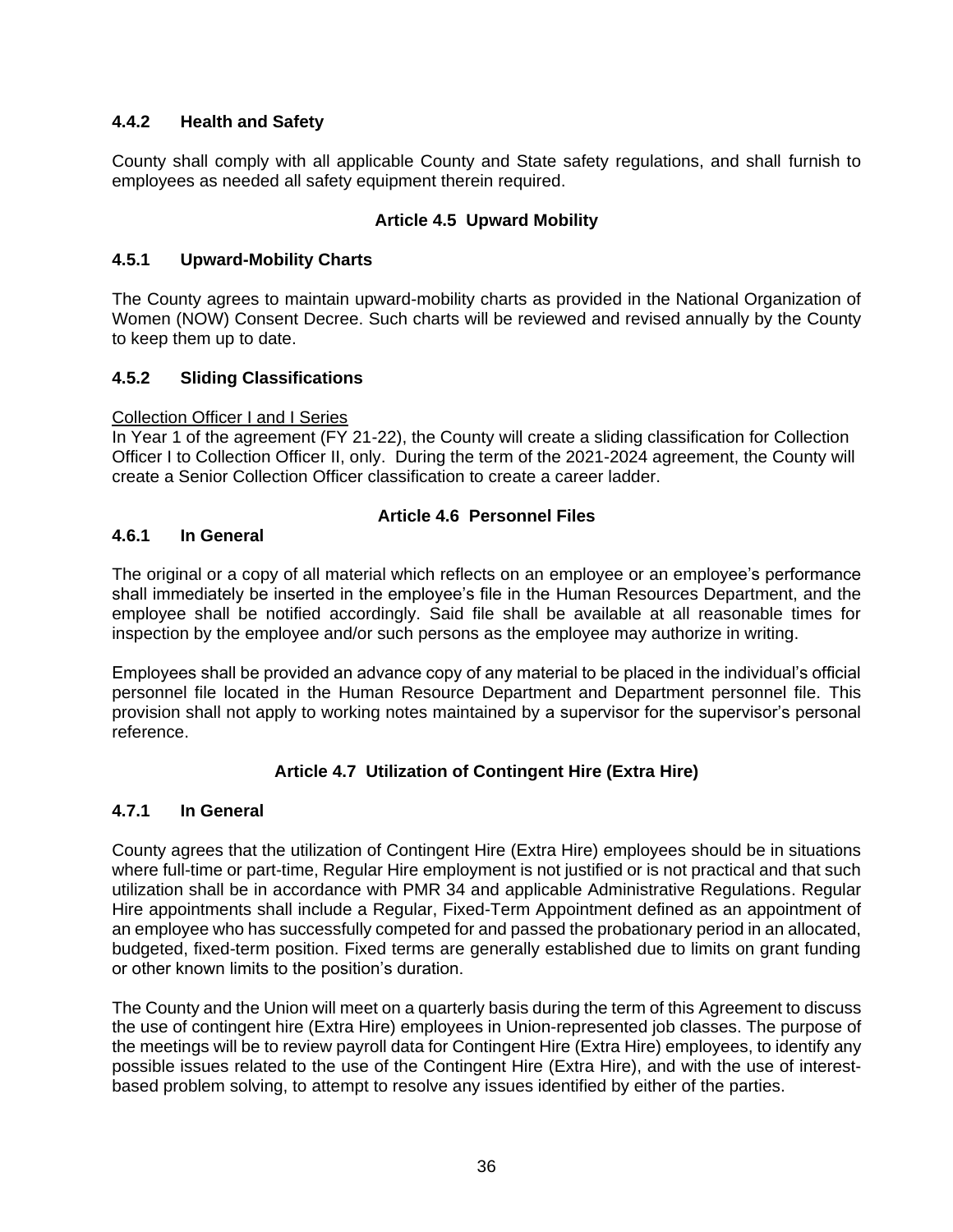#### **Article 4.8 Use of Volunteers**

#### <span id="page-42-1"></span><span id="page-42-0"></span>**4.8.1 In General**

It is the policy of the County that the Volunteer Program is to provide volunteers to supplement and assist paid staff, not to replace, supervise or manage them. Volunteers will be instructed to abide by any Union job actions.

### **Article 4.9 Reemployment After Resignation**

#### <span id="page-42-3"></span><span id="page-42-2"></span>**4.9.1 Reemployment (Reinstatement) Within Sixty Days**

A Regular Hire employee who has passed his/her probation period and terminates County service under positive circumstances shall be eligible for reemployment without loss of certain benefits if he/she is reemployed within sixty (60) calendar days of termination. For the purpose of salary and seniority, the employee will be treated as if he/she were on a leave of absence without pay. Seniority shall be restored only for the purpose of merit-increase eligibility, vacation accrual rate, and reduction in force.

## **Chapter 5: Procedures**

## **Article 5.1 Grievance Procedure**

### <span id="page-42-6"></span><span id="page-42-5"></span><span id="page-42-4"></span>**5.1.1 Grievance Defined**

A grievance is a claims violation, misinterpretation, inequitable application or non-compliance with provisions:

- 1. Collective bargaining agreement;
- 2. County Ordinance;
- 3. Resolutions;
- 4. Rules;
- 5. Policies;
- 6. Regulations;
- 7. Existing practices affecting the status or working conditions of County employees.

## <span id="page-42-7"></span>**5.1.2 Exclusions**

Appeals of appointment, disciplinary action, examination appeals and performance evaluations are not grievable hereunder.

#### <span id="page-42-8"></span>**5.1.3 Who May File**

A grievance may be filed by an employee on his/her own behalf or jointly by any group of employees or by a recognized employee organization. A grievance may be filed by an employee organization when claiming a violation within its scope of representation.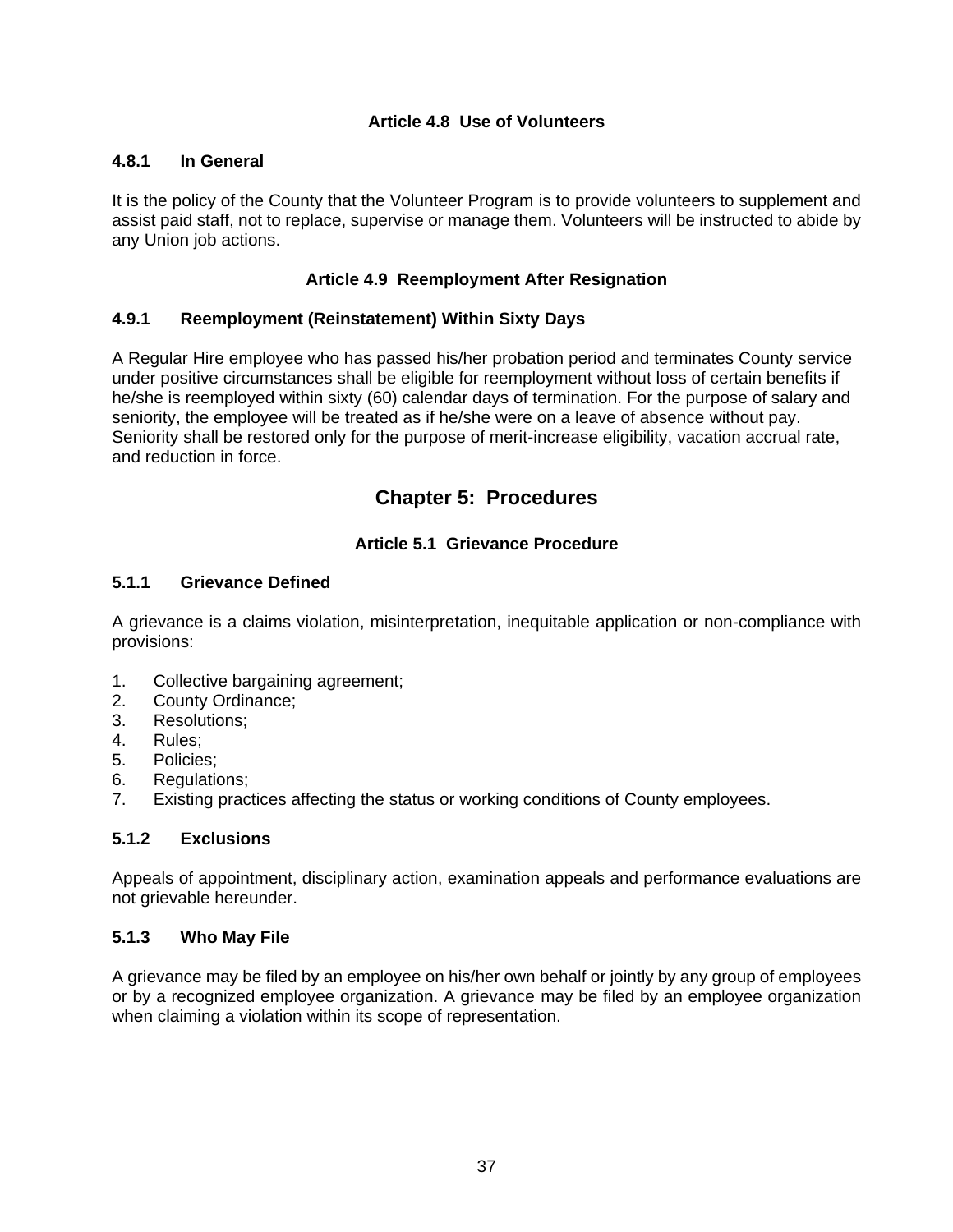## <span id="page-43-0"></span>**5.1.4 Informal Grievance**

Within fourteen (14) calendar days of the event giving rise to the grievance, the grievant shall present the grievance informally for disposition by the immediate supervisor or at any appropriate level of authority within the department.

Presentation of an informal grievance shall be a prerequisite to the institution of a formal grievance.

#### <span id="page-43-1"></span>**5.1.5 Formal Grievance**

If the grievant believes that the grievance has not been redressed within fourteen (14) calendar days, he/she may initiate a formal grievance within seven (7) calendar days thereafter. A formal grievance can only be initiated by completing and filing with the Human Resources Department a grievance form approved by the Human Resources Department for this purpose. The form shall contain:

- 1. Name(s) of grievant;
- 2. Class Title(s);
- 3. Department(s);
- 4. Mailing Address(es);
- 5. A clear statement of the nature of the grievance (citing applicable ordinances, rules or regulations, or Agreement language, including specific provisions which have been violated and how such violation(s) occurred);
- 6. The date upon which the event giving rise to the alleged grievance occurred;
- 7. The date upon which the informal discussion with the supervisor took place;
- 8. A proposed solution to the grievance;
- 9. The date of execution of the grievance form;
- 10. The signature of the grievant;
- 11. The name of the organization, if any, representing the grievant followed by the signature of the organization's representative.

#### Step 1

Within twenty-one (21) calendar days after a formal grievance is filed, the department head shall investigate the grievance, confer with the grievant in an attempt to resolve the grievance, and make a decision in writing.

#### Step 2

If the grievance is not resolved in Step 1 to the satisfaction of the grievant, he/she may, within not more than seven (7) calendar days from his/her receipt of the department head's decision, request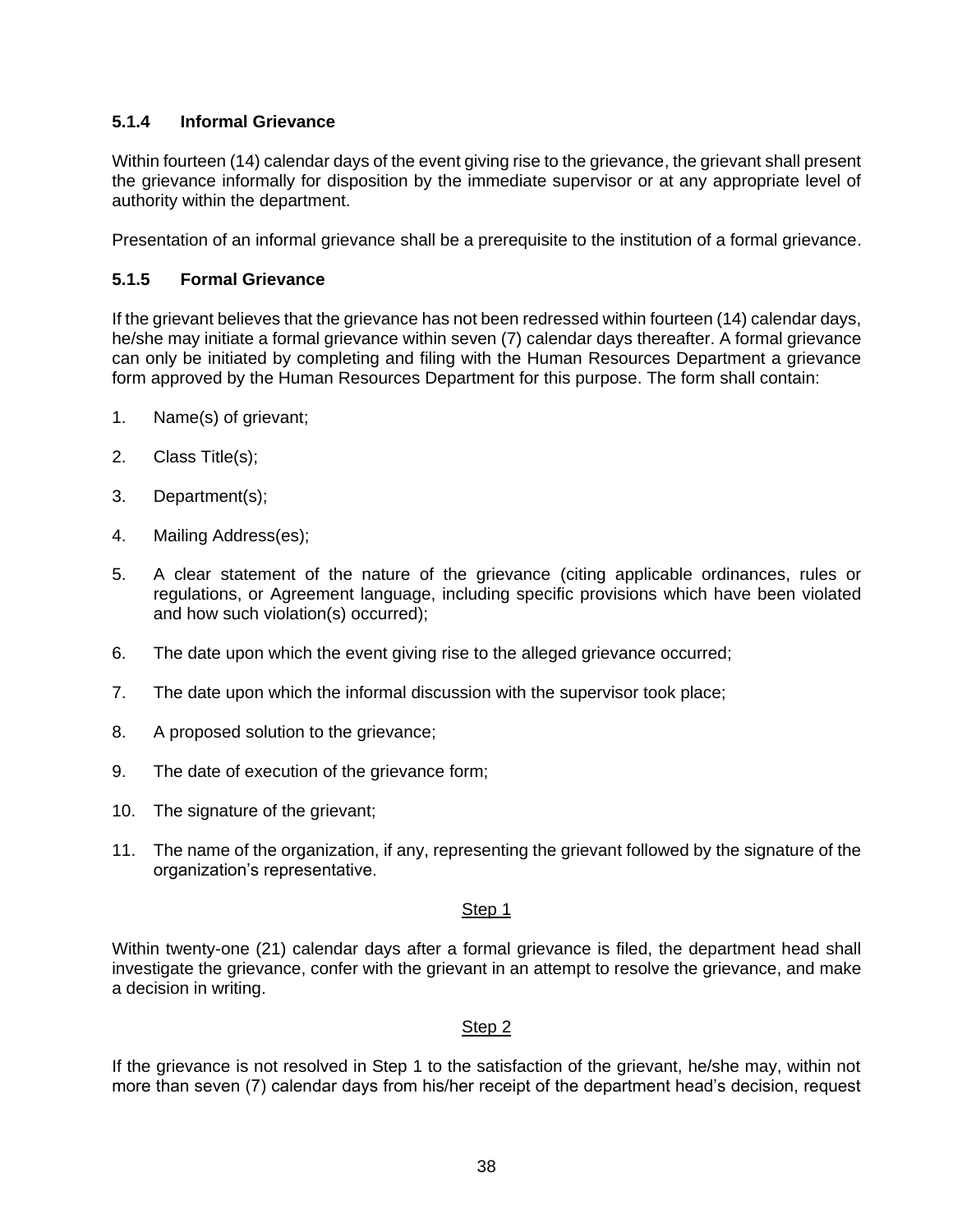consideration of the grievance by the County Administrator by so notifying the Human Resources Department in writing.

Within fourteen (14) calendar days after such notification, the County Administrator shall investigate the grievance, confer with persons affected and their representatives to the extent he/she deems necessary. A written decision shall be rendered within twenty-one (21) calendar days thereafter. The parties shall present all known, relevant information to each other at this step, including notice from the County if the proposed resolution requires an unbudgeted expenditure.

- 1. If the written decision of the County Administrator resolves the grievance to the satisfaction of the grievant and the County, it shall bind the County, subject to ratification by the Board of Supervisors if the decision requires an unbudgeted expenditure.
- 2. If Step 2 does not resolve the grievance to the satisfaction of the grievant, the grievant may pursue Step 3.

### Step 3

A final appeal to Step 3 may be filed in writing with the Human Resources Department no more than fourteen (14) calendar days from his/her receipt of the County Administrator's decision. The grievant may, to the extent provided below, select either Alternative A or Alternative B as the final appeal step.

Only the Union may advance grievances under Section 5.1.1(1) (Collective Bargaining Agreement) to step 3. An individual grievant may advance any other grievance to step 3.

- 1. **Alternative A:** The grievance shall be determined by the Personnel Commission. The decision of the Commission shall be made in writing within sixty (60) calendar days after the filing of the appeal at Step 3 and shall be final and binding on all parties, subject to the ratification by the Board of Supervisors if the decision requires an unbudgeted expenditure.
- 2. **Alternative B:** This alternative is reserved for the Union alone. An individual grievant may not choose alternative B. Provided that the County Administrator and the grievant agree on the issues to be arbitrated, or that the grievance pertains to the specific terms of any existing collective bargaining agreement, the grievance shall be determined by an arbitrator selected from a list(s) provided by State Mediation and Conciliation Services (SMCS) by mutual agreement between the County and the Union. The decisions of the arbitrator shall be final and binding on all the parties. However, the amount of the award is subject to the ratification by the Board of Supervisors if the decision requires an unbudgeted expenditure in excess of \$50,000.

Prior to a hearing before the Personnel Commission or an arbitrator, the parties will participate in a mandatory settlement conference in an attempt to resolve the grievance. All discussions in the settlement conference are confidential and may not be used in any subsequent hearing/ arbitration or dispute resolution process.

Both parties shall endeavor to submit the grievance to the arbitrator within sixty (60) calendar days after filing of the appeal to Step 3.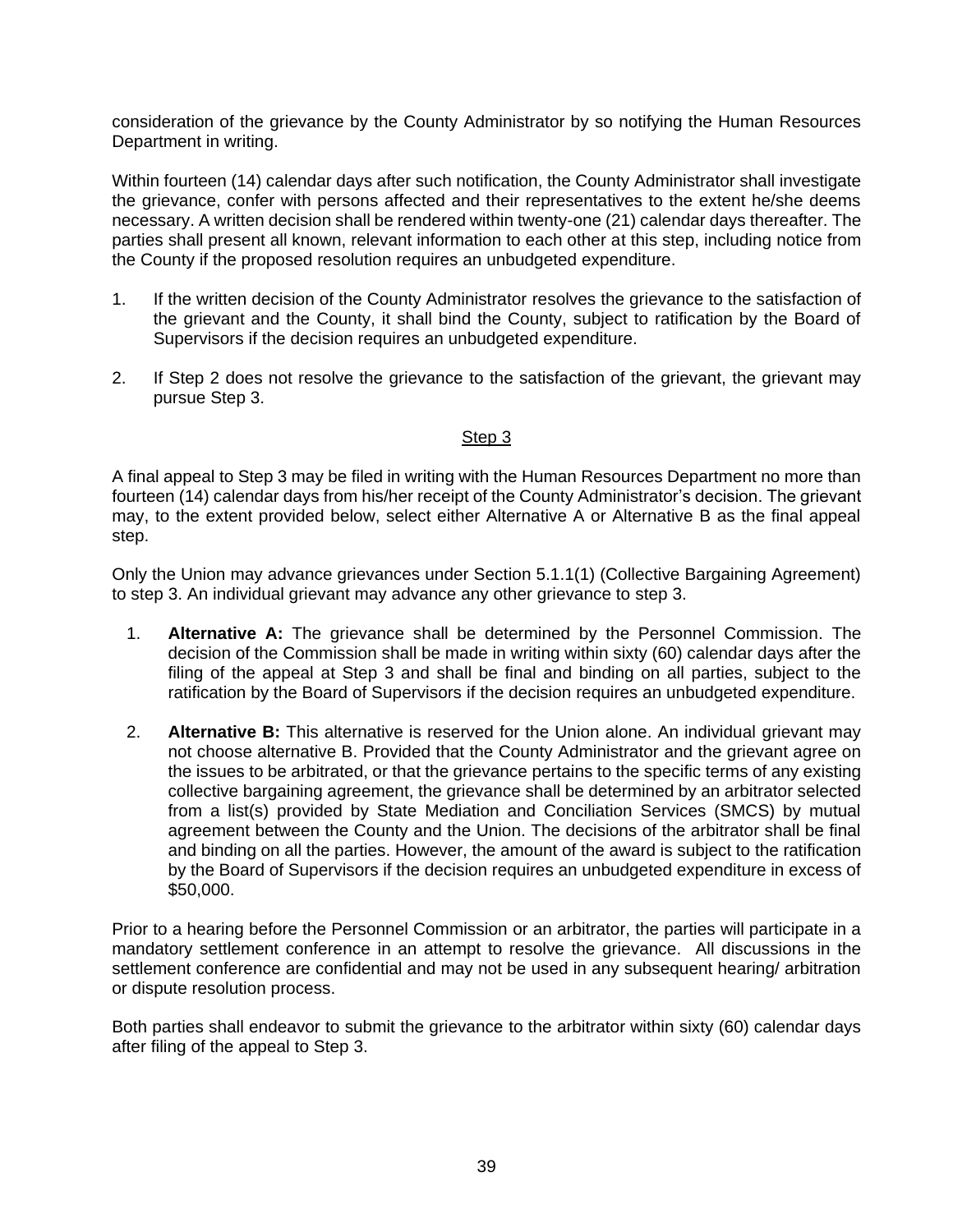## <span id="page-45-0"></span>**5.1.6 General Conditions**

If it is asserted that a grievance is outside the scope of the procedures of definitions contained herein, such assertion shall be evaluated and ruled upon at each step. Such a claim shall not halt the further processing of the grievance until Step 3 is reached. At Step 3, the Commission or Arbitrator shall evaluate the assertion and make a ruling prior to hearing the grievance on the merits, if necessary.

The Human Resources Department shall act as a central repository for all grievance records and shall provide a copy of the grievance to the department head at each step of the grievance procedure.

Any time limit may be extended only by mutual agreement in writing.

An aggrieved employee may be represented by any person or organization certified to represent a majority of employees in a representation unit in which an aggrieved employee is included and is entitled to be present at all formal meetings, conferences, and hearings pertaining to the grievance.

Each party shall bear its own expenses for arbitration, provided that expenses for the services of the arbitration, including obtaining a list(s) from SMCS, shall be shared equally between the County and the Union.

Failure on the part of the County or the grievant to appear in any case before the Personnel Commission or arbitrator without good cause shall result in forfeiture of the case and the responsibility for payment of all costs of arbitration.

The grievant's signature is required to initiate Step 1 of the grievance procedure.

Amendments of the grievances are by mutual agreement of the parties.

Mediation may be used by the parties to assist them in resolving grievances. The decision to utilize mediation shall be voluntary. Mediation may be held at any time prior to submission of the final appeal under Step 3 of the grievance procedure. If mediation is used, it shall be advisory only and shall stay the timelines for processing the grievance until such mediation is concluded.

#### **Article 5.2 Reduction in Force**

#### <span id="page-45-2"></span><span id="page-45-1"></span>**5.2.1 In General**

Whereas PMR 48 provides that the Board of Supervisors may abolish any position or employment in the interest of sound management, County and Union agree that the procedures to effect layoff, reduction in force and reappointment set forth herein establish the method of calculating seniority of employees who hold or have held status in classes covered by this Agreement.

It is the intent of the parties that nothing in this article shall be construed to exclude those employees outside the bargaining unit who have held status in classes covered by this Agreement from exercising bumping rights into said classes nor to deny any rights and obligations for said employees.

## <span id="page-45-3"></span>**5.2.2 Notice**

Regular Hire employees designated for layoff or demotion and the Union shall be notified in writing at least four (4) calendar weeks prior to the anticipated date of termination or demotion. Upon request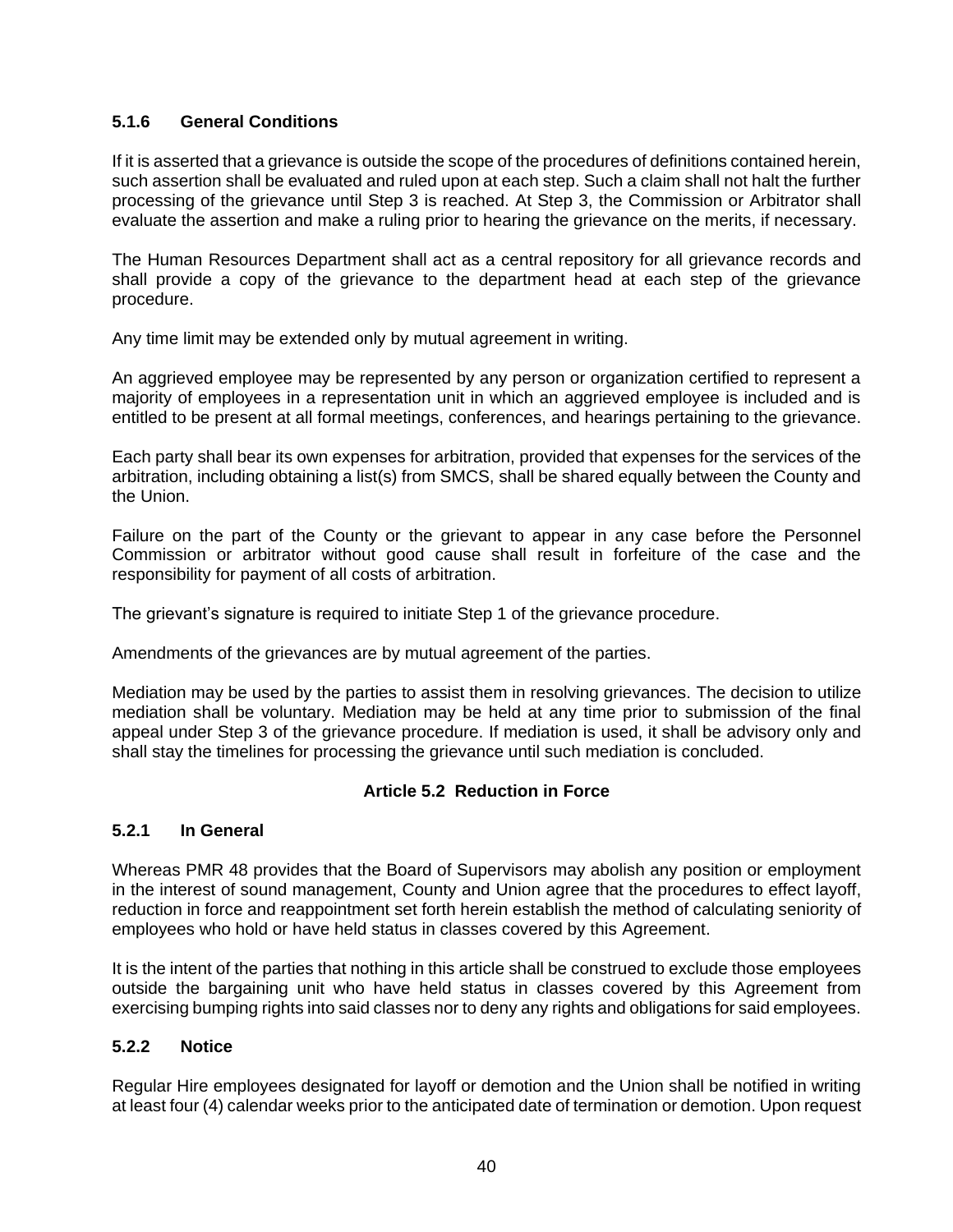by the Union, the County shall meet to explore alternatives to layoff prior to the layoff. This process, however, shall not alter the proposed date of layoffs. Also, upon request by the Union the County shall meet and confer regarding the impact of any layoff on affected employees.

## <span id="page-46-0"></span>**5.2.3 Order of Layoff**

Layoffs and/or reduction in force shall be made by classification under an appointing authority. A classification is defined as a position or number of positions having the same title, job description, and salary. Contingent Hire (Extra Hire) employees shall be laid off before probationary employees, and probationary employees shall be laid off before permanent employees in the affected classification. In effecting the preceding order, a part-time, permanent employee with more seniority can displace a full-time, permanent employee. Employees in lower-level classes under-filling the affected classification will be laid off first. The break in service of an employee who is reinstated pursuant to Article 5.3 shall not be counted as County service.

## <span id="page-46-1"></span>**5.2.4 Seniority**

If two (2) or more employees within a classification have achieved permanent status, such employees will be laid off or reduced on the following basis:

- 1. Seniority will be based on date of hire in the affected classification and will be determinative. Such seniority shall include time served in higher classification(s). The computation of seniority for part-time employees will be credited based on date of hire into the classification AND the full time equivalency (FTE). Time spent on leave of absence without pay beyond 12 consecutive weeks will not count toward seniority.
- 2. If the seniority of two (2) or more employees in the affected classification or higher classification(s) is equal, departmental seniority shall be determinative.
- 3. If all of the above factors are equal, the date permanent status in County service is achieved shall be determinative.
- 4. If all of the above are equal, date of certification for appointment shall be determinative.

## <span id="page-46-2"></span>**5.2.5 Exceptions**

Notwithstanding the foregoing, if the appointing authority determines that the public interest will not be served by application of the above criteria, the appointing authority may depart therefrom on the basis of clearly demonstrable special skill(s) which are essential for the job. If more than one employee possesses such special skill(s), seniority, as defined in 5.2.4, shall be the determining factor within that group of employees. In such case, the appointing authority shall notify the employee to be laid off, in writing, specifying the basis for such determination in detail. The employee may within five (5) working days thereafter, appeal the determination to the Personnel Commission which shall hold a hearing within fifteen (15) days after receipt of the appeal and which shall thereafter make a decision within five (5) days, and that decision shall be final.

## <span id="page-46-3"></span>**5.2.6 Bumping Rights**

An employee designated to be laid off may bump into a class at the same salary level within the same department or into the next lower classification within the same department in which such employee has previously held status. Effective December 31, 1997, a Union-represented employee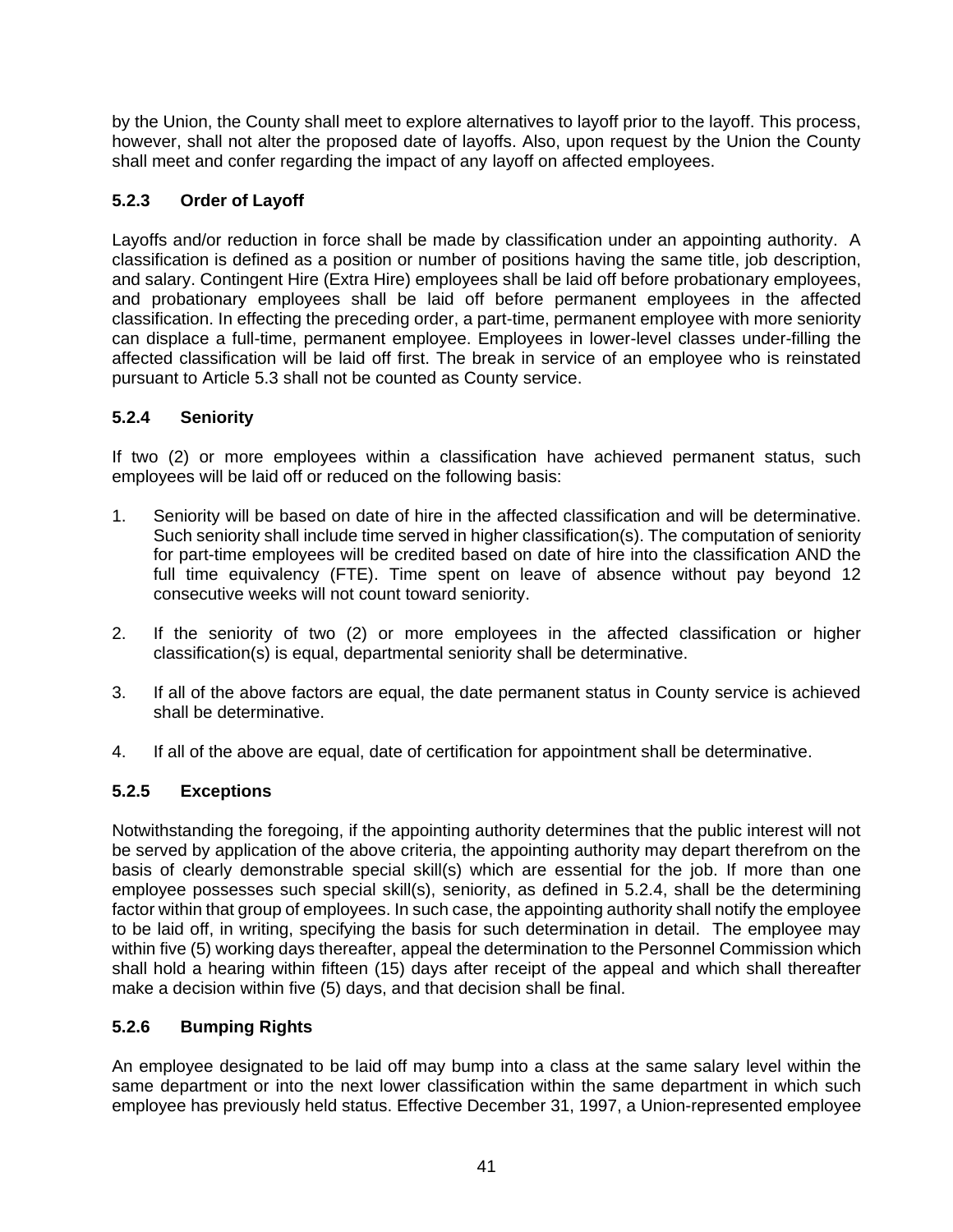who promotes prior to completing probation shall be considered to have held status in the previous class for purposes of bumping rights. An employee who is bumped shall be laid off in the same manner as an employee whose position is abolished.

## <span id="page-47-0"></span>**5.2.7 Transfer Rights**

All effort will be made by the Human Resources Department to transfer any employee who is to be affected by a reduction in force to another vacant position for which such employee may qualify. The length of eligibility for such transfer will be the period of notification as provided in Section 5.2.2 but no longer than the effective date of such layoff or reduction.

## **Article 5.3 Reemployment Following Reduction in Force**

## <span id="page-47-2"></span><span id="page-47-1"></span>**5.3.1 In General**

Individuals who have been laid off or demoted shall be offered reappointment to the same classification in which they held status in the order of seniority in the classification. Individuals demoted in-lieu-of reduction in force shall be offered restoration to the highest class in which they held status and in which there is a vacancy prior to the appointment of individuals who have been laid off.

## <span id="page-47-3"></span>**5.3.2 Right to Reemployment**

A. Right to Reemployment to Vacancy after Reduction in Force

Each person who has been laid off or demoted in-lieu-of a layoff from a position the person held shall, in writing, be offered reappointment in the same classification in the same department should a vacancy occur in the classification within two (2) years after the layoff or demotion.

B. Right to Reemployment to Contingent Hire (Extra Hire) Position after Reduction in Force

If a Contingent Hire (Extra Hire) position is opened in the same department and classification in which a Regular Hire employee who held status has been laid off or demoted in-lieu-of layoff, in order of seniority in the classification, the Regular Hire employee who held status shall be offered the Contingent Hire (Extra Hire) position, based upon the existing reemployment list.

Within one (1) year after the layoff or demotion, this Regular Hire employee shall be offered this Contingent Hire (Extra Hire) position in writing should a Contingent Hire (Extra Hire) vacancy occur in the same classification and department in which the employee held status.

Should the person not accept the reappointment within seven (7) calendar days after the date of the offer or should the person decline or be unable to begin work within two weeks after the date of acceptance of the offer, the person shall not forfeit the right to reemployment under 5.3.2 A but shall forfeit the right to further reemployment under 5.3.2 B.

## <span id="page-47-4"></span>**5.3.3 Time Limits**

Should the person not accept the reappointment within seven (7) calendar days after the date of the offer or should the person decline or be unable to begin work within two (2) weeks after the date of acceptance of the offer, he or she shall be considered unavailable for employment, shall forfeit the right to reemployment and be removed from the reemployment list.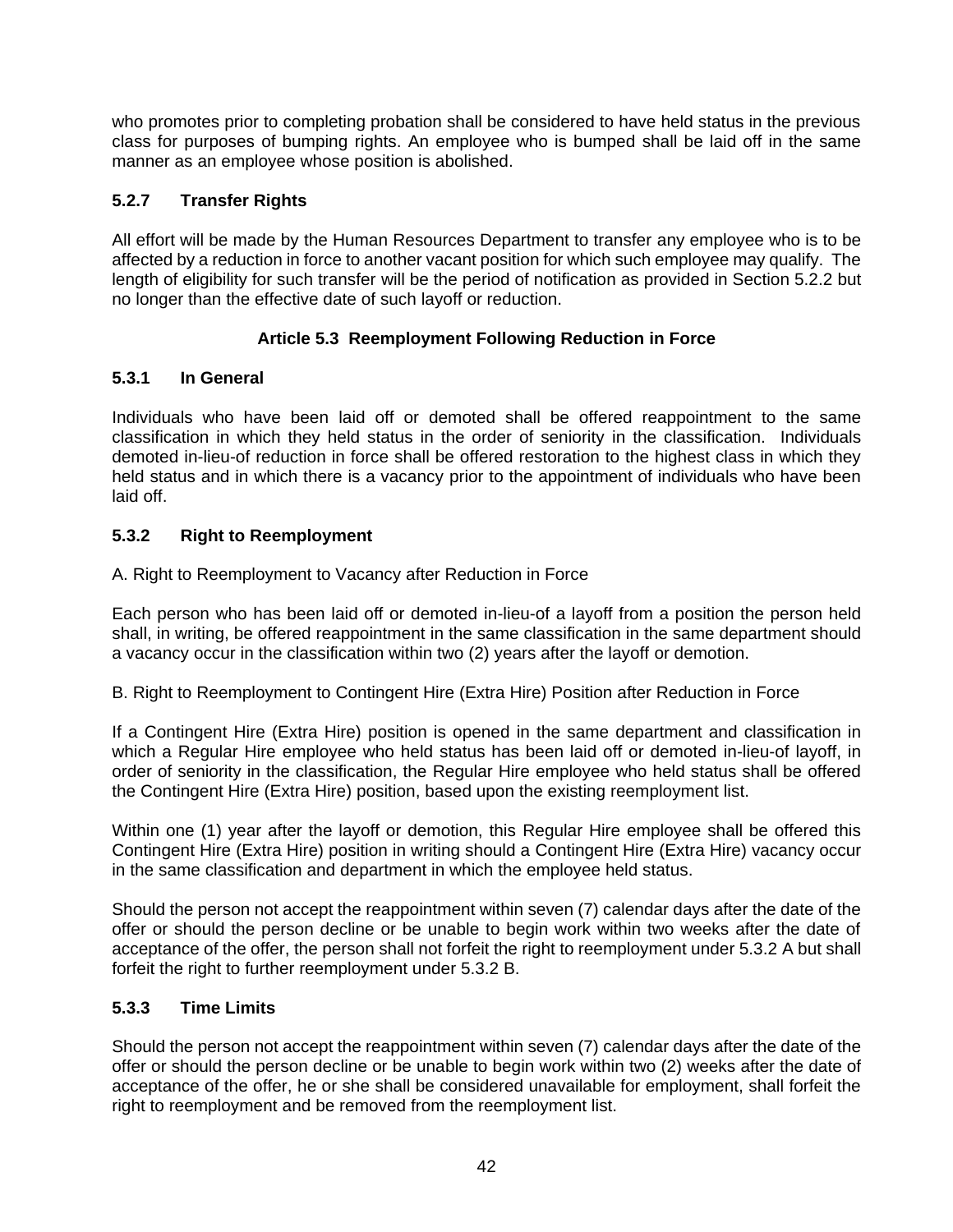## <span id="page-48-0"></span>**5.3.4 Availability**

Whenever a person is unavailable for reemployment, the next senior person who is eligible on the department reemployment list shall be offered reemployment in the same manner and under the same conditions as in Section 5.3.2.

## <span id="page-48-1"></span>**5.3.5 Countywide Lists**

Should there be no person on the department reemployment list eligible and available for reemployment, the position shall be filled by the countywide reemployment list for the same classification. The Human Resources Department shall certify up to five (5) of the remaining eligible persons in order of seniority in the classification from the countywide reemployment list for selection by the appointing authority. The countywide reemployment list shall consist of the names of all individuals laid off or demoted in order of seniority by classification irrespective of department.

Persons selected from the countywide reemployment list shall have their names removed from the department reemployment list for classification in which they were reemployed. Should there be no person on the reemployment list eligible and available for reemployment, vacancies shall be filled from an appropriate eligibility list.

## <span id="page-48-2"></span>**5.3.6 Probationary Status**

Employees reappointed in the same department under the provisions above will not be required to complete a new probationary period if they previously held permanent status in the classification. Employees reappointed to a new department shall be required to complete a new probationary period in the new department. Employees who do not complete their probationary period shall serve the remainder of the probationary period upon reappointment. Periodic increase dates shall be controlled by Personnel Management Regulation 41.

## <span id="page-48-3"></span>**5.3.7 Restoration of Benefits**

Employees restored to previously held positions shall be deemed to have returned from a leave of absence for the purpose of all rights and benefits legally permissible.

## **Article 5.4 Disciplinary Action**

## <span id="page-48-5"></span><span id="page-48-4"></span>**5.4.1 In General**

All disciplinary actions arising under this Agreement shall be resolved in accordance with the disciplinary appeal process in Personnel Management Regulation 47.

Any disciplinary action subject to appeal to the Personnel Commission pursuant to PMR 47, by agreement of the parties, may be submitted to an arbitrator for him/her to make written findings and render a decision in accordance with PMR 47.9.

If the parties disagree about whether a termination shall be heard by an arbitrator, within 2 business days of the disagreement, either party may request mediation. Mediation shall be scheduled within 30 days of the initial request. The request for mediation does not preclude the department from scheduling an initial hearing date before the Personnel Commission. Mediation shall not be binding.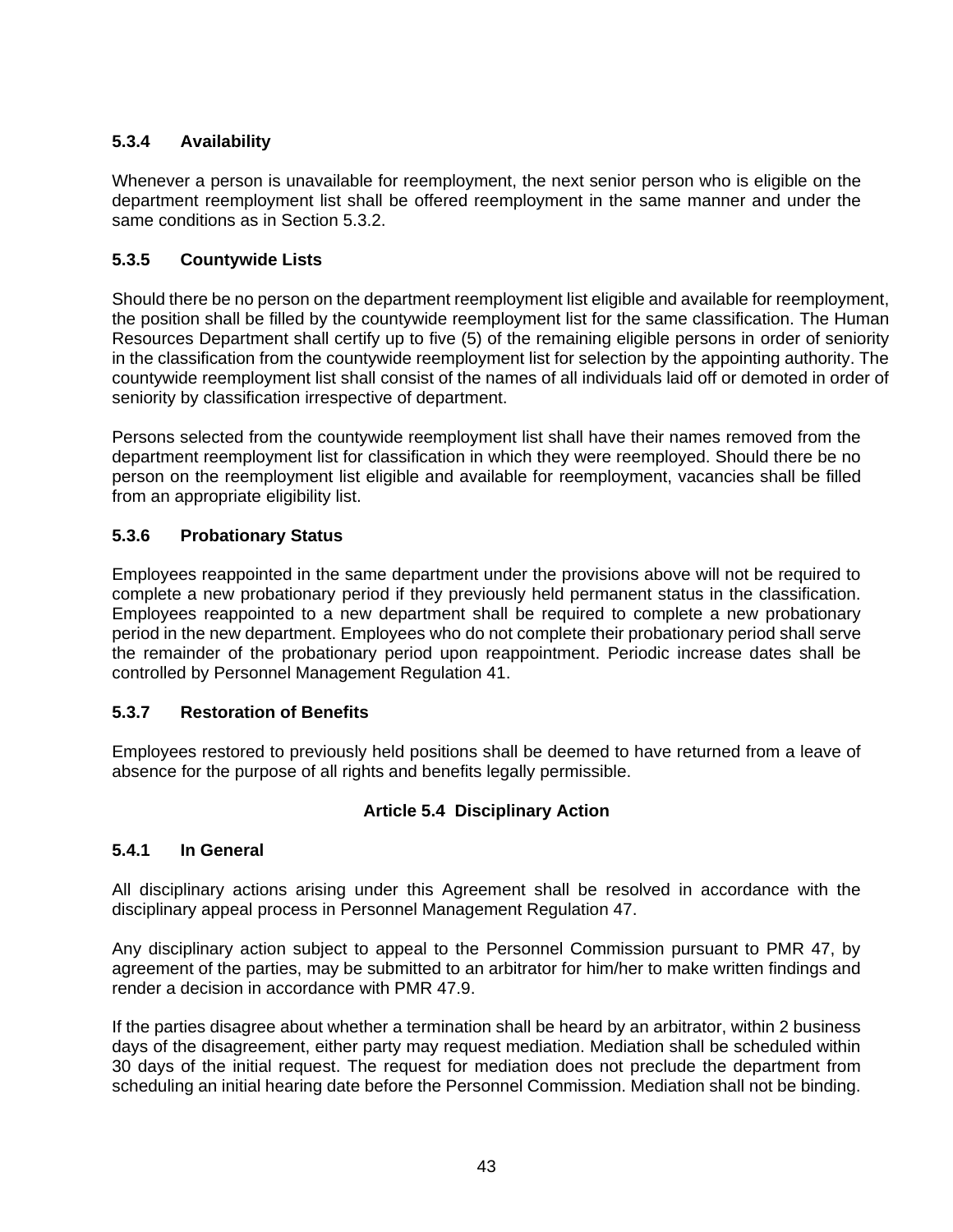If the parties mutually agree to have the termination heard before an arbitrator, the decision of the arbitrator shall be final and binding on all parties, subject to ratification by the Board of Supervisors if the decision requires an unbudgeted expenditure. The arbitrator shall have the same limitations as listed in PMR 24.4.

## <span id="page-49-0"></span>**5.4.2 Prior Notice**

It is the policy of the County that as soon as a department head becomes aware of a pattern of behavior or performance that could lead to disciplinary action, the department head shall immediately advise said employee in writing of the facts and remedial action required. This notice shall not be grievable, and this procedure shall not pertain to any illegal acts of the employee.

## <span id="page-49-1"></span>**5.4.3 Notice of Intent**

Notice of intent to take disciplinary action shall be given to the employee no later than twenty-five (25) working days from the date that the fact-finding investigation has concluded. Service of the Notice of Intent is complete on the date the County hand delivers or sends by regular United States mail the notice. The County will attempt to conclude fact-finding investigations within ninety (90) days of having knowledge of the event giving rise to the discipline. If the investigation goes beyond 90 days, upon request, the County will provide Union with a written update on the status of the investigation including the expected date of completion.

## <span id="page-49-2"></span>**5.4.4 Notice of Termination**

No regular, permanent employee shall be discharged for incompetence or inefficiency without receiving ten (10) working days' prior written notice of termination.

## <span id="page-49-3"></span>**5.4.5 Settlement Conference/Mediation Language**

The County and Union agree that discussions regarding settlement of disciplinary actions can be beneficial to both parties in the process. Therefore, for disciplinary actions that invoke hearing rights before the Personnel Commission, the parties are encouraged to consider settlement options. By mutual agreement, the County and the employee and/or the employee's representative may schedule a settlement conference or mediation session to facilitate such settlement discussions. Any costs incurred in such proceedings shall be split evenly between the parties. All communications whether written or oral during such settlement conference or mediation session shall be confidential and shall not be admissible during a subsequent hearing or related proceeding.

## <span id="page-49-4"></span>**5.4.6 Appeal to Board of Supervisors**

The appellant or the appointing authority, within ten (10) days after the final order of the Personnel Commission, may file an appeal with the Clerk of the Board of Supervisors who shall present the same at the next meeting of the Board of Supervisors. The Board of Supervisors shall then set a day for hearing said appeal. The appeal shall be heard solely on the basis of the reporter's transcript and appended evidence. No oral testimony or new evidence shall be received without the express consent of the Board of Supervisors. The order of said Board of Supervisors shall be final.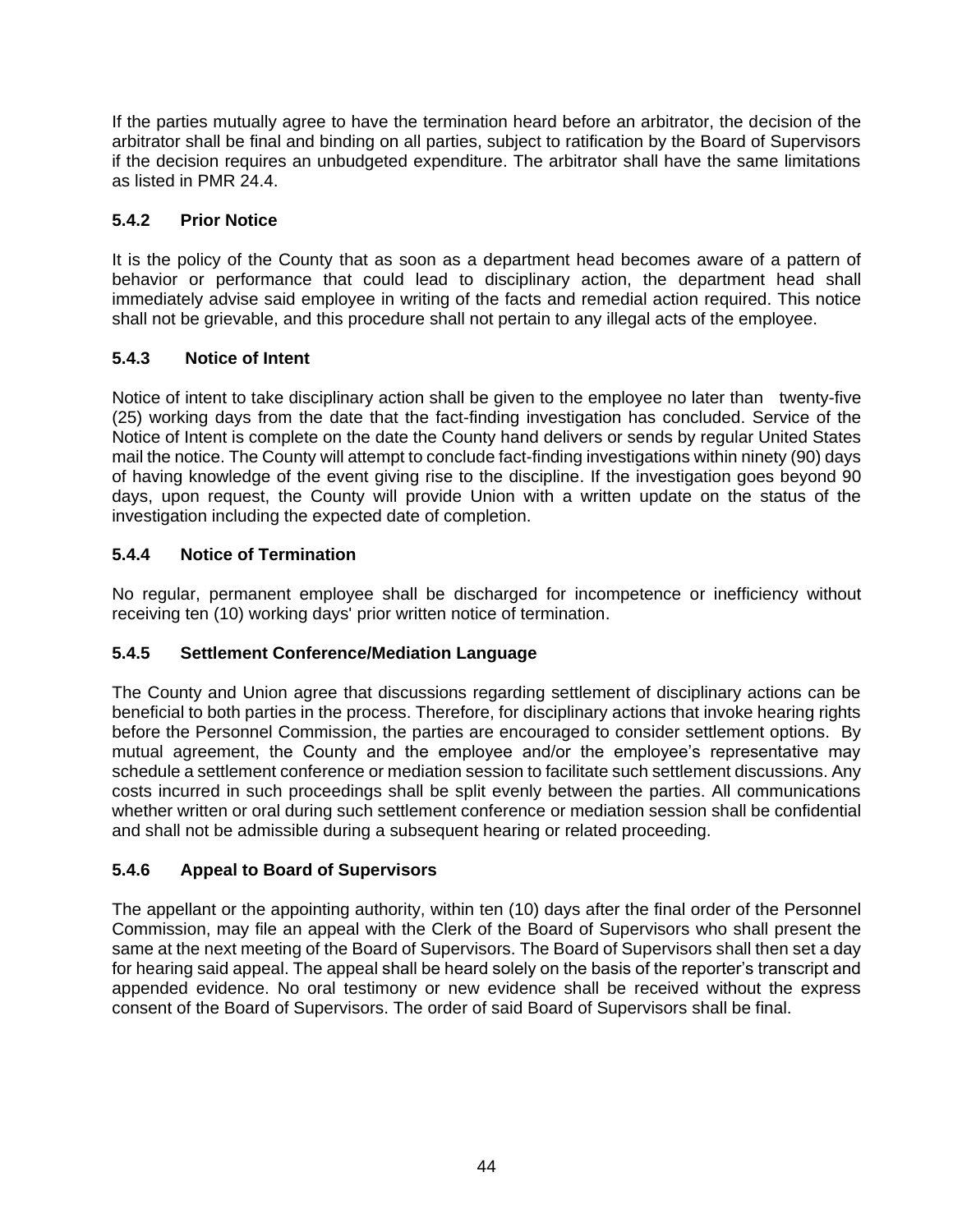## **Chapter 6: Union Rights**

## **Article 6.1 Notification**

#### <span id="page-50-2"></span><span id="page-50-1"></span><span id="page-50-0"></span>**6.1.1 Scope of Representation**

County shall provide Union with five (5) working days' notice in advance of final action relating to salaries, hours, working conditions and/or fringe benefits of employees. County also agrees to provide Union with five (5) working days' notice in advance of Board of Supervisors' consideration of staff proposals on the above matters.

### <span id="page-50-3"></span>**6.1.2 Personnel Listing**

On a regular basis during the term of this Agreement, County shall provide Union with a copy of each regular personnel listing which contains the names of all employees in the bargaining unit, dates of employment, classifications, rates of pay, and terminations.

#### **Article 6.2 Employee Representatives**

#### <span id="page-50-5"></span><span id="page-50-4"></span>**6.2.1 In General**

The Union may, by written notice to the Director or Human Resources, designate certain of its members as employee representatives. Employee representatives shall be permitted reasonable time for Union activities. Total employee time in all the Union bargaining units spent on Union business during each week shall not exceed 37.5 hours and no individual employee shall spend more than four (4) hours of County time on Union businesses. The Union shall provide a monthly reporting to the Director of Human Resources of all names and time used by week by employee representatives during work hours.

Union activity shall be defined as participating in resolution of Agreement disputes during the life of the Agreement and the adjustment of grievances of employees in the bargaining unit subject to the limitations set forth in this Agreement. These permitted activities performed during the normal, employee duty time of such designated employee representatives shall fall within one of the following categories:

- 1. Discuss with an employee a grievance or complaint;
- 2. Make inquiries in order to obtain relevant information related to a grievance, including discussions with supervisors, other employees or other management officials provided that such inquiry on County time consists of limited fact gathering/clarification, i.e., not conducting an investigation or preparing witnesses for hearing, and that it does not unreasonably interfere with workplace efficiency/productivity and will not include the right, while on County time, to question visitors or non-employees of the County;
- 3. Assist employees in preparation for, or represent employees in, the appeal and review steps of the grievance procedure or in arbitration;
- 4. Attend meetings with supervisors or other management officials with respect to grievance adjustments, consultation or general discussion directly related to wages, hours, or working conditions, and matters mutually agreed upon;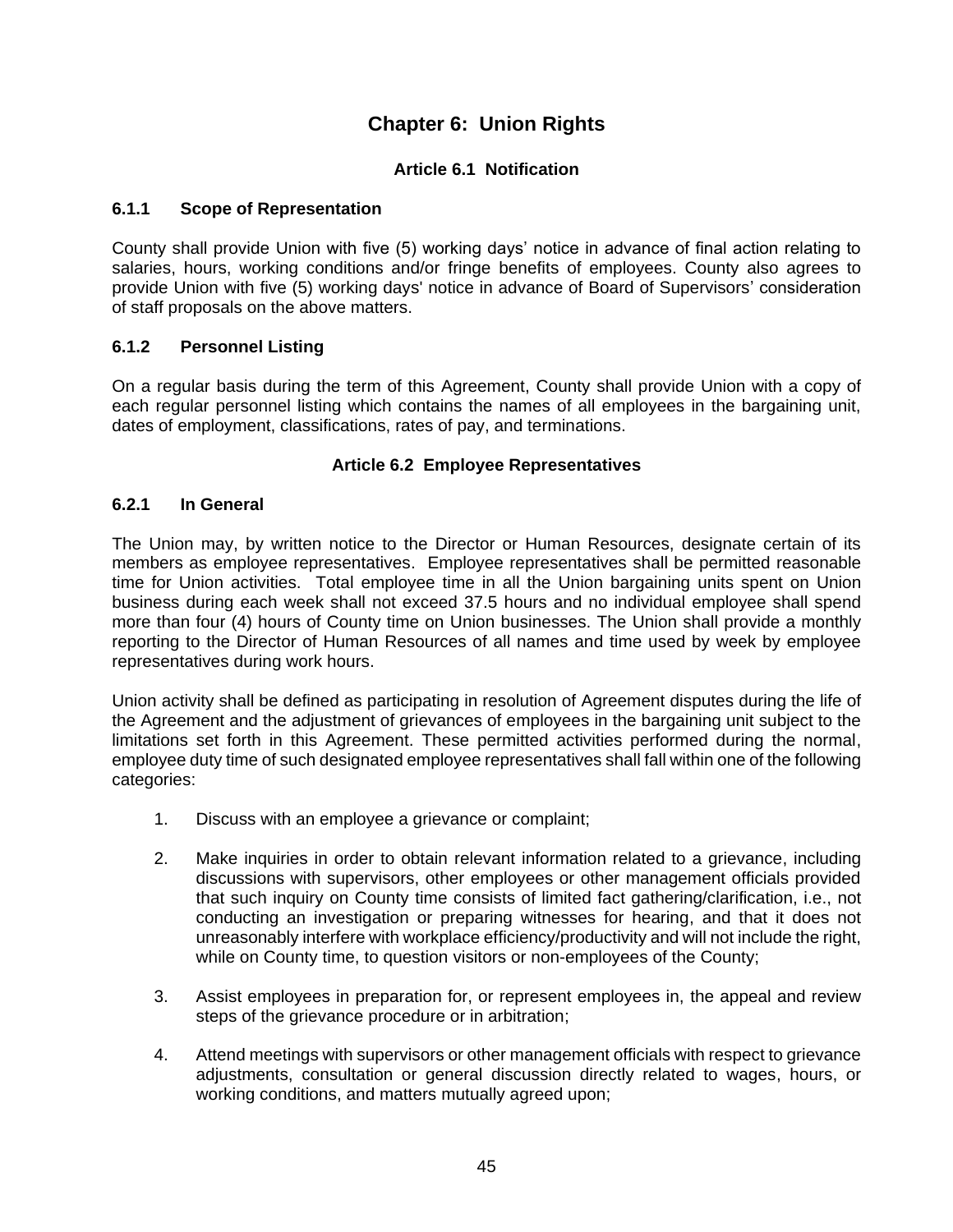- 5. Prepare for meetings mutually agreed upon by the County and the Union to be scheduled for conferral or other purpose;
- 6. Any other matters reasonably related to Union business by mutual agreement between the parties.

When any employee representative is conducting business as defined above, the representative will request the permission of his/her immediate supervisor in reasonable advance of any meeting, advising the supervisor of his/her destination and when he/she expects to return. Such request will be granted by the supervisor unless work processes require the presence of the employee at that time. Upon returning to his/her duty station, the employee representative will notify his/her supervisor. Upon arriving at the workplace of an employee to be represented, the employee representative will normally be permitted to contact the employee. The represented employee also shall be required to request permission for time off in reasonable advance of any meeting. To the maximum extent possible, interviews between representatives and the employees will be held away from other employees and away from the public. If the employee representative is not permitted to contact the employee at the immediate time of this arrival at the workplace, the supervisor or designee, upon request, will advise the employee representative the reason why he/she cannot do so and the time when the employee will be available.

All Union activities shall be conducted in such a manner as not to disrupt the work activities of the employees involved.

## <span id="page-51-0"></span>**6.2.2 Grievance Representation**

Employee representative may investigate and process formal grievances filed by employees.

#### <span id="page-51-1"></span>**6.2.3 Access to Bulletin Boards**

Authorized representatives of Union shall be allowed to post Union notices on bulletin boards maintained on County premises.

#### <span id="page-51-2"></span>**6.2.4 Bargaining Representation**

In connection with Agreement negotiations, unless otherwise agreed, bargaining committee will not exceed two (2) persons per bargaining unit. Employee members of Union's bargaining committee will be allowed to absent themselves from duties for reasonable periods of time, without loss of pay, for the purpose of participating in Agreement negotiations.

#### <span id="page-51-3"></span>**6.2.5 Union Activity Leave**

The Union may request with the employee a leave of absence from County employment for Union leave. The Union's request shall provide reasonable notice, the activity in which the employee will engage and the length of leave requested. The employee will remain on County payroll, on leave status. The County shall be reimbursed by the Union for the costs of the leave, including the costs of the benefits and any related administrative costs. The parties agree to discuss the cost specifics during the approval process. The immediate supervisor will be presented with the request, as well as the Director of Human Resources. The Director of Human Resources may grant or deny the requested leave. Prior to denying such leave request, the Director shall meet, upon request, with the Union Representative to discuss the decision. The HR Director shall make a final determination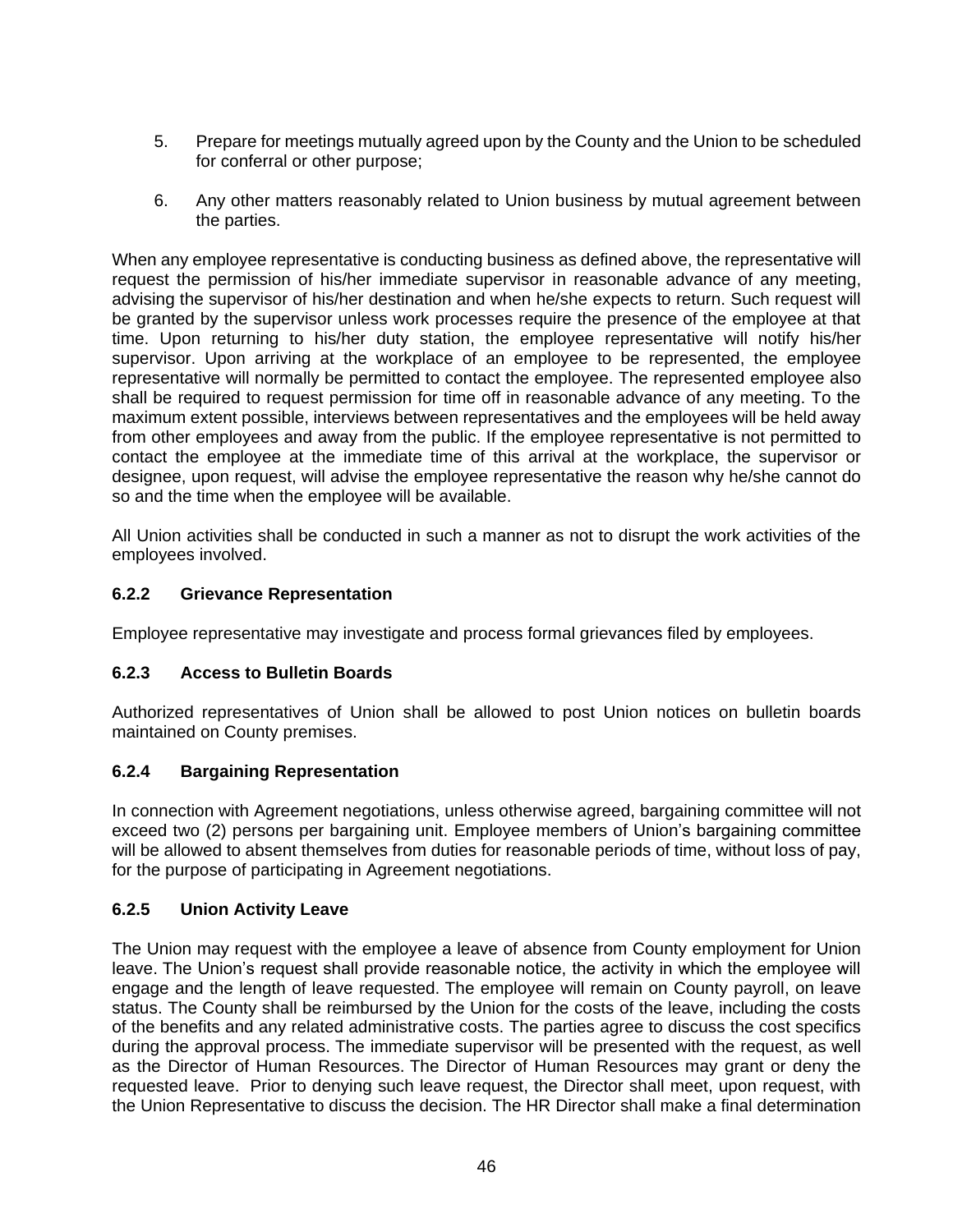on granting or denying the leave. Such decision by the County is final, is not subject to appeal and may not be grieved.

Only one employee covered by this Agreement will be authorized to be on leave at any one time. Further, such leave may only be approved for a maximum of 6 months per employee, unless otherwise agreed by the parties.

### <span id="page-52-0"></span>**6.2.6 New Employee Orientations**

The County shall provide the Union written notice of County-wide new employee orientations, whether in person or online, at least ten (10) business days prior to the orientation. The notice shall include time, date, and location of the orientation. Representatives of the Union shall be permitted to meet with the new employees for up to thirty (30) minutes during a portion of the orientation for which attendance is mandatory. The Union shall provide the County at least five (5) business days prior to the orientation any materials it would like the County to distribute to new employees at the orientation. If the Union staff are unavailable, the County shall grant release time for one (1) union steward to attend the orientation pursuant to Section 6.2.1

The County shall make best efforts to provide the Union with the name, job title, department, work location, work, home and personal cellular telephone numbers, personal email addresses, and home addresses of all employees in the bargaining unit every 90 days, but no less than once every 120 days.

### **Article 6.3 Dues Deduction**

## <span id="page-52-2"></span><span id="page-52-1"></span>**6.3.1 Dues Deduction**

The parties agree that upon written consent of the employee involved or upon certification of the Union that it has and will maintain employee's written authorization, the County will deduct dues as established (and as may be changed from time to time) by the Union from the salaries of its members. The sums so withheld shall be remitted by the County, without delay, along with a list of employees who have had said dues deducted. Such dues deductions shall continue so long as the Union remains the exclusive representative of these bargaining units or unless discontinued or modified in accordance with the process outlined below.

#### <span id="page-52-3"></span>**6.3.2 Revocation**

The County will direct to the union any employee who desires to revoke his/her authorization for Union membership.

Deductions will continue unless the employee mails a written revocation to the Union in accordance with the terms of the membership card or authorization form, or, for employees whose membership card or authorization form does not provide terms of revocation, by mailing a written revocation to the Union that is postmarked during the 30-day period immediately prior to the annual anniversary of the date on which the employee signed an authorization form.

It is understood that if an employee does not revoke his/her authorization for Union membership during the period specified above, dues shall continue to be deducted from the employee's earnings.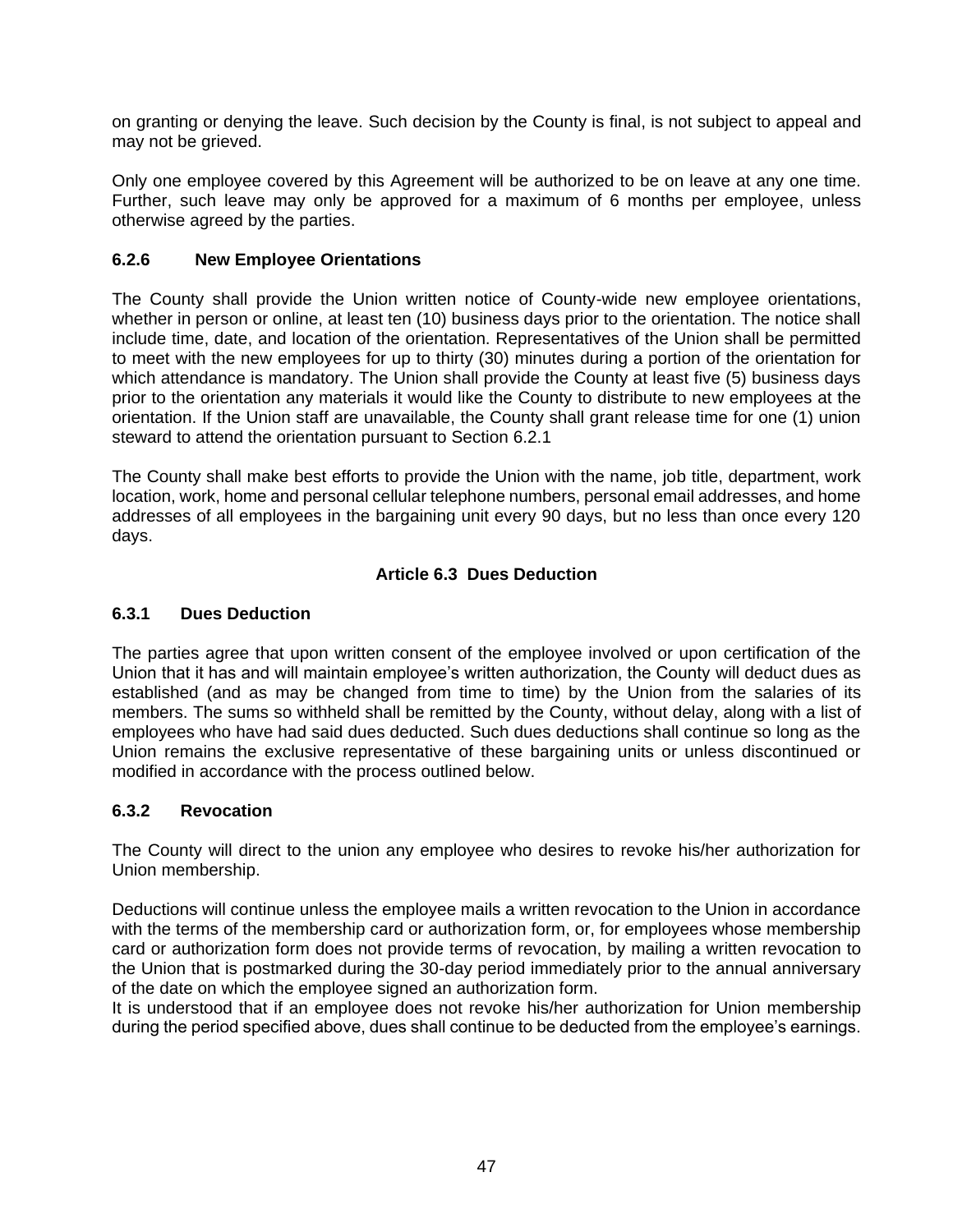#### <span id="page-53-0"></span>**6.3.3 Indemnification**

The Union shall indemnify, hold harmless, and defend the County against any claim, including but not limited to any civil or administrative action, and expense and liability of any kind, including but not limited to reasonable attorney's fees, legal costs, settlements, or judgments, arising from or related to the County's compliance with this section. The Union shall be responsible for the defense of any claim within this provision, subject to the following: (i) the County shall promptly give written notice of any claim to the Union, (ii) the County shall provide assistance reasonably requested for the defense of the claim; and (iii) the Union has the right to control the defense or settlement of the claim; provided, however, that the County shall have the right to participate in, but not control, any litigation for which indemnification is sought with counsel of its own choosing, at its own expense; and provided further that the Union may not settle or otherwise resolve any claim or action in a way that obligates the County in any manner, including but not limited to paying any amounts in settlement, taking or omitting to take any actions, agreeing to any policy change on the part of the County, or agreeing to any injunctive relief or consent decree being entered against the County, without the consent of the County. This duty to indemnify, hold harmless, and defend shall not apply to actions related to compliance with this section brought by the Union against the County.

#### **Article 6.4 Labor/Management Committees**

#### <span id="page-53-2"></span><span id="page-53-1"></span>**6.4.1 Labor/Management Committee**

A. General

There shall be continued a labor/management committee during the term of the Agreement comprised of three (3) members of the Union and three (3) members of the Human Resources Department or their designees. The purpose of the committee is to discuss at the earliest possible time issues that arise during the term of the Agreement and that contribute to or detract from positive, productive employee-employer relations involving employees in classification in the Union. The committee shall meet as needed but no more frequently than every month unless by mutual agreement during normal working hours, and employees shall be entitled to release time in accordance with section 6.2.1 of this Agreement.

B. Career Development, Recruitment, and Retention

The parties will create a joint labor/management committee, inclusive of MAPE General Unit, HHS Unit and Nurses, with an equal number of union and management members appointed that will meet on a quarterly basis to discuss career development.

## **Chapter 7: County Rights**

#### **Article 7.1 Defined County Rights**

## <span id="page-53-5"></span><span id="page-53-4"></span><span id="page-53-3"></span>**7.1.1 In General**

All County rights and functions, except those which are expressly abridged by this Agreement, shall remain vested with the County.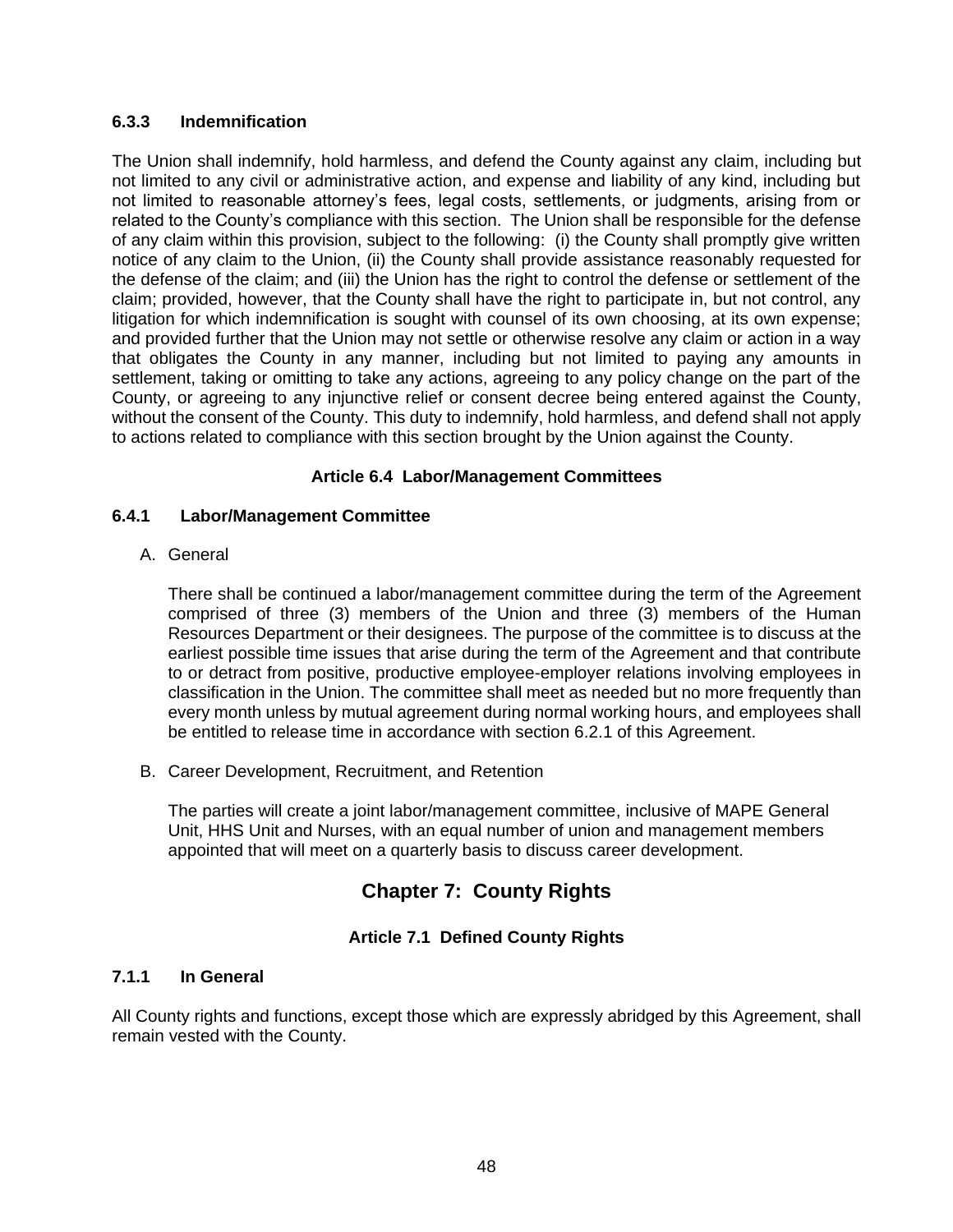## <span id="page-54-0"></span>**7.1.2 Specified Rights**

The rights of the County include, but are not limited, to:

- 1. The exclusive right to determine the mission of its constituent departments, commissions and board;
- 2. Set standards of service;
- 3. Determine the procedures and standards of selection for employment and promotion;
- 4. Train, direct and assign its employees;
- 5. Take disciplinary action;
- 6. Relieve its employees from duty because of lack of work or for other legitimate reasons;
- 7. Maintain the efficiency of County operations;
- 8. Determine the methods, means and personnel by which County operations are to be conducted;
- 9. Determine the content of job classifications;
- 10. Take all necessary actions to carry out its mission in emergencies;
- 11. Exercise complete control and discretion over its organization and the technology of performing its work.
- 12. The County has the right to make reasonable rules and regulations pertaining to employees, consistent with this Agreement.

#### **Article 7.2 Telecommuting**

#### <span id="page-54-2"></span><span id="page-54-1"></span>**7.2.1 Policy Development**

<span id="page-54-3"></span>Telecommuting shall be defined as "working off site doing work normally done in a County office."

#### **Article 7.3 Committee on Political Education (COPE) Deduction**

#### <span id="page-54-4"></span>**7.3.1 In General**

The County agrees to the establishment of a payroll-deduction program for voluntary employee contributions to the Committee on Political Education (C.O.P.E.) subject to the following conditions:

- 1. Voluntary deductions for C.O.P.E. shall be withheld only if the employee so authorizes in writing on a form provided by the Union and approved by the County.
- 2. Payroll deductions shall commence on the second (2nd) pay period after the authorization is received by the County.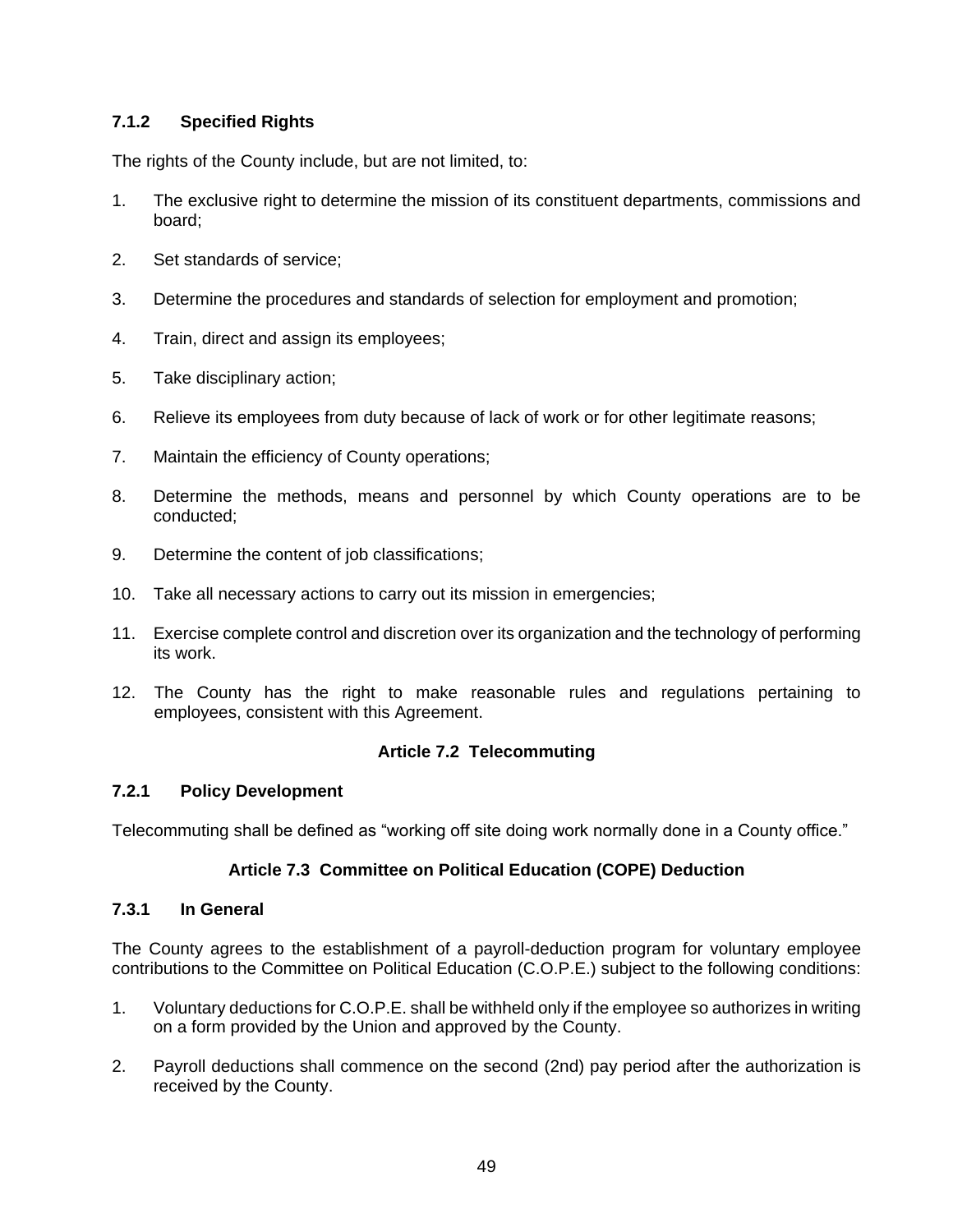- 3. Employees may sign up for contributions, change the amount of their contributions or discontinue their contributions at any time.
- 4. The Union shall indemnify, defend and hold the County, its officers and employees harmless against any and all claims, demands, and suits and from liabilities of any nature which may arise out of or by reason of any action taken or not taken by the County under the provisions of this Article.

#### **Article 7.4 Exclusions and Waivers**

#### <span id="page-55-1"></span><span id="page-55-0"></span>**7.4.1 Merit-System Exclusion**

This Agreement is not intended to, nor may it be construed to, modify the provisions of the County Code or the Personnel Management Regulations relating to the Merit System or personnel administration. The Personnel Commission shall continue to exercise the authority vested in it by County Code and Personnel Management Regulations.

#### <span id="page-55-2"></span>**7.4.2 Waivers**

The Union agrees to waive its right, if indeed there ever was such a right, to negotiate or meet and confer concerning decisions, procedures and rules of the Personnel Commission and the Board of Retirement so long as any action taken by such Board or Commission takes place after a public hearing during which the Union may testify.

#### **Article 7.5 Consultation**

#### <span id="page-55-4"></span><span id="page-55-3"></span>**7.5.1 In General**

Nothing herein may be construed to limit the right of the parties to consult on any matter outside the scope of representation.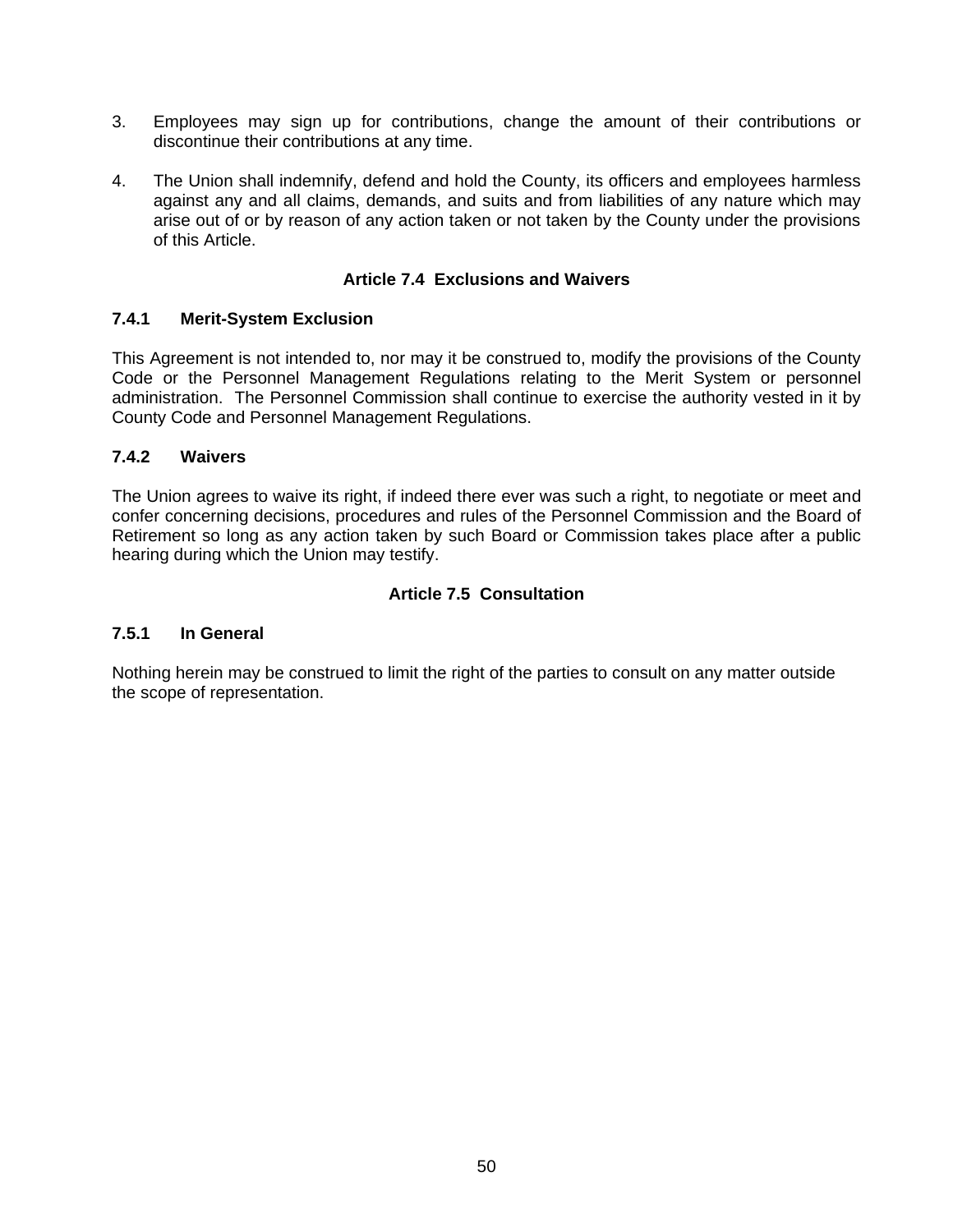IN WITNESS WHEREOF, the parties hereto have caused their duly authorized representatives to execute the within Agreement on this \_\_\_\_\_ day of 202\_.

MARIN ASSOCIATION OF PUBLIC EMPLOYEES - GENERAL UNIT

COUNTY OF MARIN NEGOTIATION **COMMITTEE** 

Samantha Rodriguez, Unit Negotiator Robert Bonner, Assistant Director HR

Cathy Clary, MAPE Secretary/Unit **Negotiator** 

Mary Hao, Director HR

Jessica Moreano, Unit Negotiator

Ralph Lowe, Unit Negotiator

Steve Fleak, Unit 2 Negotiator

Amanda Tomlin, Unit 3 Negotiator

Tamara York, Unit Negotiator

Tyler Hicks, Unit Negotiator

Elizabeth Rodriguez, MAPE President

Roland M. Katz, Executive Director/ Chief Negotiator

MARIN ASSOCIATION OF PUBLIC EMPLOYEES - GENERAL UNIT

ATTEST ATTEST

RATIFIED: APPROVED:

BOARD OF SUPERVISORS OF THE COUNTY OF MARIN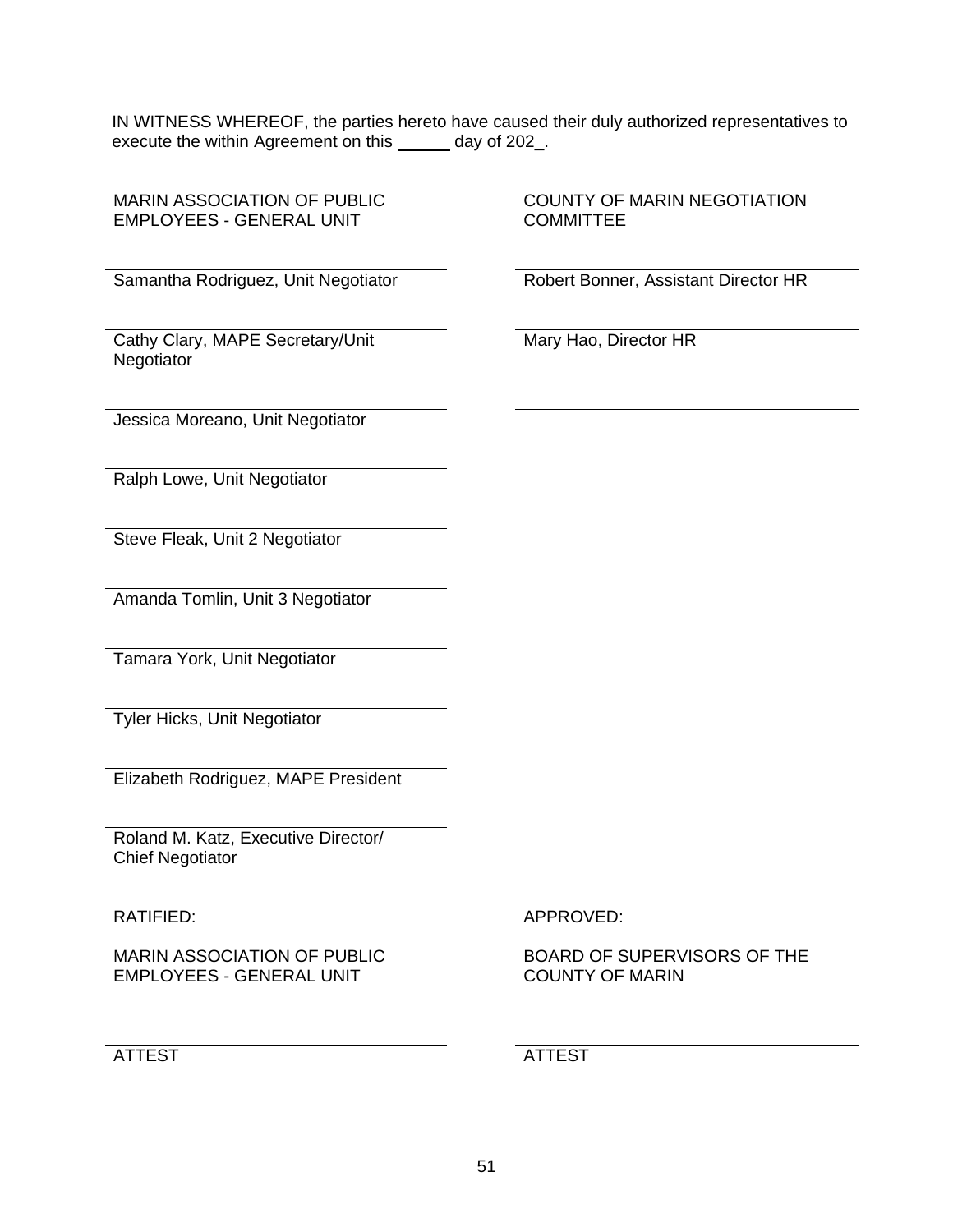<span id="page-57-0"></span>

| <b>Class</b><br>Code | <b>Class Title</b>                               | FG.         | Workday<br><b>Hours</b> |
|----------------------|--------------------------------------------------|-------------|-------------------------|
| 037A                 | ACCOUNTANT I                                     | MA04        | 7.5                     |
| 0370                 | ACCOUNTANT II                                    | MA04        | 7.5                     |
| 1409                 | ACCOUNTING ASSISTANT                             | MA01        | 7.5                     |
| 1404                 | ACCOUNTING TECHNICIAN                            | MA01        | 7.5                     |
| 1507                 | ADMINISTRATIVE ASSISTANT I                       | MA01        | 7.5                     |
| 1281                 | ADULT OFFENDER WORK PROGRAM COORDINATOR          | MA03        | 7.5                     |
| 0962                 | ADVANCED SYSTEMS ENGINEER                        | MA04        | 7.5                     |
| 0825                 | AGRICULTURE/WEIGHTS & MEASURES INSPECTOR TRAINEE | MA04        | 7.5                     |
| 0826                 | AGRICULTURE/WEIGHTS & MEASURES INSPECTOR I       | MA04        | 7.5                     |
| 0827                 | AGRICULTURE/WEIGHTS & MEASURES INSPECTOR II      | MA04        | 7.5                     |
| 0828                 | AGRICULTURE/WEIGHTS & MEASURES INSPECTOR III     | <b>MA04</b> | 7.5                     |
| 1169                 | AIRPORT ATTENDANT                                | MA02        | 7.5                     |
| 0423                 | APPRAISER AIDE                                   | MA04        | 7.5                     |
| 035A                 | <b>APPRAISER I</b>                               | MA04        | 7.5                     |
| 0358                 | APPRAISER II                                     | MA04        | 7.5                     |
| 0357                 | APPRAISER III                                    | MA04        | 7.5                     |
| 034A                 | ASSESSMENT-RECORDING-COUNTY CLERK TECHNICIAN I   | MA04        | 7.5                     |
| 0344                 | ASSESSMENT-RECORDING-COUNTY CLERK TECHNICIAN II  | MA04        | 7.5                     |
| 1171                 | ASSISTANT HARBORMASTER                           | MA03        | 8                       |
| 0622                 | ASSISTANT LANDSCAPE DESIGNER                     | MA04        | 7.5                     |
| 0597                 | ASSISTANT OPEN SPACE PLANNER                     | MA04        | 7.5                     |
| 060A                 | <b>ASSISTANT PLANNER</b>                         | MA04        | 7.5                     |
| 036A                 | <b>AUDITOR APPRAISER I</b>                       | MA04        | 7.5                     |
| 0360                 | AUDITOR APPRAISER II                             | MA04        | 7.5                     |
| 037B                 | <b>AUDITOR I</b>                                 | MA04        | 7.5                     |
| 0375                 | <b>AUDITOR II</b>                                | MA04        | 7.5                     |
| 0993                 | BEHAVIORAL HEALTH CARE ASSISTANT **              | MA03        | 8                       |
| 099A                 | BHRS PEER COUNSELOR I                            | MA03        | 7.5                     |

# **ATTACHMENT A - Job Classifications Included In Agreement**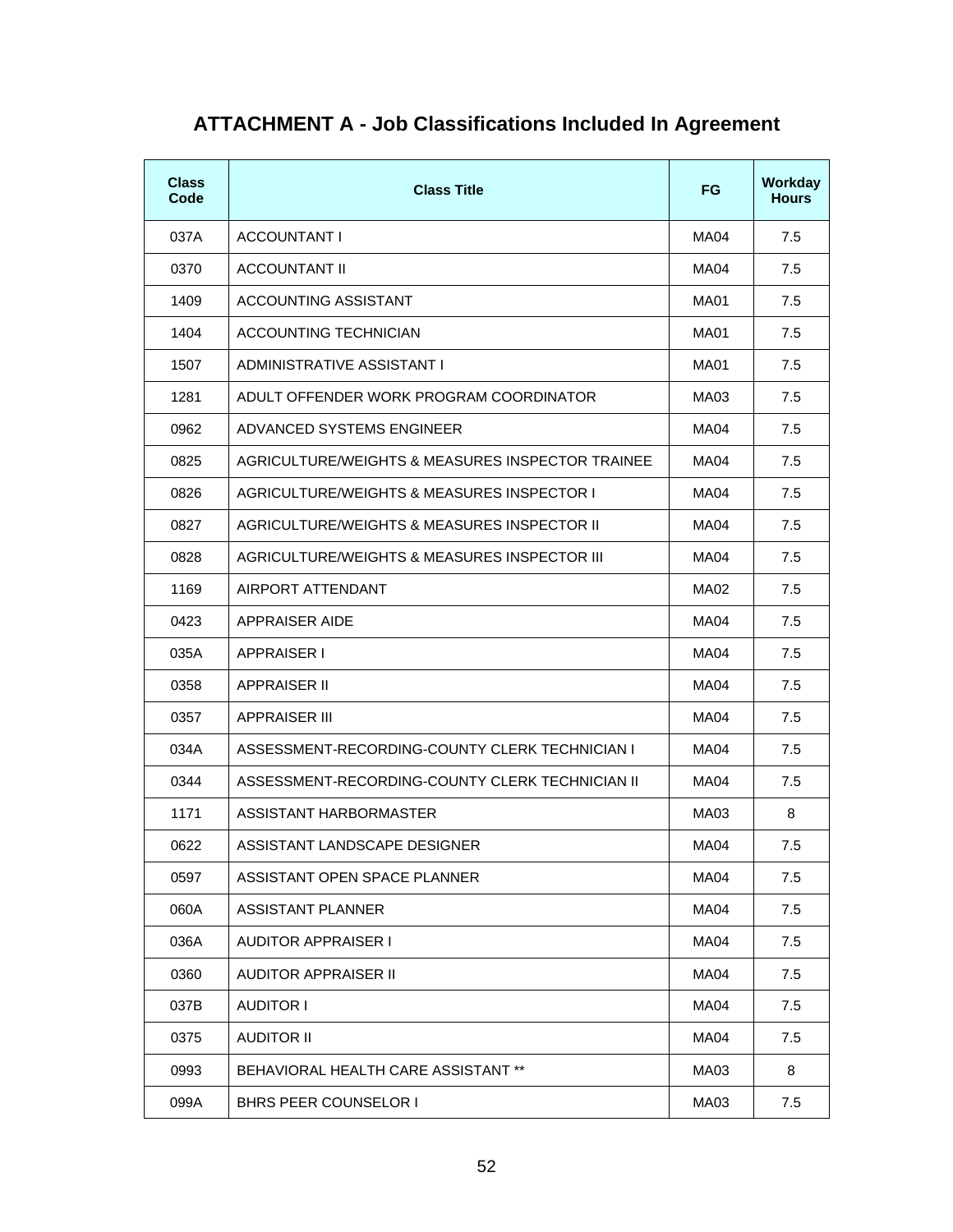| <b>Class</b><br>Code | <b>Class Title</b>                         | FG.         | Workday<br><b>Hours</b> |
|----------------------|--------------------------------------------|-------------|-------------------------|
| 0995                 | BHRS PEER COUNSELOR II                     | MA03        | 7.5                     |
| 1191                 | <b>BOX OFFICE ASSISTANT</b>                | MA01        | 7.5                     |
| 1192                 | <b>BOX OFFICE COORDINATOR</b>              | MA01        | 7.5                     |
| 081A                 | <b>BUILDING INSPECTOR I</b>                | MA04        | 8                       |
| 0814                 | <b>BUILDING INSPECTOR II</b>               | MA04        | 8                       |
| 113A                 | <b>BUILDING MAINTENANCE WORKER I</b>       | MA02        | 7.5                     |
| 1133                 | <b>BUILDING MAINTENANCE WORKER II</b>      | MA02        | 7.5                     |
| 1138                 | <b>BUILDING MAINTENANCE WORKER III</b>     | MA02        | 7.5                     |
| 117T                 | <b>BUILDING MAINTENANCE WORKER TRAINEE</b> | MA02        | 7.5                     |
| 083A                 | <b>BUILDING PERMIT TECHNICIAN I</b>        | MA04        | 8                       |
| 0833                 | <b>BUILDING PERMIT TECHNICIAN II</b>       | <b>MA04</b> | 8                       |
| 0605                 | <b>BUILDING PLANS EXAMINER</b>             | MA04        | 8                       |
| 0339                 | BUSINESS SYSTEMS ANALYST                   | MA04        | 7.5                     |
| 061A                 | CADASTRAL MAPPING TECHNICAN I              | MA04        | 7.5                     |
| 0619                 | CADASTRAL MAPPING TECHNICIAN II            | MA04        | 7.5                     |
| 135A                 | CHILD SUPPORT OFFICER I                    | MA03        | 8                       |
| 135B                 | CHILD SUPPORT OFFICER I - BILINGUAL        | MA03        | 8                       |
| 1355                 | CHILD SUPPORT OFFICER II                   | MA03        | 8                       |
| 1354                 | CHILD SUPPORT OFFICER II - BILINGUAL       | MA03        | 8                       |
| 1356                 | CHILD SUPPORT OFFICER III                  | MA03        | 8                       |
| 108A                 | <b>CLINIC PSYCHOLOGIST I</b>               | MA03        | 7.5                     |
| 108B                 | CLINIC PSYCHOLOGIST I - BILINGUAL          | MA03        | 7.5                     |
| 1083                 | CLINICAL PSYCHOLOGIST II                   | MA03        | 7.5                     |
| 1088                 | CLINICAL PSYCHOLOGIST II - BILINGUAL       | MA03        | 7.5                     |
| 068A                 | <b>CODE COMPLIANCE SPECIALIST I</b>        | MA04        | 7.5                     |
| 0681                 | CODE COMPLIANCE SPECIALIST II              | <b>MA04</b> | 7.5                     |
| 0330                 | <b>COLLECTIONS OFFICER I</b>               | MA04        | 7.5                     |
| 0336                 | <b>COLLECTIONS OFFICER II</b>              | MA04        | 7.5                     |
| 0906                 | <b>COMMUNICATIONS DISPATCHER</b>           | MA04        | 8                       |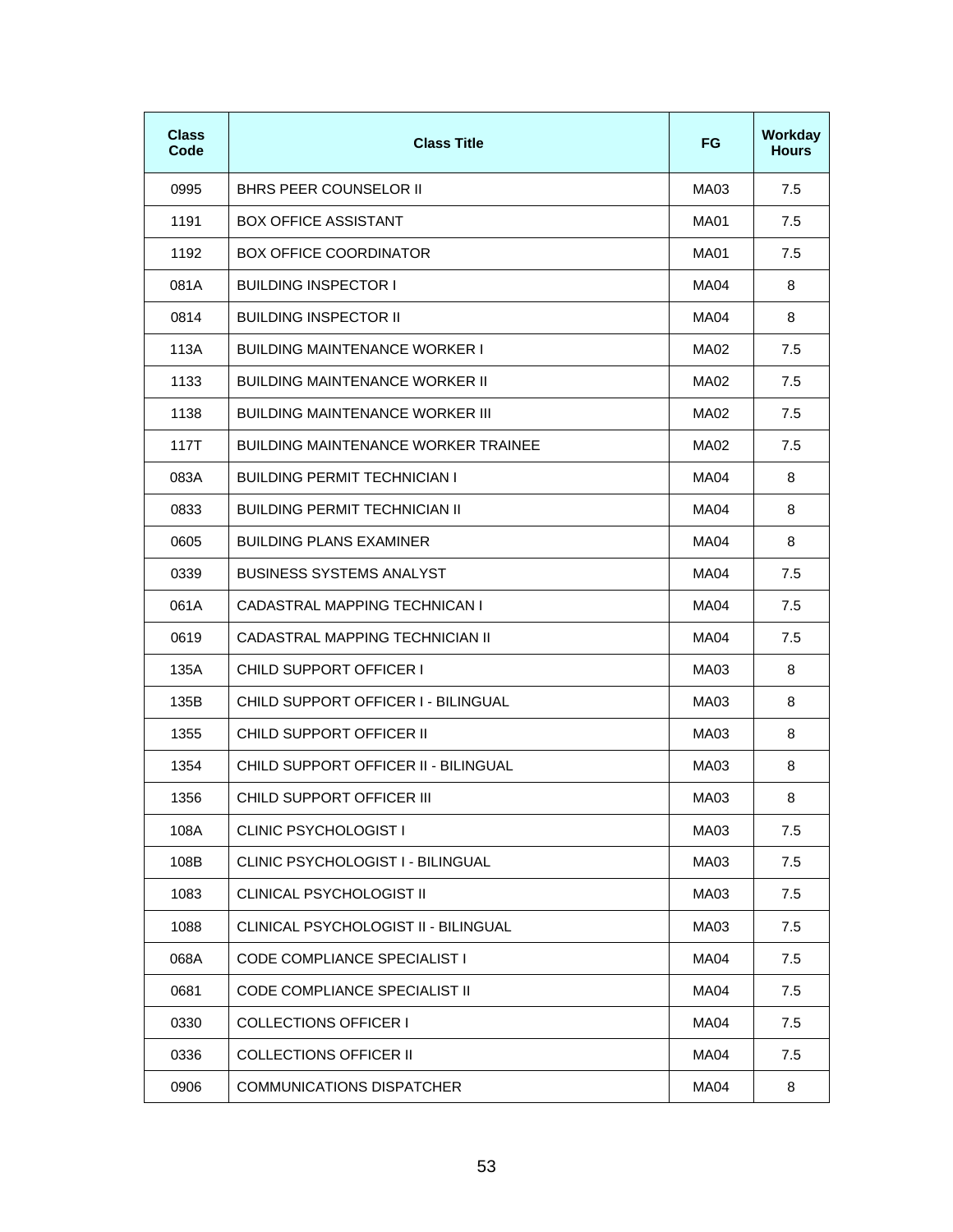| <b>Class</b><br>Code | <b>Class Title</b>                                 | FG.         | Workday<br><b>Hours</b> |
|----------------------|----------------------------------------------------|-------------|-------------------------|
| 090T                 | COMMUNICATIONS DISPATCHER TRAINEE                  | MA04        | 8                       |
| 0912                 | COMMUNICATIONS NETWORK SYSTEMS ANALYST             | MA04        | 7.5                     |
| 0902                 | COMMUNICATIONS TECHNICIAN                          | MA04        | 7.5                     |
| 083B                 | COMMUNITY DEVELOPMENT TECHNICIAN I                 | MA03        | 7.5                     |
| 0836                 | COMMUNITY DEVELOPMENT TECHNICIAN II                | MA03        | 7.5                     |
| 1370                 | COMMUNITY LIBRARY SPECIALIST                       | MA03        | 7.5                     |
| 1147                 | <b>COOK</b>                                        | MA02        | 7.5                     |
| 0509                 | CORONER FORENSIC TECHNICIAN                        | MA04        | 7.5                     |
| 1140                 | <b>CUSTODIAN</b>                                   | MA02        | 7.5                     |
| 0918                 | DEPARTMENT TECHNICAN & SUPPORT SPECIALIST          | MA04        | 7.5                     |
| 051A                 | <b>DEPUTY PUBLIC ADMINISTRATOR I</b>               | MA03        | 8                       |
| 0516                 | DEPUTY PUBLIC ADMINISTRATOR II                     | MA03        | 8                       |
| 253A                 | DEPUTY PUBLIC DEFENDER I                           | MA16        | 8                       |
| 2532                 | DEPUTY PUBLIC DEFENDER II                          | MA16        | 8                       |
| 2533                 | DEPUTY PUBLIC DEFENDER III                         | MA16        | 8                       |
| 2534                 | DEPUTY PUBLIC DEFENDER IV                          | MA16        | 8                       |
| 127A                 | DEPUTY PUBLIC GUARDIAN/CONSERVATOR/INVESTIGATOR I  | MA03        | 7.5                     |
| 1275                 | DEPUTY PUBLIC GUARDIAN/CONSERVATOR/INVESTIGATOR II | MA03        | 7.5                     |
| 132A                 | ELECTIONS TECHNICIAN I                             | MA01        | 7.5                     |
| 1323                 | ELECTIONS TECHNICIAN II                            | MA01        | 7.5                     |
| 1319                 | ELECTIONS TECHNICIAN III                           | <b>MA01</b> | 7.5                     |
| 1396                 | <b>ELIGIBILITY ASSISTANT</b>                       | <b>MA01</b> | 7.5                     |
| 1035                 | EMERGENCY SERVICES COORDINATOR                     | MA03        | 7.5                     |
| 066A                 | <b>ENGINEERING TECHNICIAN I</b>                    | MA04        | 7.5                     |
| 0663                 | <b>ENGINEERING TECHNICIAN II</b>                   | MA04        | 7.5                     |
| 0662                 | ENGINEERING TECHNICIAN III                         | MA04        | 7.5                     |
| 1135                 | ENVIRONMENTAL COMPLIANCE SPECIALIST                | MA02        | 7.5                     |
| 080B                 | ENVIRONMENTAL HEALTH SPECIALIST I                  | MA03        | 7.5                     |
| 0806                 | ENVIRONMENTAL HEALTH SPECIALIST II                 | MA03        | 7.5                     |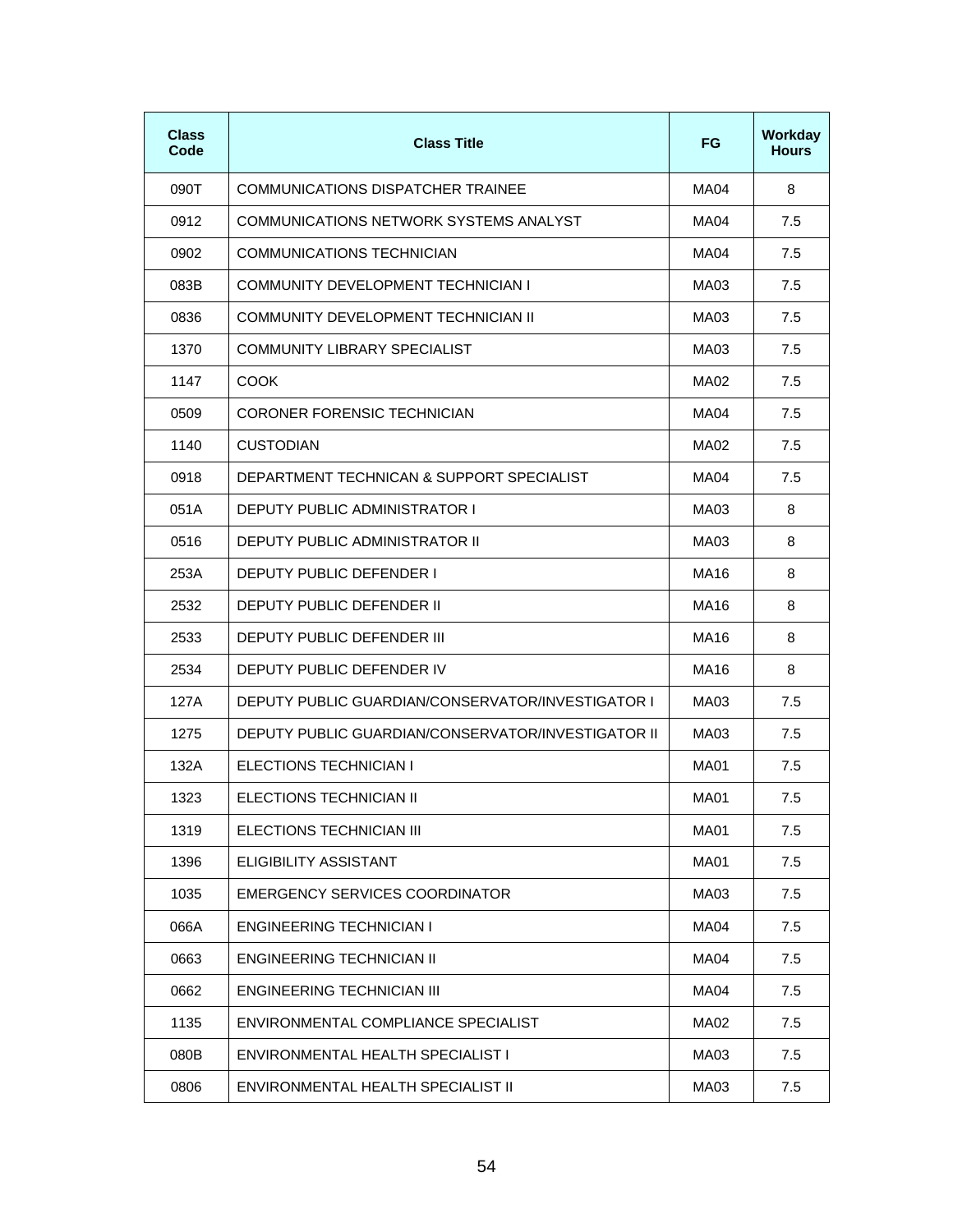| <b>Class</b><br>Code | <b>Class Title</b>                               | <b>FG</b>   | Workday<br><b>Hours</b> |
|----------------------|--------------------------------------------------|-------------|-------------------------|
| 1037                 | <b>EPIDEMIOLOGIST</b>                            | MA03        | 8                       |
| 1110                 | EQUIPMENT SERVICE ASSISTANT                      | MA02        | 7.5                     |
| 1117                 | EQUIPMENT SERVICE WORKER I                       | MA02        | 7.5                     |
| 1369                 | ENGLISH AS A SECOND LANGUAGE (ESL) INSTRUCTOR    | MA03        | 7.5                     |
| 1193                 | EVENT SYSTEMS SUPERVISOR                         | MA03        | 7.5                     |
| 1195                 | <b>FAIR COORDINATOR</b>                          | MA03        | 7.5                     |
| 0395                 | FINANCIAL SYSTEMS ANALYST                        | MA04        | 7.5                     |
| 0732                 | FIRE HEAVY EQUIPMENT MECHANIC                    | MA02        | 7.5                     |
| 1194                 | <b>FRONT OF HOUSE MANAGER</b>                    | MA03        | 7.5                     |
| 094A                 | <b>GEOGRAPHIC INFOMATION SYSTEMS ANALYST I</b>   | MA04        | 7.5                     |
| 0947                 | <b>GEOGRAPHIC INFORMATION SYSTEMS ANALYST II</b> | MA04        | 7.5                     |
| 080A                 | HAZARDOUS MATERIALS SPECIALIST I                 | MA03        | 7.5                     |
| 0800                 | HAZARDOUS MATERIALS SPECIALIST II                | MA03        | 7.5                     |
| 1025                 | <b>HEALTH EDUCATOR</b>                           | MA03        | 7.5                     |
| 1032                 | <b>HEALTH EDUCATOR - BILINGUAL</b>               | MA03        | 7.5                     |
| 1112                 | <b>HEAVY EQUIPMENT MECHANIC</b>                  | MA02        | 7.5                     |
| 1150                 | <b>HOUSEKEEPER</b>                               | MA02        | 7.5                     |
| 0907                 | <b>INSTALLER</b>                                 | MA04        | 7.5                     |
| 0679                 | LANDSCAPE ARCHITECT OR DESIGNER                  | MA04        | 7.5                     |
| 1143                 | LANDSCAPE SERVICES SUPERVISOR                    | MA02        | 7.5                     |
| 114A                 | LANDSCAPE SERVICES WORKER I                      | MA02        | 7.5                     |
| 1144                 | LANDSCAPE SERVICES WORKER II                     | MA02        | 7.5                     |
| 1179                 | <b>LEAD COOK</b>                                 | MA02        | 7.5                     |
| 0909                 | <b>LEAD INSTALLER</b>                            | MA04        | 7.5                     |
| 0964                 | <b>LEAD SYSTEMS ENGINEER</b>                     | MA04        | 8                       |
| 141A                 | <b>LEGAL PROCESS ASSISTANT I</b>                 | <b>MA01</b> | 7.5                     |
| 141B                 | LEGAL PROCESS ASSISTANT I - BILINGUAL            | <b>MA01</b> | 7.5                     |
| 1415                 | LEGAL PROCESS ASSISTANT II                       | <b>MA01</b> | 7.5                     |
| 1411                 | LEGAL PROCESS ASSISTANT II - BILINGUAL           | <b>MA01</b> | 7.5                     |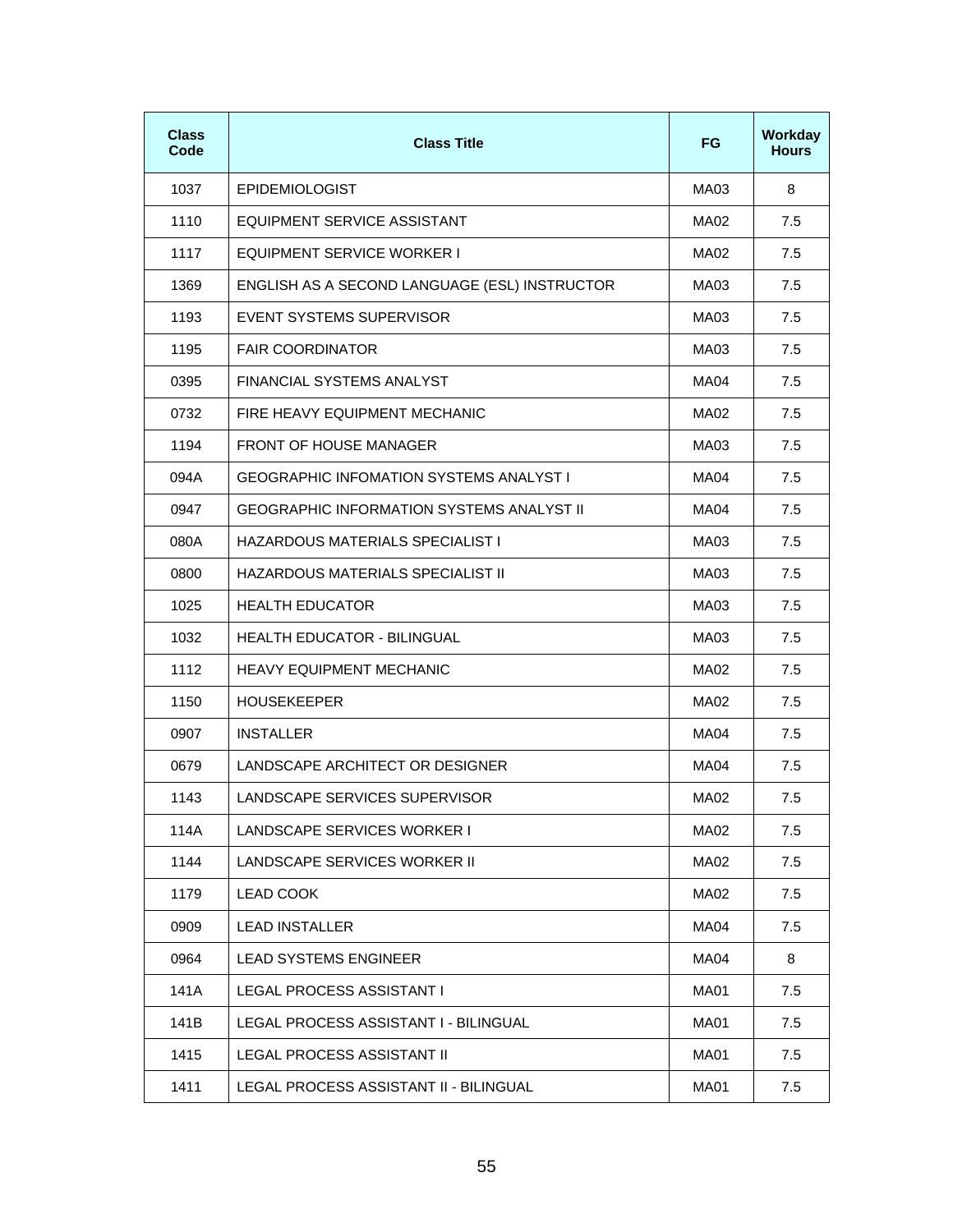| <b>Class</b><br>Code | <b>Class Title</b>                     | <b>FG</b>   | Workday<br><b>Hours</b> |
|----------------------|----------------------------------------|-------------|-------------------------|
| 1417                 | LEGAL PROCESS SPECIALIST               | MA01        | 7.5                     |
| 1690                 | LEGAL RESEARCH ASSISTANT               | MA03        | 8                       |
| 152C                 | LEGAL SECRETARY I                      | MA01        | 7.5                     |
| 1524                 | LEGAL SECRETARY II                     | MA01        | 7.5                     |
| 0405                 | LIBRARIAN I                            | MA03        | 7.5                     |
| 0404                 | LIBRARIAN II                           | MA03        | 7.5                     |
| 1377                 | <b>LIBRARY AIDE</b>                    | MA03        | 7.5                     |
| 1376                 | LIBRARY ASSISTANT I                    | MA03        | 7.5                     |
| 1375                 | <b>LIBRARY ASSISTANT II</b>            | MA03        | 7.5                     |
| 1371                 | LIBRARY DESK SUPERVISOR                | MA03        | 7.5                     |
| 136A                 | LIBRARY TECHNICAL ASSISTANT I          | MA01        | 7.5                     |
| 1363                 | LIBRARY TECHNICAL ASSISTANT II         | MA01        | 7.5                     |
| 1364                 | LIBRARY TECHNOLOGY PROGRAM COORDINATOR | MA03        | 7.5                     |
| 1178                 | <b>LIFEGUARD</b>                       | MA01        | 8                       |
| 1130                 | <b>MAINTENANCE ELECTRICIAN</b>         | MA02        | 7.5                     |
| 0649                 | MAINTENANCE EQUIPMENT OPERATOR         | MA02        | 7.5                     |
| 1149                 | MARIN CENTER UTILITY LEAD WORKER       | MA02        | 7.5                     |
| 1132                 | <b>MARIN CENTER UTILITY WORKER</b>     | MA02        | 7.5                     |
| 1116                 | MATERIALS & EQUIPMENT SPECIALIST       | MA02        | 7.5                     |
| 1113                 | <b>MECHANIC</b>                        | MA02        | 7.5                     |
| 0293                 | <b>MEDIA TECHNICIAN</b>                | MA01        | 7.5                     |
| 1270                 | <b>MEDIATION CASE DEVELOPER</b>        | MA03        | 7.5                     |
| 1272                 | MEDIATION CASE DEVELOPER - BILINGUAL   | MA03        | 7.5                     |
| 1271                 | <b>MEDIATION COORDINATOR</b>           | MA03        | 7.5                     |
| 1373                 | MOBILE LIBRARY ASSISTANT               | MA02        | 7.5                     |
| 1019                 | OCCUPATIONAL THERAPIST                 | MA03        | 7.36                    |
| 134A                 | <b>OFFICE ASSISTANT I</b>              | MA01        | 7.5                     |
| 1344                 | <b>OFFICE ASSISTANT II</b>             | <b>MA01</b> | 7.5                     |
| 1345                 | OFFICE ASSISTANT II - BILINGUAL        | MA01        | 7.5                     |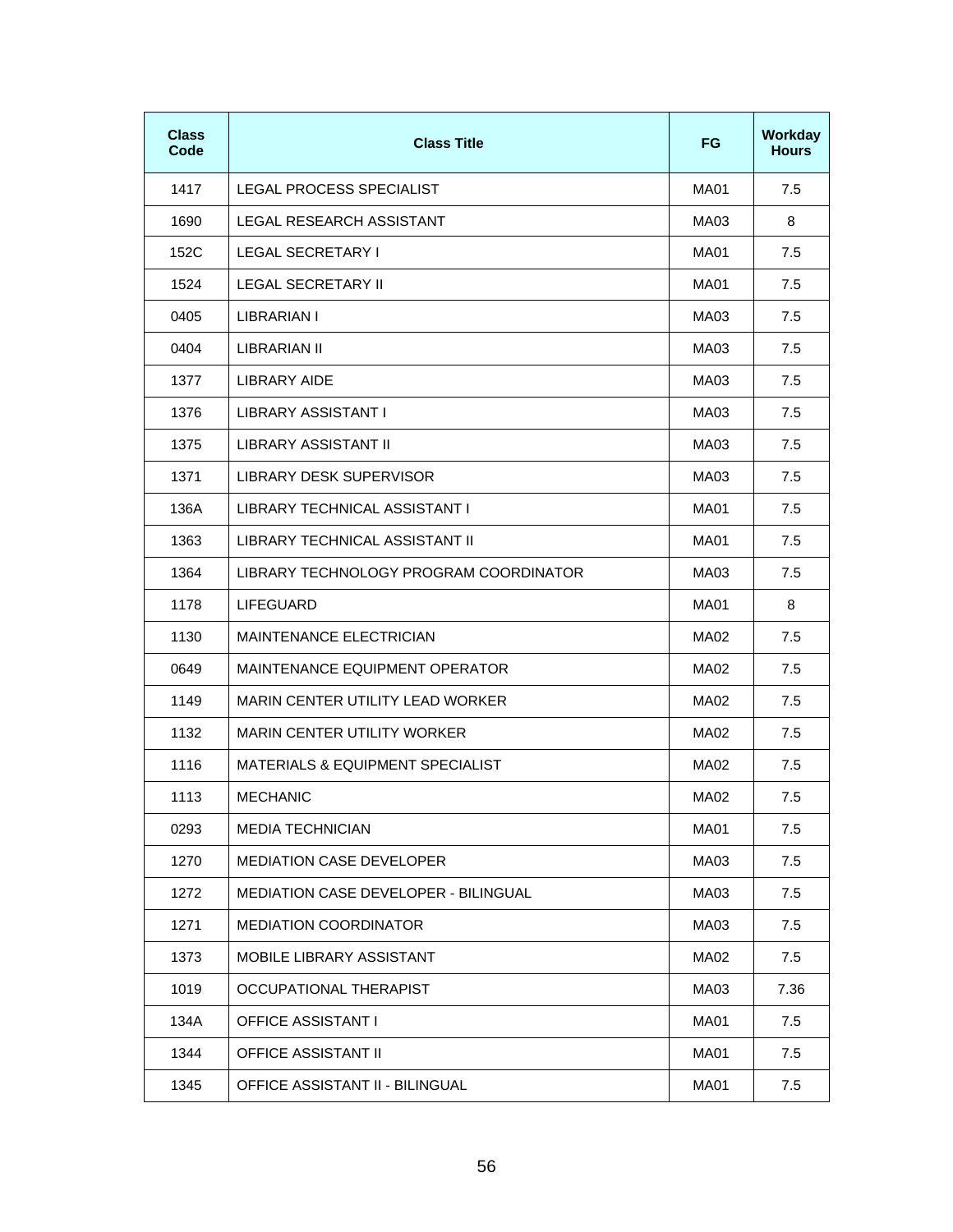| <b>Class</b><br>Code | <b>Class Title</b>                        | <b>FG</b> | Workday<br><b>Hours</b> |
|----------------------|-------------------------------------------|-----------|-------------------------|
| 1341                 | <b>OFFICE ASSISTANT III</b>               | MA01      | 7.5                     |
| 1342                 | OFFICE ASSISTANT III - BILINGUAL          | MA01      | 7.5                     |
| 1365                 | <b>OFFICE SPECIALIST</b>                  | MA01      | 7.5                     |
| 0614                 | OPEN SPACE INTERPRETIVE NATURALIST        | MA04      | 8                       |
| 0623                 | OPEN SPACE PARK RANGER                    | MA02      | 7.5                     |
| 0598                 | <b>OPEN SPACE PLANNER</b>                 | MA04      | 7.5                     |
| 112A                 | <b>PARK EQUIPMENT MECHANIC I</b>          | MA02      | 7.5                     |
| 1121                 | PARK EQUIPMENT MECHANIC II                | MA02      | 7.5                     |
| 1157                 | <b>PARK RANGER</b>                        | MA02      | 7.5                     |
| 072A                 | <b>PARKING ENFORCEMENT OFFICER I</b>      | MA04      | 7.5                     |
| 0724                 | <b>PARKING ENFORCEMENT OFFICER II</b>     | MA04      | 7.5                     |
| 1153                 | PARKS/OPEN SPACE SEASONAL ASSISTANT       | MA02      | 7.5                     |
| 1180                 | PERFORMANCE ATTENDANT                     | MA03      | 7.5                     |
| 1020                 | PHYSICAL THERAPIST                        | MA03      | 7.36                    |
| 0608                 | <b>PLANNER</b>                            | MA04      | 7.5                     |
| 0426                 | PROGRAM COORDINATOR                       | MA03      | 7.5                     |
| 051B                 | PUBLIC DEFENDER INVESTIGATOR I            | MA03      | 7.5                     |
| 0513                 | PUBLIC DEFENDER INVESTIGATOR II           | MA03      | 7.5                     |
| 080C                 | <b>PUBLIC HEALTH INVESTIGATOR I</b>       | MA03      | 7.5                     |
| 080D                 | PUBLIC HEALTH INVESTIGATOR I - BILINGUAL  | MA03      | 7.5                     |
| 0809                 | PUBLIC HEALTH INVESTIGATOR II             | MA03      | 7.5                     |
| 0808                 | PUBLIC HEALTH INVESTIGATOR II - BILINGUAL | MA03      | 7.5                     |
| 0665                 | PUBLIC WORKS INSPECTOR                    | MA02      | 7.5                     |
| 035B                 | <b>PURCHASER I</b>                        | MA04      | 7.5                     |
| 0355                 | <b>PURCHASER II</b>                       | MA04      | 7.5                     |
| 040A                 | REAL PROPERTY AGENT I                     | MA04      | 7.5                     |
| 0378                 | REAL PROPERTY AGENT II                    | MA04      | 7.5                     |
| 0407                 | REAL PROPERTY AGENT III                   | MA04      | 7.5                     |
| 1122                 | REPROGRAPHIC TECHNICIAN                   | MA02      | 7.5                     |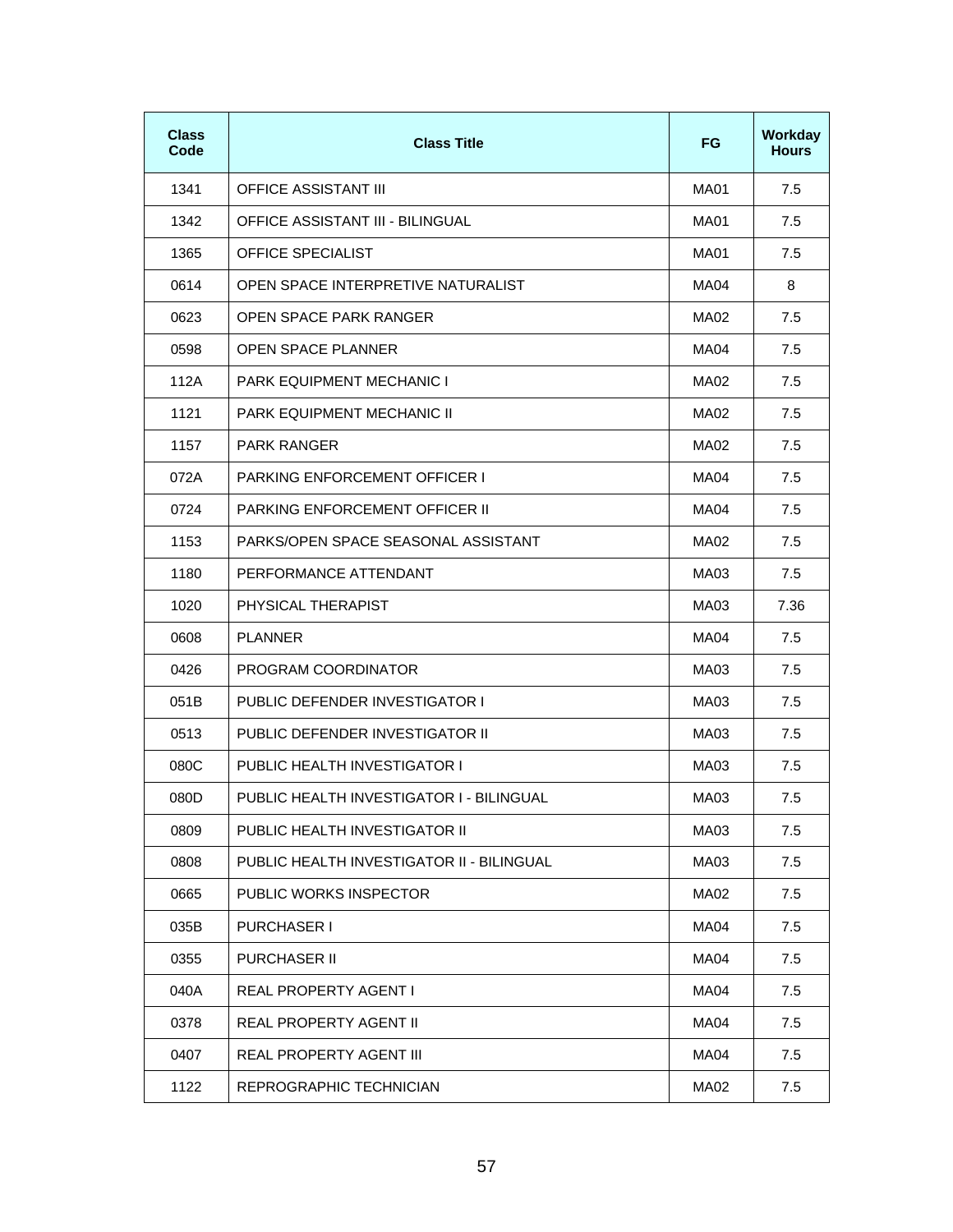| <b>Class</b><br>Code | <b>Class Title</b>                            | FG.         | Workday<br><b>Hours</b> |
|----------------------|-----------------------------------------------|-------------|-------------------------|
| 0618                 | RESOURCE SPECIALIST GIS                       | MA04        | 7.5                     |
| 0410                 | RETIREMENT BENEFITS ASSISTANT                 | MA01        | 7.5                     |
| 0411                 | RETIREMENT BENEFITS TECHNICIAN                | MA01        | 7.5                     |
| 110A                 | ROAD MAINTENANCE WORKER I                     | MA02        | 7.5                     |
| 1106                 | ROAD MAINTENANCE WORKER III                   | MA02        | 7.5                     |
| 1182                 | SEASONAL BIOLOGICAL TECHNICIAN                | MA02        | 7.5                     |
| 0373                 | SENIOR ACCOUNTANT                             | MA04        | 7.5                     |
| 1408                 | SENIOR ACCOUNTING ASSISTANT                   | MA01        | 7.5                     |
| 0824                 | SENIOR AGRICULTURAL PROGRAM ASSISTANT         | MA01        | 7.5                     |
| 0346                 | SENIOR ASSESSMENT-RECORDING-COUNTY CLERK TECH | MA04        | 7.5                     |
| 0368                 | <b>SENIOR AUDITOR</b>                         | MA04        | 7.5                     |
| 0353                 | SENIOR AUDITOR-APPRAISER                      | MA04        | 7.5                     |
| 0811                 | SENIOR BUILDING INSPECTOR                     | MA04        | 8                       |
| 0834                 | SENIOR BUILDING PERMIT TECHNICIAN             | MA04        | 8                       |
| 0682                 | SENIOR CODE COMPLIANCE SPECIALIST             | MA04        | 7.5                     |
| 0901                 | SENIOR COMMUNICATIONS TECHNICIAN              | MA04        | 7.5                     |
| 1137                 | SENIOR CUSTODIAN                              | MA02        | 7.5                     |
| 0804                 | SENIOR ENVIRONMENTAL HEALTH SPECIALIST        | MA03        | 7.5                     |
| 1128                 | SENIOR EQUIPMENT SERVICES WORKER              | MA02        | 7.5                     |
| 0948                 | SENIOR GEOGRAPHIC INFORMATION SYSTEMS ANALYST | MA04        | $7.5$                   |
| 0678                 | SENIOR LANDSCAPE ARCHITECT OR DESIGNER        | <b>MA01</b> | 7.5                     |
| 1176                 | <b>SENIOR LIFEGUARD</b>                       | <b>MA01</b> | 8                       |
| 1127                 | SENIOR MAINTENANCE ELECTRICIAN                | MA02        | 7.5                     |
| 1027                 | <b>SENIOR NUTRITIONIST</b>                    | MA03        | 7.5                     |
| 0599                 | SENIOR OPEN SPACE PLANNER                     | <b>MA04</b> | 7.5                     |
| 0607                 | <b>SENIOR PLANNER</b>                         | MA04        | 7.5                     |
| 0412                 | SENIOR RETIREMENT BENEFITS TECHNICIAN         | <b>MA01</b> | 7.5                     |
| 1105                 | SENIOR ROAD MAINTENANCE WORKER                | MA02        | 7.5                     |
| 0698                 | SENIOR SHERIFF SERVICES ASSISTANT             | MA04        | 7.5                     |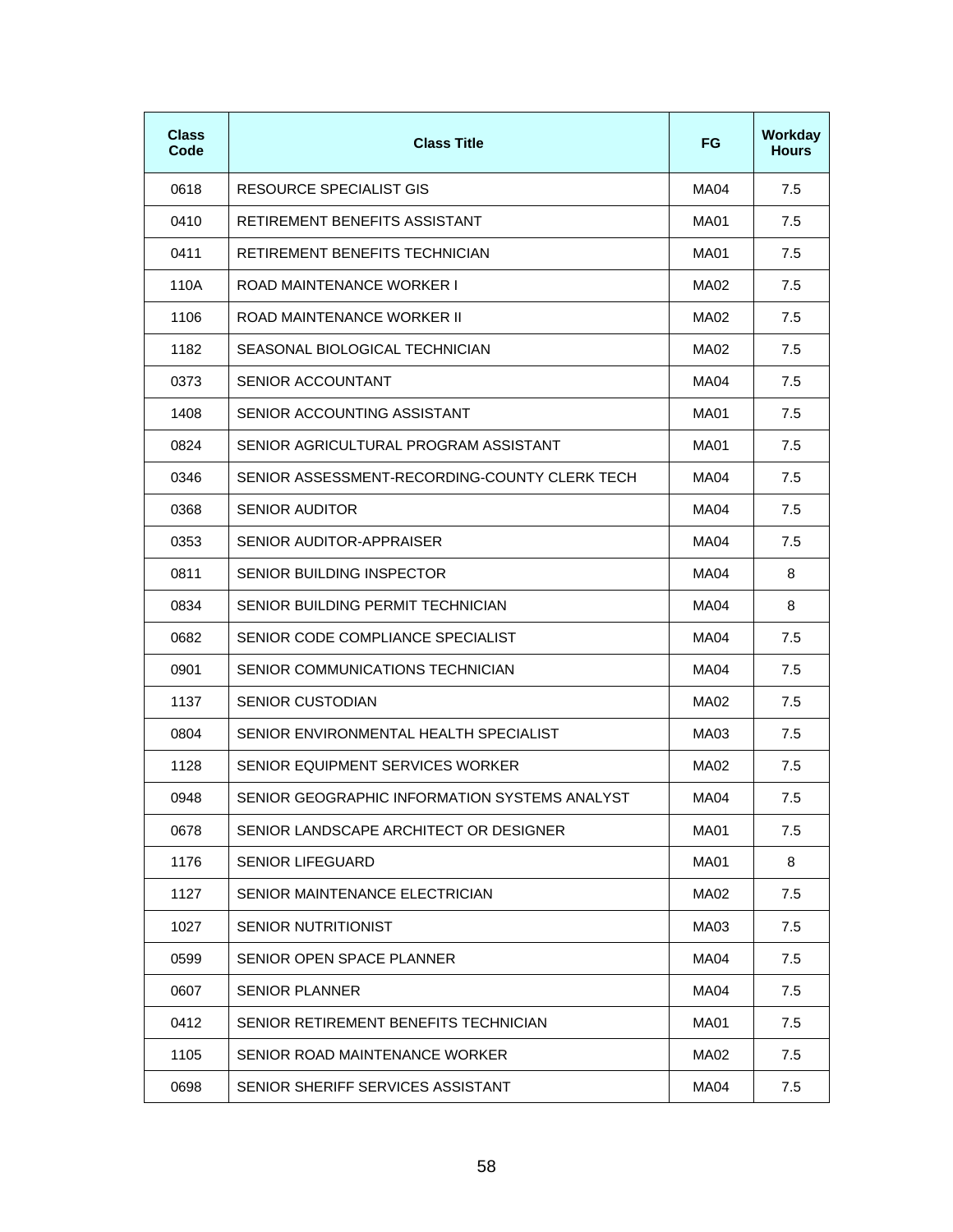| <b>Class</b><br>Code | <b>Class Title</b>                              | <b>FG</b>   | <b>Workday</b><br><b>Hours</b> |
|----------------------|-------------------------------------------------|-------------|--------------------------------|
| 0963                 | SENIOR SYSTEMS ENGINEER                         | MA04        | 7.5                            |
| 0648                 | SENIOR TRANSPORTATION PLANNER                   | MA04        | 7.5                            |
| 0714                 | SHERIFF'S PROPERTY & EVIDENCE TECHNICIAN        | MA01        | 7.5                            |
| 0715                 | SHERIFF'S SENIOR PROPERTY & EVIDENCE TECHNICIAN | MA01        | 7.5                            |
| 0700                 | SHERIFF'S SERVICE ASSISTANT                     | MA04        | 7.5                            |
| 1326                 | SHIPPING & RECEIVING CLERK                      | MA02        | 7.5                            |
| 1109                 | <b>SIGN FABRICATOR</b>                          | MA02        | 7.5                            |
| 1081                 | STAFF PSYCHIATRIST                              | MA03        | 7.5                            |
| 1131                 | STATIONARY ENGINEER                             | MA02        | 7.5                            |
| 0905                 | SUPERVISING COMMUNICATIONS DISPATCHER           | MA04        | 8                              |
| 0624                 | SUPERVISING OPEN SPACE PARK RANGER              | MA02        | 7.5                            |
| 1156                 | SUPERVISING PARK RANGER                         | MA02        | 7.5                            |
| 0961                 | <b>SYSTEMS ENGINEER</b>                         | MA04        | 7.5                            |
| 0951                 | SYSTEMS TECHNICIAN                              | MA04        | 7.5                            |
| 095A                 | <b>TECHNOLOGY SYSTEMS SPECIALIST I</b>          | MA04        | 7.5                            |
| 0953                 | TECHNOLOGY SYSTEMS SPECIALIST II                | MA04        | 7.5                            |
| 0954                 | TECHNOLOGY SYSTEMS SPECIALIST III               | MA04        | 7.5                            |
| 1023                 | THERAPY AIDE                                    | MA03        | 7.35                           |
| 1188                 | TRAFFIC SAFETY MAINTENANCE WORKER               | MA02        | 7.5                            |
| 0617                 | <b>VEGETATION &amp; FIRE ECOLOGIST</b>          | MA04        | 7.5                            |
| 1220                 | <b>VICTIM/WITNESS ADVOCATE</b>                  | MA03        | 7.5                            |
| 1221                 | VICTIM/WITNESS ADVOCATE - BILINGUAL             | MA03        | 7.5                            |
| 0333                 | <b>VITAL STATISTICS CLERK</b>                   | <b>MA01</b> | 7.5                            |
| 0601                 | WASTE MANAGEMENT SPECIALIST                     | MA04        | 7.5                            |
| 1170                 | WATER & IRRIGATION SPECIALIST                   | MA02        | 7.5                            |
| 0997                 | WIC BREASTFEEDING PEER COUNSELOR                | MA03        | 7.5                            |

\*\* The parties agree to a joint unit modification petition to move the Behavioral Health Care Assistant from the General to the HHS bargaining unit.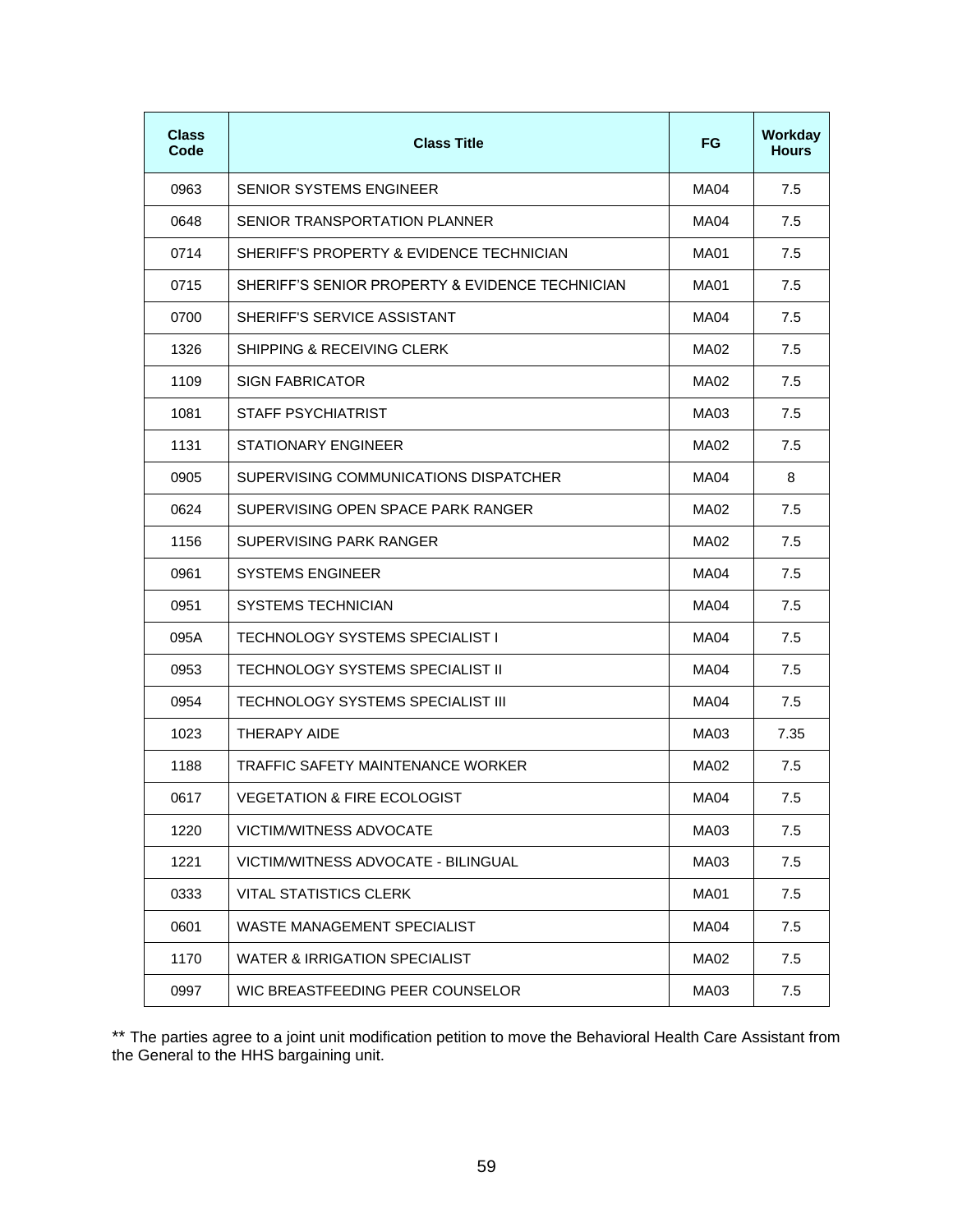## **SIDE LETTER AGREEMENT**

### <span id="page-65-1"></span><span id="page-65-0"></span>**Career Development and Equal Employment Opportunity**

The County and the Union (the "parties") enter into this agreement to help further County employees' career development goals and the objectives of the County's Equal Employment, Anti-Harassment and Anti-Retaliation Policy (PMR21).

Discrimination complaints by employees will continue to be governed by PMR 21.

#### Matters Covered by the Career Development and Equal Employment Opportunity Side Letter

A. Upon the request of either party, but no more than once every six months, representatives of the parties will meet to review matters covered by this agreement and to take the appropriate steps to further the objectives of this agreement. The parties will discuss an implementation plan for the items below. No more than three representatives of management and three representatives of labor shall attend these meetings unless the parties mutually agree to invite additional representatives. Union representatives, where eligible, may use union release time to attend these meetings.

#### B. PMR 42.7

- 1. PMR 42.7 will be modified to:
	- a. Refer to the release time as "Career Development Release Time"
	- b. Career Development Release Time shall be available to all employees in the covered classifications;
	- c. Expand the number of release time hours each year from 20 to 22.5 for 37.5 hour employees and to 24 for 40 hours employees; and
	- d. Management will respond (grant or deny) all requests for Career Development Release Time within 14 calendar days of receipt of the request. Requests for Career Development Release Time will not be unreasonably denied.
- 2. Requests for Career Development Release Time will not be unreasonably denied. Requests for Career Development Release Time will not be denied solely because the County will incur cost such as overtime, additional hours worked by a part-time employee or by a Contingent Hire to cover for the employee while she/he is absent from work for Career Development Release time. The County shall notify all employees who are eligible to use Career Development Release Time that they are eligible.
	- a. Upon the modification of PMR 42.7 the County shall notify each eligible employee.
	- b. It shall notify each eligible employee when s/he is hired.
	- c. It shall send annual notices to all eligible employees about the availability of Career Development Release Time. Employees who have questions about this release time and how to use it should contact Human Resources for additional information.
- 3. The parties will work together within three (3) months of implementation of the Career Release Time policy, to establish an education plan to inform County employees including management about the Career Development Release Time.
- 4. County Departments will try to make the time provided in PMR 42.7 available to employees and will support the use of Career Development Release time identified in PMR 42.7. The County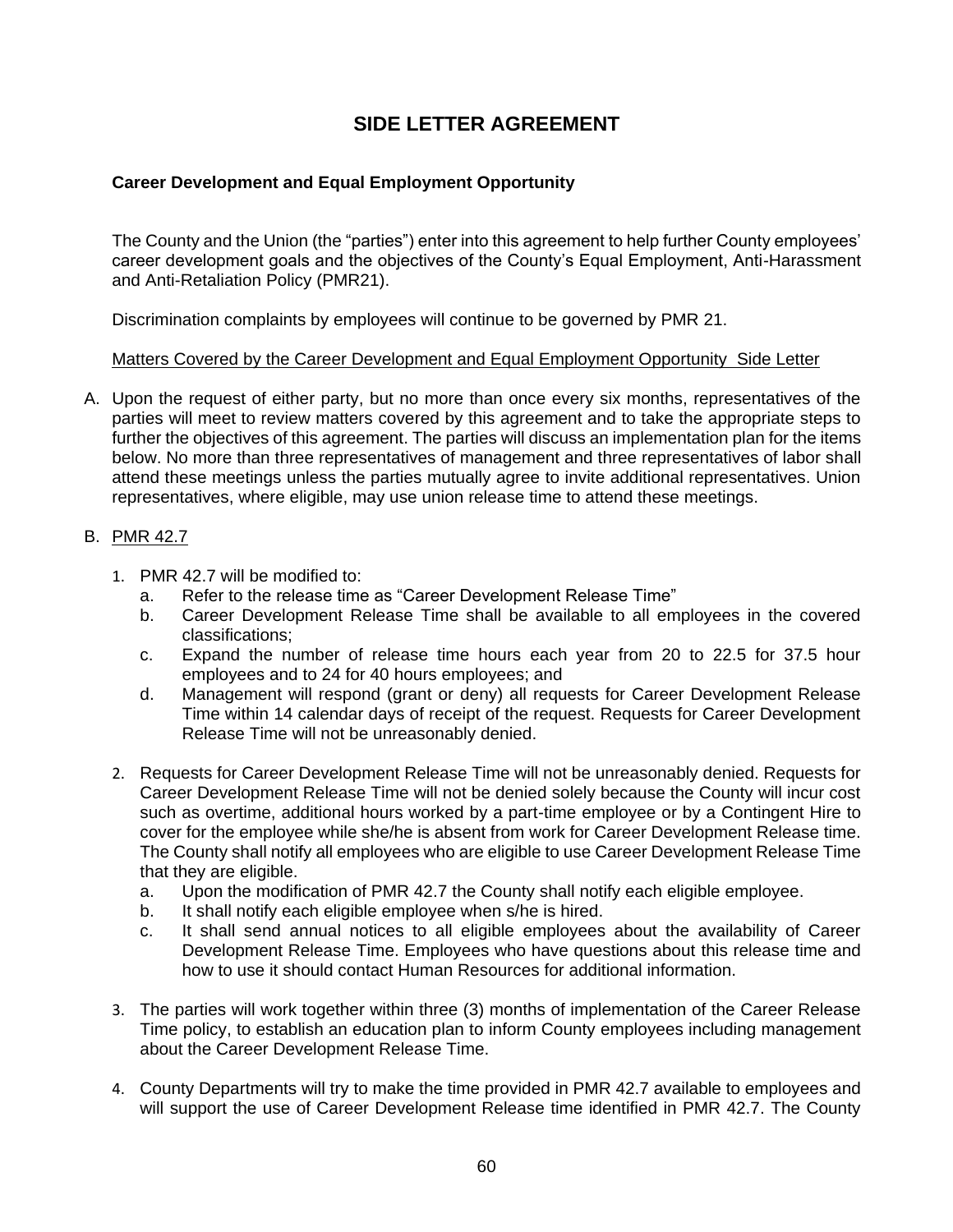will train managers on the proper use of Career Development Release Time, which will include supporting and encouraging the use of such release time. (Note: MAPE understands that the County wants to move the Release Time provision of the PMRs from 42.7 to 44. If the parties agree to move the release time provisions to PMR 44, all references to the PMR section in this agreement shall be changed accordingly.)

- 5. Employees shall not be required to use the Career Development Release Time identified above for trainings that the County is requiring an employee to attend or trainings that would not provide upward mobility.
- 6. Within three (3) months of the ratification of this agreement, the parties shall develop a list of all classifications eligible for release time in B1 above. The parties shall update these lists from time to time.

#### C. Oral Boards

The County shall have at least one woman and at least one man on each oral board.

#### D. Career Ladders

Within six (6) months of the implementation of the Career Release Time policy, MAPE will review the career ladders for MAPE classifications that were created by Human Resources. The career ladders which MAPE will review shall not be limited to those which provide horizontal movement by employees. Thereafter, the parties will meet to discuss 1) amending current career ladders to add additional career opportunities 2) developing training and communications materials about career ladders and career development to distribute to County employees. No more than three representatives of management and three representatives of labor shall attend these meetings unless the parties mutually agree to invite additional representatives. Union release time may be used for these meetings.

#### E. NOW Consent Decree

The parties agree that this Side Letter of Agreement combined with the other related County policies, regulations and collective bargaining agreement language sufficiently addresses the subjects covered by the NOW consent decree and therefore MAPE supports the County's action to pursue a petition to be released from the NOW consent decree. However nothing herein requires MAPE to file a petition to intervene in the NOW consent decree litigation or to make any filing in U.S. District Court related to the Decree.